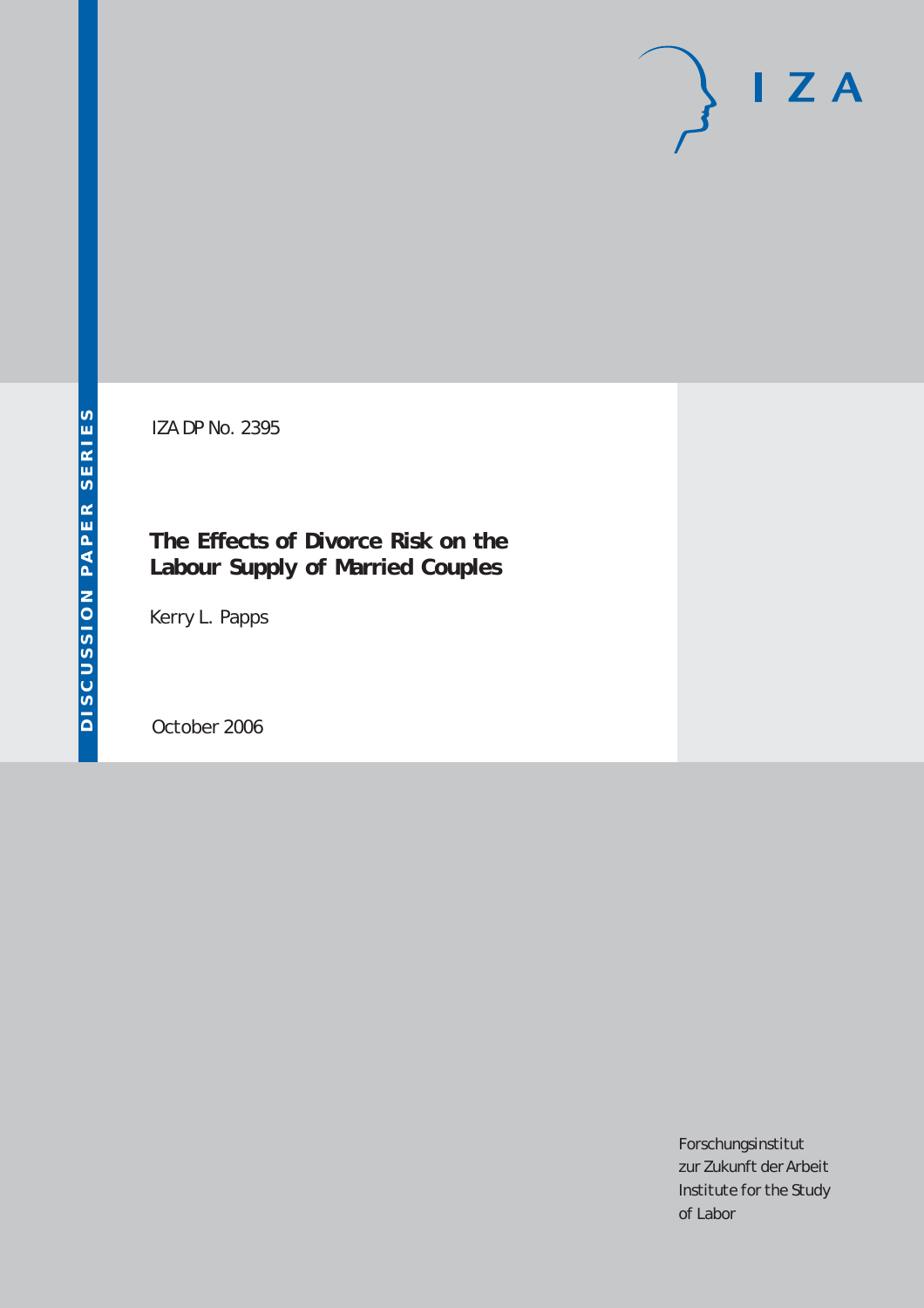## **The Effects of Divorce Risk on the Labour Supply of Married Couples**

**Kerry L. Papps**  *Cornell University and IZA Bonn* 

Discussion Paper No. 2395 October 2006

IZA

P.O. Box 7240 53072 Bonn **Germany** 

Phone: +49-228-3894-0 Fax: +49-228-3894-180 Email: [iza@iza.org](mailto:iza@iza.org)

Any opinions expressed here are those of the author(s) and not those of the institute. Research disseminated by IZA may include views on policy, but the institute itself takes no institutional policy positions.

The Institute for the Study of Labor (IZA) in Bonn is a local and virtual international research center and a place of communication between science, politics and business. IZA is an independent nonprofit company supported by Deutsche Post World Net. The center is associated with the University of Bonn and offers a stimulating research environment through its research networks, research support, and visitors and doctoral programs. IZA engages in (i) original and internationally competitive research in all fields of labor economics, (ii) development of policy concepts, and (iii) dissemination of research results and concepts to the interested public.

IZA Discussion Papers often represent preliminary work and are circulated to encourage discussion. Citation of such a paper should account for its provisional character. A revised version may be available directly from the author.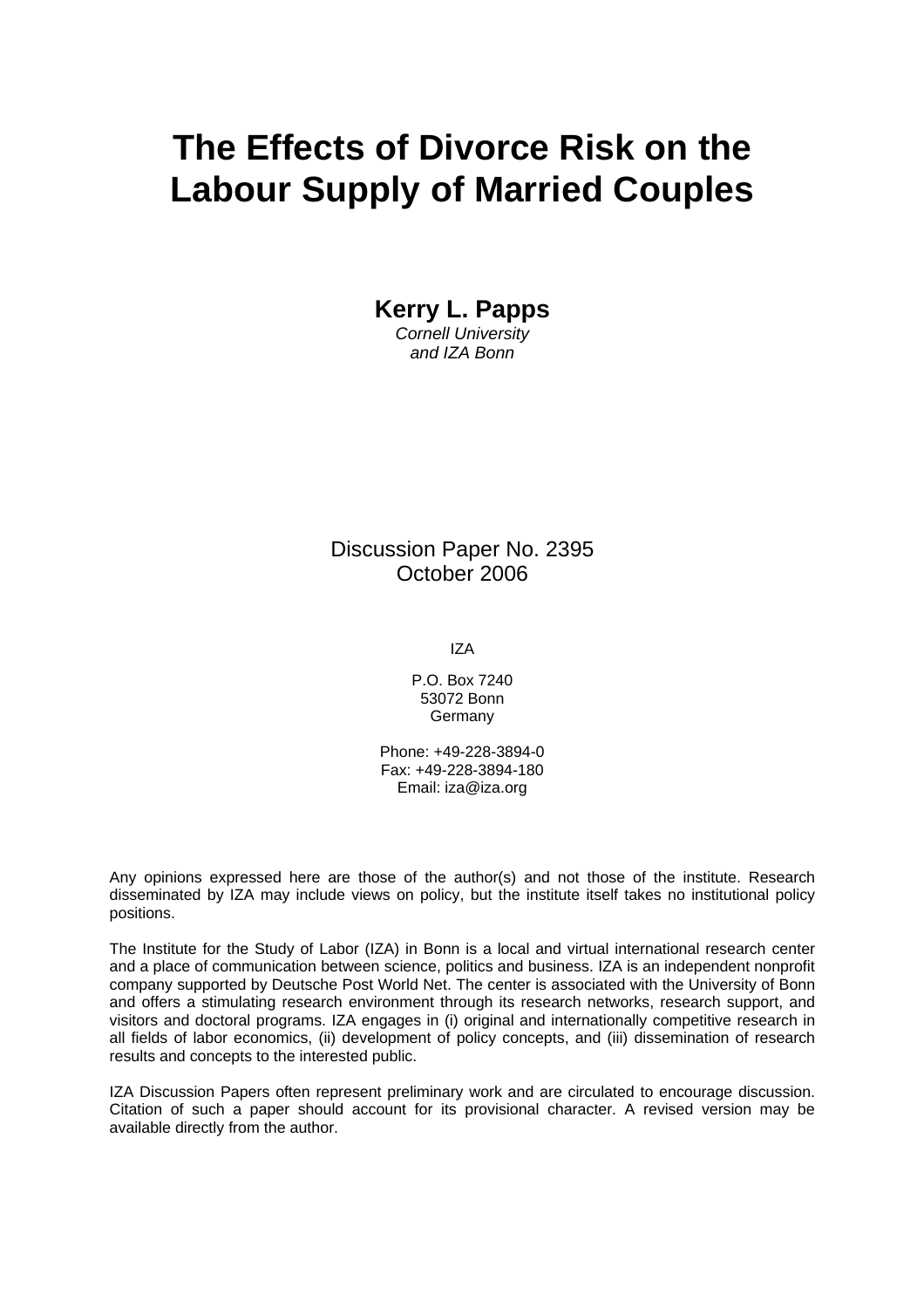IZA Discussion Paper No. 2395 October 2006

## **ABSTRACT**

## **The Effects of Divorce Risk on the Labour Supply of Married Couples[\\*](#page-2-0)**

This paper presents a model of lifetime utility maximisation in which expectations of future marital transitions play a role in the determination of work hours. Married people with spouses who earn more are predicted to devote additional time to the labour market when they are confronted with a high likelihood of divorce and *vice versa*. Similarly, work hours should be positively associated with marriage probability for those single people who expect to marry a higher earning spouse. These predictions are tested using data from the National Longitudinal Survey of Youth 1979. Marriage and divorce probabilities are calculated from Cox proportional hazard models and are included in regressions of annual hours. Married women are found to work more when they face a high probability of divorce. This relationship holds both over an individual's life-cycle and across people with different inherent risks of divorce. Similar results are found when a woman's happiness with her marriage is used as a proxy for divorce risk.

JEL Classification: J12, J22

Keywords: divorce, labour supply, hazard models

Corresponding author:

Kerry L. Papps Department of Economics Uris Hall Cornell University Ithaca, NY 14853 USA E-mail: [klp27@cornell.edu](mailto:klp27@cornell.edu)

 $\overline{a}$ 

<span id="page-2-0"></span><sup>\*</sup> The author wishes to thank Fran Blau, Larry Kahn, John Abowd, Lynn Gottschalk, Liz Peters and Rainer Winkelmann for their helpful comments, as well as participants at the 2006 New Zealand Association of Economists conference and seminars at the University of Canterbury, Victoria University of Wellington and Cornell University.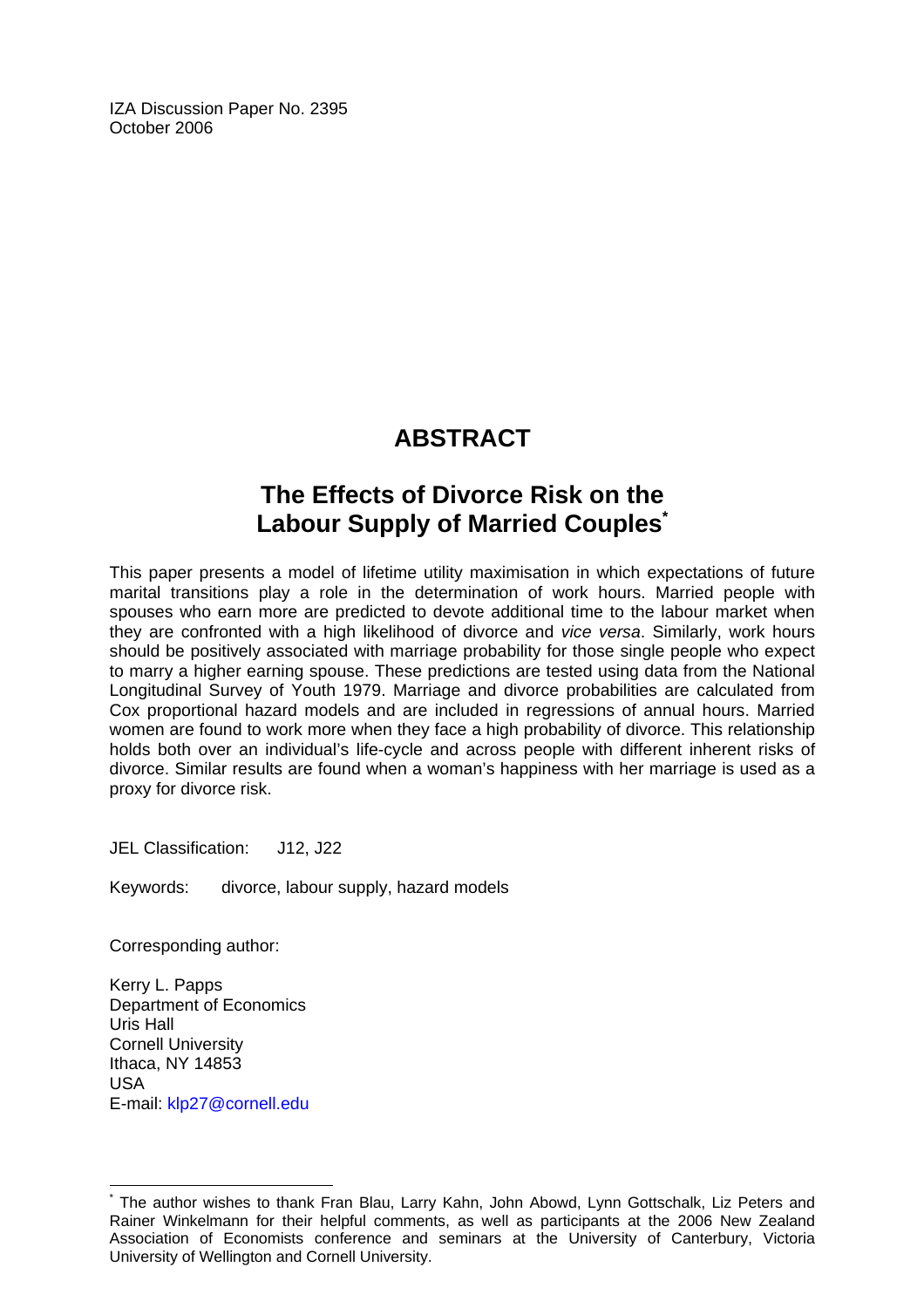#### **1. Introduction**

It is a commonly-held assumption that married men earn more than unmarried men because they are able to specialise in labour market work and, hence, acquire more human capital, while their wives perform the bulk of unpaid tasks within the household. In this case, the event of divorce should have important economic consequences for both husband and wife. Divorced men are likely to experience declining wages relative to men who remain married, as their accumulated human capital gradually depreciates. Women are likely to be forced to enter the labour market or increase their hours of work after divorce and be paid less than single women, who have more human capital. However, if women make labour supply decisions optimally, taking into account the probability of their marriage dissolving, then they may choose to devote more time to market work while still married, in order to boost their future earnings capacity in the event of divorce. Presumably, the higher the probability of divorce is, the more hours a married woman will want to work. This phenomenon should be observed both across groups with different divorce rates and over time, as couples assess the quality of their match and decide whether to continue their marriage.

Figure 1 displays the evolution of the labour force participation rate among married women in the United States over the past half-century, as well as the number of divorces per 1000 married women and the real hourly wage for employed married women. The labour force participation rate reached a plateau in the 1990s after four decades of steady growth. Meanwhile, the divorce rate rose sharply in the 1960s and 1970s, before declining somewhat. Wages grew in most periods, but most steeply in the 1990s.

Previous research has largely attributed the post-war increase in female participation in the United States labour market to growth in the real wage offered to women. However, estimates suggest that this can only explain around half of the total increase in female participation rates. Furthermore, Shapiro and Shaw (1983) noted that during the 1970s, labour force participation by married women continued to grow, despite a stagnant real wage, as seen in Figure 1. More recently, Blau and Kahn (2005) presented evidence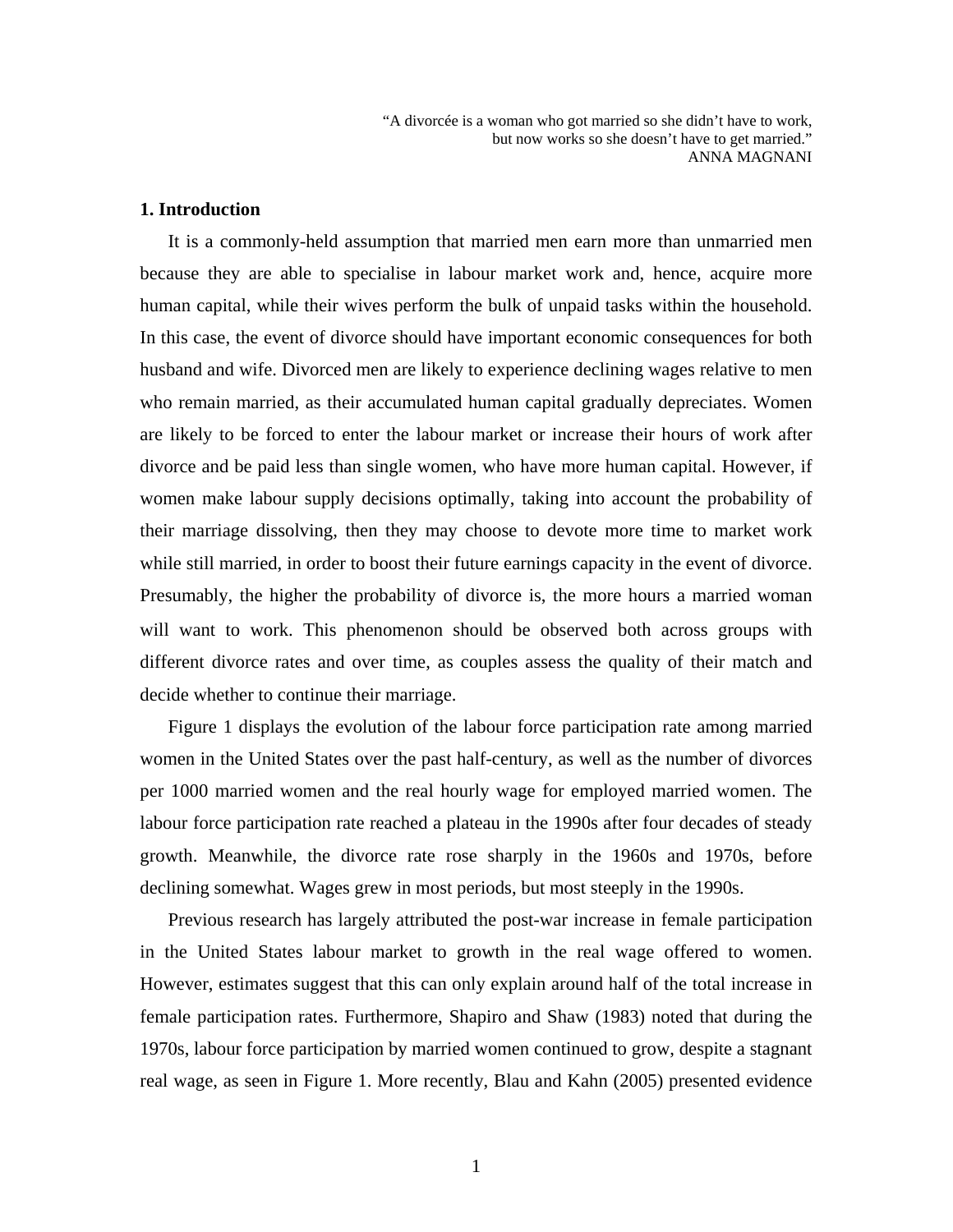

**Figure 1** Trends in labour force participation, divorce and wages among married women

Sources: Divorce rate (divorces per married women aged 15 and over): Clarke (1995) and author's calculations, based on data from National Center for Health Statistics; labour force participation rate: United States Census Bureau (2003), based on Current Population Survey data; wage rate: author's calculations based on March Current Population Survey data.

that married women's labour supply function shifted significantly to the right in the 1980s, with little movement in the 1990s, and that the difference in this shift accounted for the more dramatic growth in female labour supply during the former decade. Given that divorce rates were increasing prior to the 1980s and fell leading into the 1990s, it is plausible that these puzzles may at least in part be explained by a reaction of women to changes in marital instability.

Apart from a strand of literature investigating the effect of divorce law reform, few previous studies have examined the effect that the threat of divorce has on the labour supply decisions of married couples and none of these has presented any theory that might explain this behaviour. As Lundberg and Pollak (1996) note, if "the analysis of marriage and divorce is awkward, the analysis of marital decisions in the shadow of divorce is even more so" (p. 143). Furthermore, most papers have used only crosssectional data or a few years of panel data and have thus been unable to examine whether human capital accumulation over the entire duration of a marriage is an important feature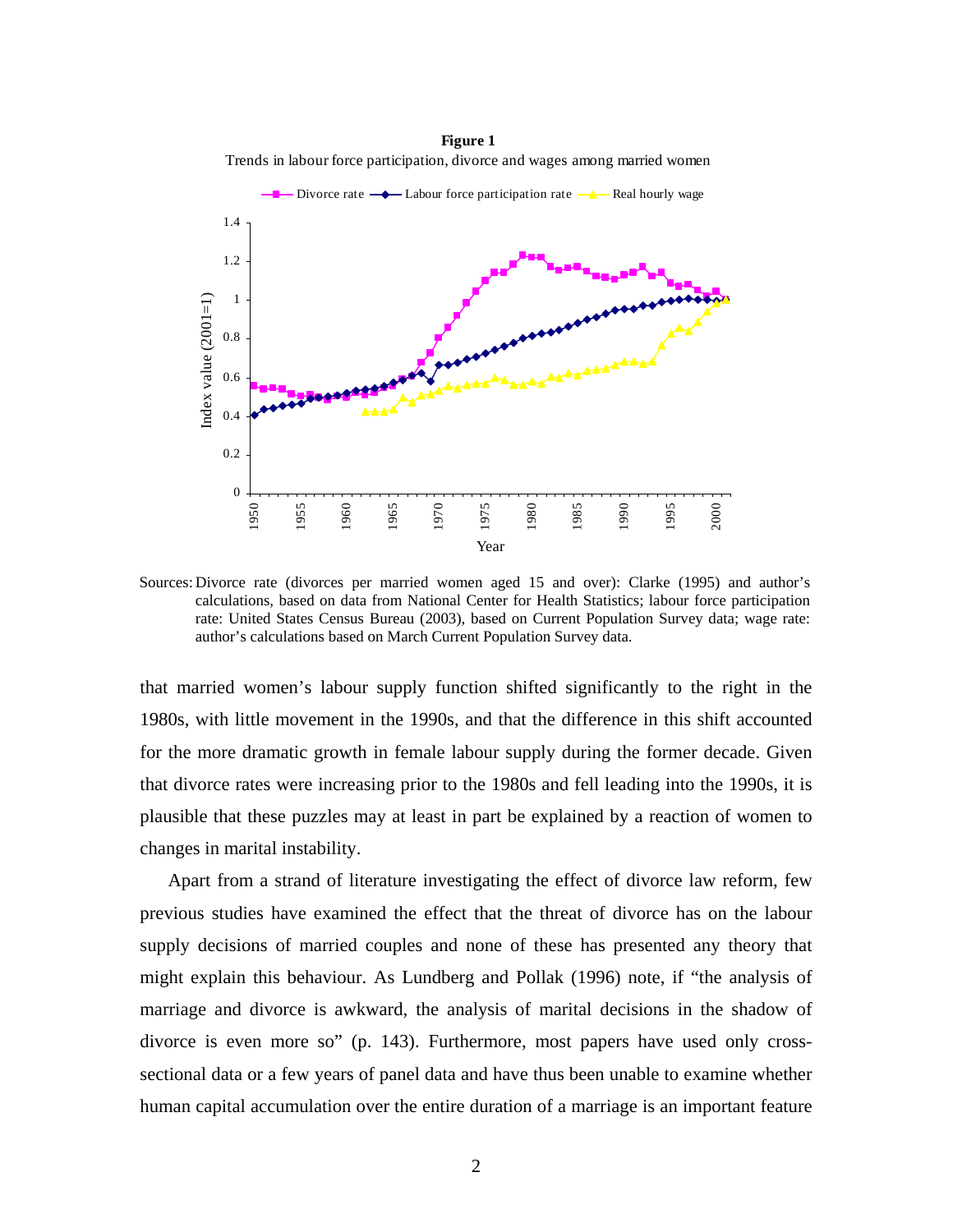in the labour supply decisions of couples.

This paper represents the first attempt to model the effect both marriage and divorce probabilities have on labour supply and wages within a utility maximisation framework. I develop a theoretical model that is based on a setting in which men and women each maximise their own lifetime utility and married couples interact in a non-cooperative manner. Wages are determined by the number of hours a person has worked in the past. The probability of marriage is found to increase work hours for those unmarried people who expect to marry someone with a lower wage rate. This is more likely to be the case for men than women. Conversely, among married couples, an increase in the likelihood of divorce has a positive effect on labour supply for those who earn less per hour than their spouses: something that is likely for women but not men.

This model is then tested using data from the National Longitudinal Survey of Youth (NLSY) 1979 for the period 1979-2004. Cox proportional hazard models are used to generate estimated probabilities of marriage among single people and divorce among married people each period. The estimated marriage and divorce probabilities are then used as explanatory variables in labour supply regressions. For those in their first marriage, a 0.01 increase in the annual probability of divorce results in a wife working around 60 extra hours a year, consistent with theoretical predictions. Higher marriage probabilities are associated with increases in the hours worked by single men, but also among single women. These relationships persist both across individuals and over a person's life-cycle, indicating that inter-temporal maximisation with respect to divorce risk occurs.

The next section provides an overview of past work examining the relationship between wages, labour supply and divorce, before I present my theoretical model. After describing the NLSY dataset, I then discuss my empirical strategy and results.

#### **2. Literature review**

Numerous previous studies have established that married men have higher earnings than never-married men. Although it continues to be the subject of debate, one persuasive explanation for this is that married men are more productive because they are able to devote more time to labour market activities and, hence, accumulate more human capital,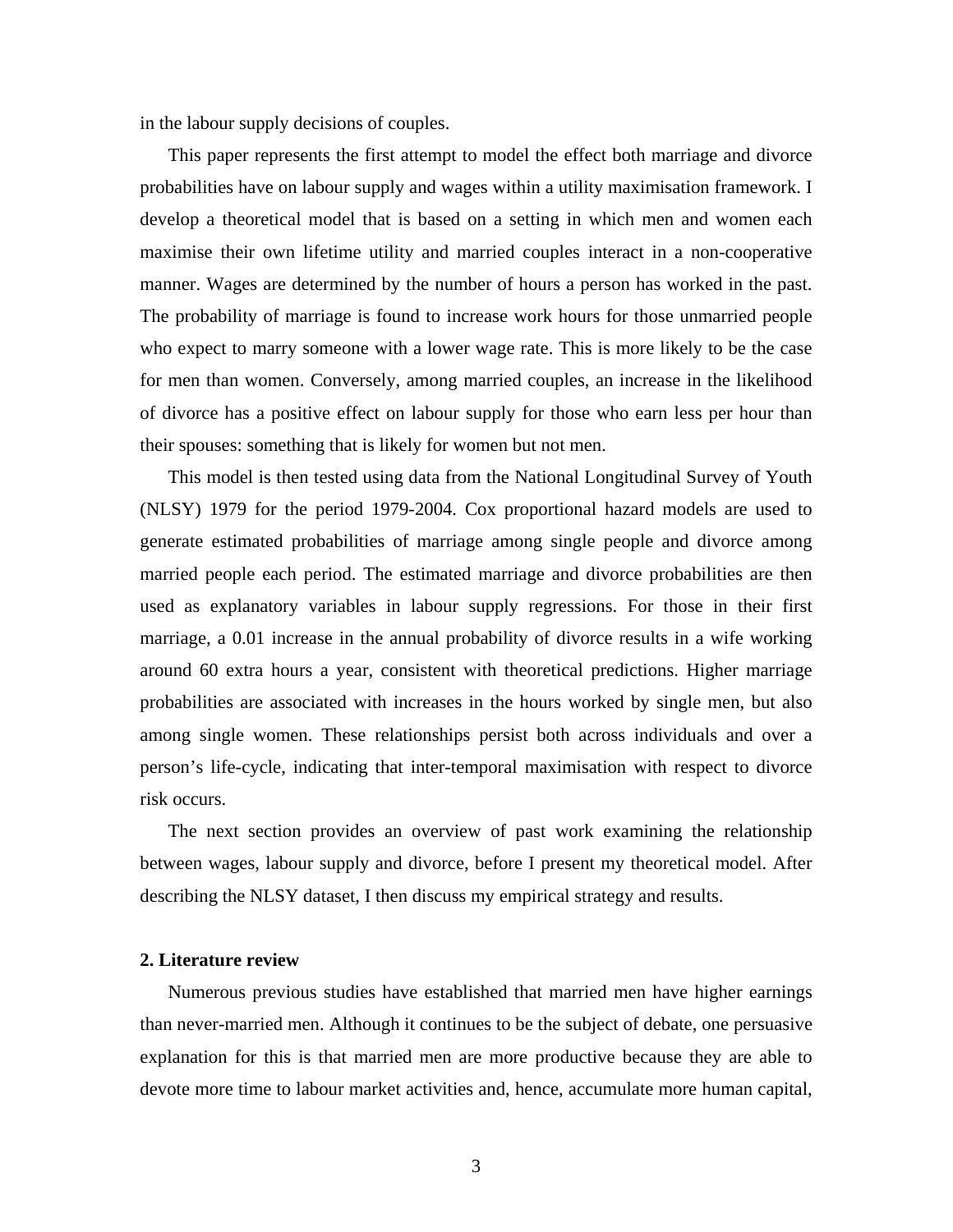while their wives specialise in household production.<sup>[1](#page-6-0)</sup> If intra-marriage specialisation is important, one should also expect adjustments to wages and labour supply for both men and women after marriages dissolve. In general, studies indicate that divorce tends to result in higher labour force participation rates for women, although this relationship seems to have weakened over recent decades.<sup>[2](#page-6-1)</sup> Furthermore, men's wages appear to fall after divorce.<sup>[3](#page-6-2)</sup>

Haurin (1989) was notable in that he presented a model of utility maximisation that can explain the relationship between labour supply and divorce. In this model, there are two periods and women choose work hours to maximise utility in the face of uncertainty over the employment prospects of their husbands in the second period. Divorce can be viewed as one possible (extreme) shock to a husband's labour supply, since it is treated as being equivalent to a husband not working at all. Haurin shows that leisure demanded by a married woman in the second period is negatively related to the deviation of her husband's work hours from the expected amount.<sup>4</sup> He tests this relationship using data from the National Longitudinal Survey of Mature Women. Consistent with predictions, divorce is found to induce the largest labour supply response among women, relative to widowhood or a husband's unexpected unemployment or health deterioration.

To the best of the author's knowledge, only six papers have explicitly examined the effect anticipated divorce *risk* has on labour supply. Greene and Quester (1982) used

1

<span id="page-6-0"></span><sup>&</sup>lt;sup>1</sup> Korenman and Neumark (1991), Daniel (1992), Blackburn and Korenman (1994), Gray (1997), Chun and Lee (2001) and Cohen (2002) all found support for the so-called "productivity hypothesis", whereas Jacobsen and Rayack (1996), Loh (1996) and Hersch and Stratton (2000) concluded that productivity differences cannot explain the marriage premium. In addition, Nakosteen and Zimmer (1987), Cornwell and Rupert (1997) and Millimet *et al*. (2004) reported evidence in favour of the rival "selection hypothesis", whereby men who are more productive in the labour market also tend to be more likely to marry.

<span id="page-6-1"></span> $2$  Johnson and Skinner (1988) found that women increase their labour supply after divorce, although this is mostly due to an increase in labour force participation than in work hours. Seitz (1999) noted that, among whites, remarried women have higher labour force participation rates than women in their first marriage, but that there are no significant differences between the participation rates of black women who are single, divorced, married or remarried. In contrast, Bedard and Deschênes (2005) concluded that divorce has no effect on female labour force participation, although it does increase hours and weeks of work.

<span id="page-6-2"></span> $3$  Gray (1997) reported a negative relationship between wages and years since divorce or separation, although the causes of this have changed over time. Ahituv and Lerman (2005) found that for men, divorce results in a fall in wages and hours worked relative to a continuing marriage.

<span id="page-6-3"></span><sup>&</sup>lt;sup>4</sup> It should be noted that, unlike the model presented later, Haurin explains labour supply responses to *actual* divorce, not the risk of divorce in the future.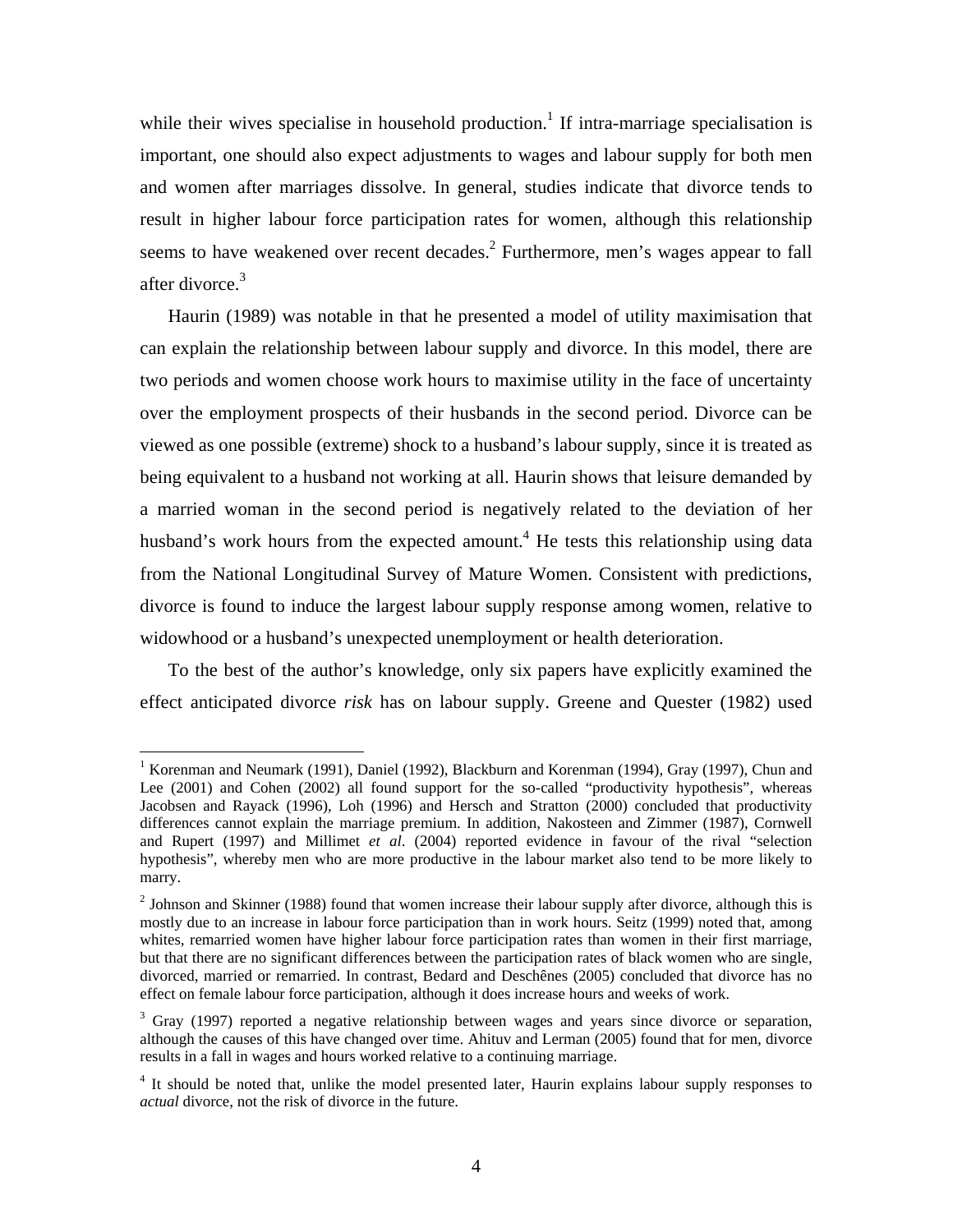United States Census Bureau data to create predicted divorce probabilities for women based on their demographic characteristics, using a model of marital dissolution developed earlier by Orcutt *et al*. (1976). They found that among married women, labour supply increases with divorce risk.

Johnson and Skinner (1986) estimated a simultaneous model of future divorce probability and labour supply among married woman using PSID data for 1972. Their approach was to obtain predicted probabilities of future divorce from probit equations and use these in labour force participation regressions in place of actual divorce. They found that women increase their labour force participation in the three years prior to separation, noting that the increases in the divorce rate may explain one-third of the increase in female labour supply over the past half-century. Gray (1995) took a very similar approach with NLSY 1979 data for 1988 and also found that women who experience divorce within three years are more likely to work than other married women, *ceteris paribus*. Conversely, a married woman's labour force participation decision has no influence on her probability of divorcing within the following three years.

Like Johnson and Skinner, Montalto and Gerner (1998) examined PSID data, however they considered both men and women and used fifteen years of observations, rather than a single baseline year. A drawback of this was that only a limited number of variables were available.<sup>[5](#page-7-0)</sup> Montalto and Gerner estimated first-stage probit equations for both divorce among married people and remarriage among divorcés and divorcées. Results from their second-stage labour supply equations suggest that expectation of divorce is positively associated with labour force participation and hours among married women, while expectation of remarriage is negatively related to labour force participation by divorced women. Among men, probability of divorce reduces labour force participation and probability of remarriage increases participation.

Austen (2004) analysed Australian data and used a Cox proportional hazard model to estimate divorce hazard rates for women in 1991. She found that a 10 percentage point

 $\overline{a}$ 

<span id="page-7-0"></span><sup>&</sup>lt;sup>5</sup> Most significantly, Montalto and Gerner have no information on respondents' marital histories. Other than the differences in functional form, their divorce probability variable is identified solely by spousal characteristics, which all other authors enter as regressors in the labour supply equation. The authors also include employment status in the divorce and remarriage probit equations, counter to the argument that this variable is endogenously determined.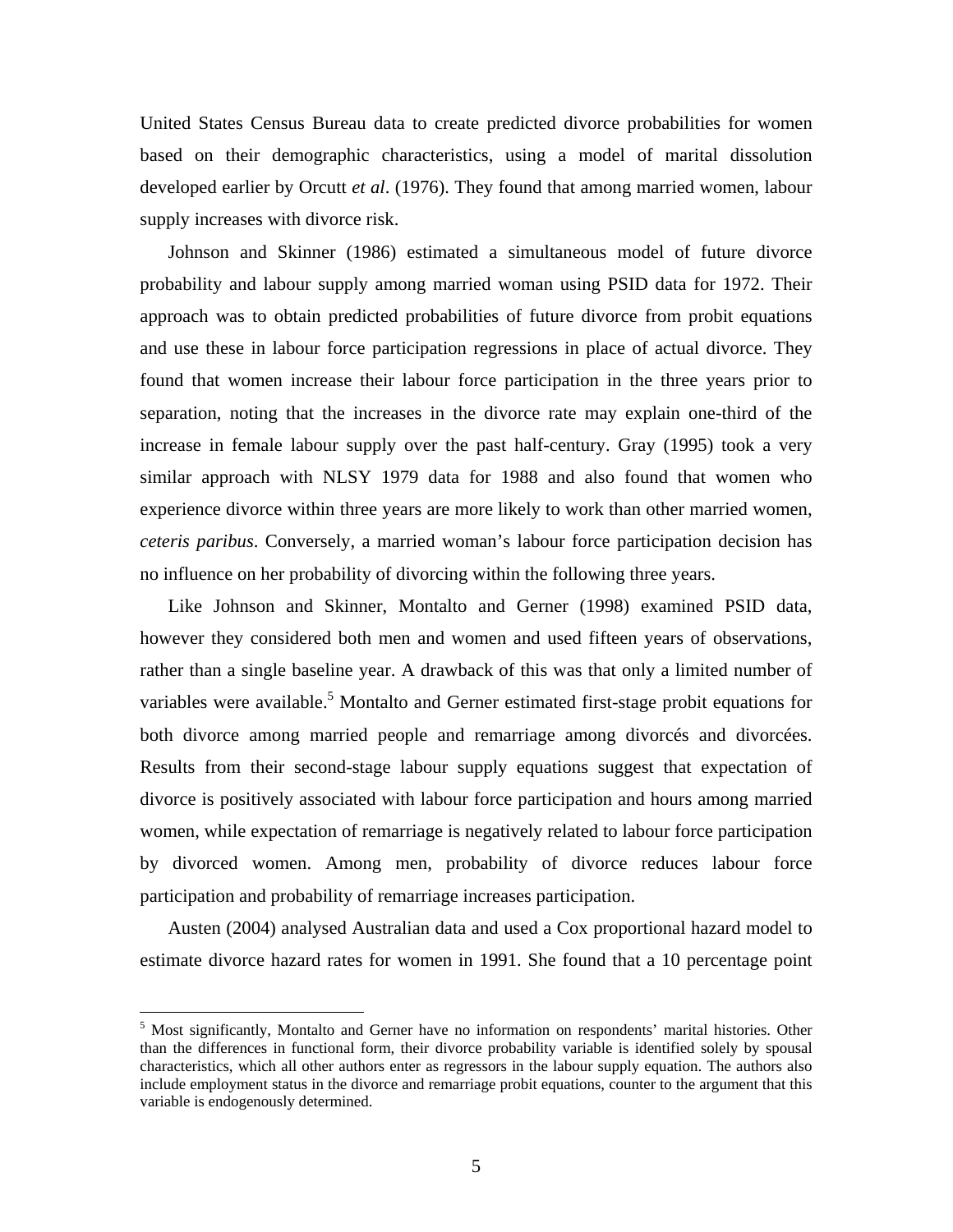rise in the risk of divorce would increase the probability of a married woman working full-time by 13.8 percentage points.

Unlike the other five papers, Sen (2000) constructs a longitudinal dataset and compares two cohorts: the NLSYW for 1968-1983 and the NLSY 1979 for 1979-1993. Her measure of divorce risk was a dummy variable indicating whether divorce or separation occurred in the next three years. To control for the potential endogeneity of future divorce, Sen tried both using the age at time of marriage as an instrument and substituting the predicted probability of divorce from an unspecified probit equation in place of actual divorce. Her results suggest that the risk of divorce significantly increases labour supply, but by less in the more recent cohort.<sup>[6](#page-8-0)</sup>

One further paper uses time series techniques to analyse aggregate time series data for the divorce rate and the labour force participation rate among married women. Bremmer and Kesselring (2004) found that an increase in the divorce rate results in a long-run increase in the participation rate.

In addition to these studies, a strand of literature has developed which utilises exogenous changes in divorce laws to examine the effect the costs associated with divorce have on the labour supply decisions of married women, while circumventing the problems associated with the endogeneity of these variables. These papers rely on a natural experiment, whereby states implemented "no-fault" divorce legislation at different times. No-fault laws are assumed to reduce the costs associated with divorce. Their effect on the incidence of divorce is less clear-cut and there is no consensus in the literature on whether there is a significant relationship.<sup>[7](#page-8-1)</sup>

Among the papers examining the labour market effects of divorce law changes, Peters (1986) and Parkman (1992) both used Current Population Survey (CPS) data and found that no-fault divorce legislation increases labour participation rates among married women. Parkman attributed this to the fact that women who do not participate in the labour market during marriage receive less compensation for their loss of human capital

 $\overline{a}$ 

<span id="page-8-0"></span><sup>&</sup>lt;sup>6</sup> Although both Montalto and Gerner and Sen used panel datasets, neither considered panel estimation techniques for the divorce or labour supply equations.

<span id="page-8-1"></span><sup>&</sup>lt;sup>7</sup> Among others, Allen (1992) and Friedberg (1998) reported that no-fault laws increased the likelihood of divorce, while Peters (1986) found no effect. Recent evidence by Wolfers (2006) suggests that while divorce law reform leads to higher divorce rates during the first decade after the change in law, it has no long-term effect on the divorce rate.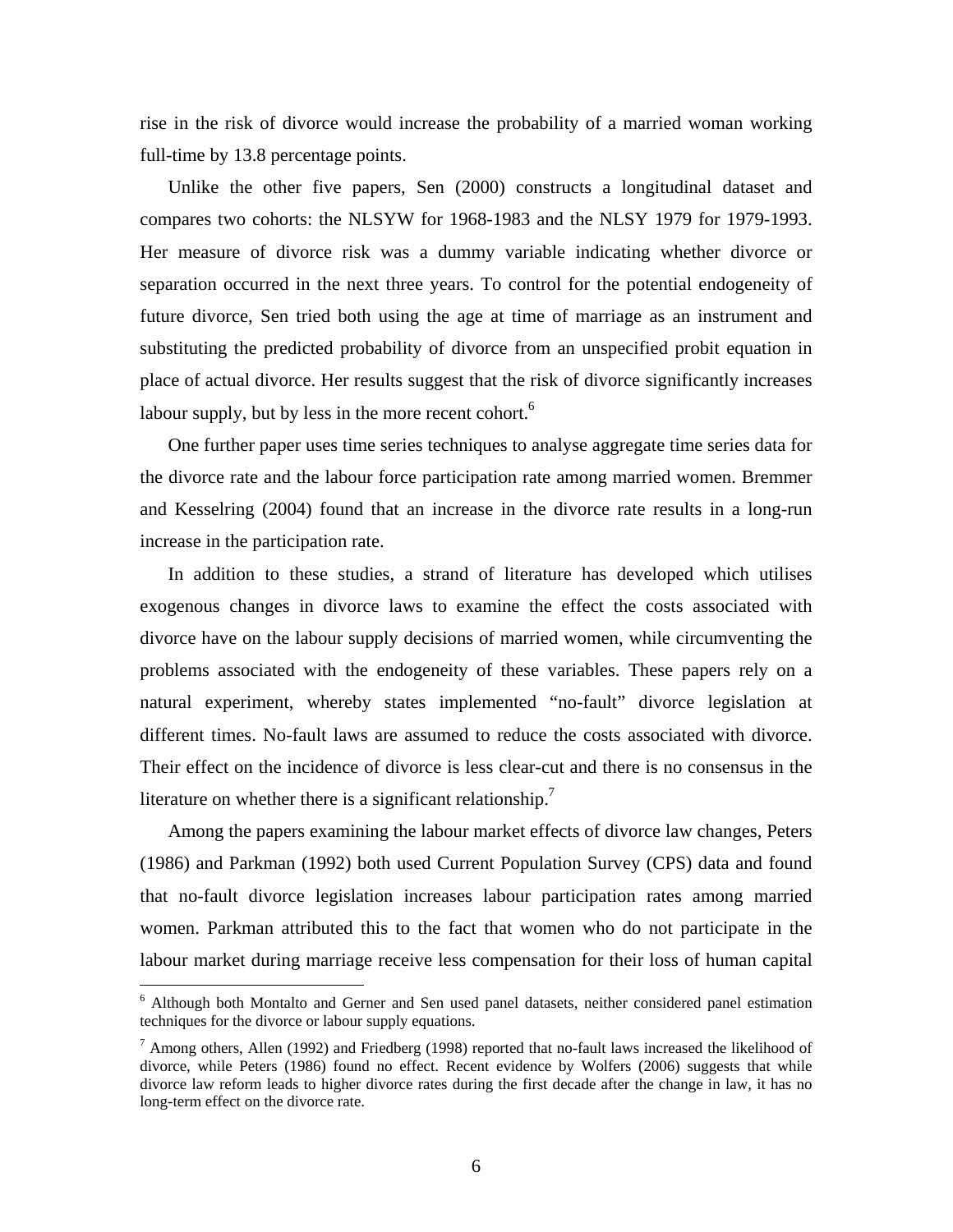under no-fault laws. This is because these laws reduce the bargaining power of women and, instead, place more importance on property division laws, which recognise only physical and financial assets and ignore human capital. In response, married women in no-fault states are more likely to work in order to insulate themselves from the potential costs of divorce.

Using data from the Census, CPS and PSID, Gray (1998) extended the argument that marital property laws have an important effect on the work decisions of married women by looking at the interaction between the type of property law and no-fault legislation. He found that a move to no-fault divorce is associated with a decrease in labour supply among married women in states with property laws that tend to favour the husband but an increase in labour supply in states with property laws that tend to redistribute assets to the wife, noting that this is consistent with a bargaining model of marriage where non-market time is divided between leisure and household production. In contrast, Chiappori *et al*. (2002) reported that married women tend to work fewer hours in states where divorce law is favourable to women and *vice versa*.

#### **3. Theoretical model**

In this section, I present a model of labour supply in which individuals choose their hours of work in each period to maximise lifetime utility. Unmarried people take their wage rate and the probability of marriage as given, while married people take their own wage rate, their spouses' wage rate and the probability of divorce as given. Wages are determined by past hours of work. In contrast to other models of the division of labour within marriages, our approach assumes a non-cooperative relationship between spouses, so that the hours worked by each constitute a subgame-perfect Nash equilibrium.<sup>[8](#page-9-0)</sup>

#### *a. Structure of model*

 $\overline{a}$ 

Consider the population of married people. In each period, their utility is strictly

<span id="page-9-0"></span><sup>8</sup> Other approaches are cooperative decision making, *e*.*g*. Daniel (1992), or cooperative bargaining, *e*.*g*. Lundberg and Pollak (1993). Lundberg and Pollak (1996) provide a comparison of the three frameworks. One previous paper that considered labour supply and marital status over the life-cycle is van der Klaauw (1996), who analysed the marriage and labour force participation decisions of women.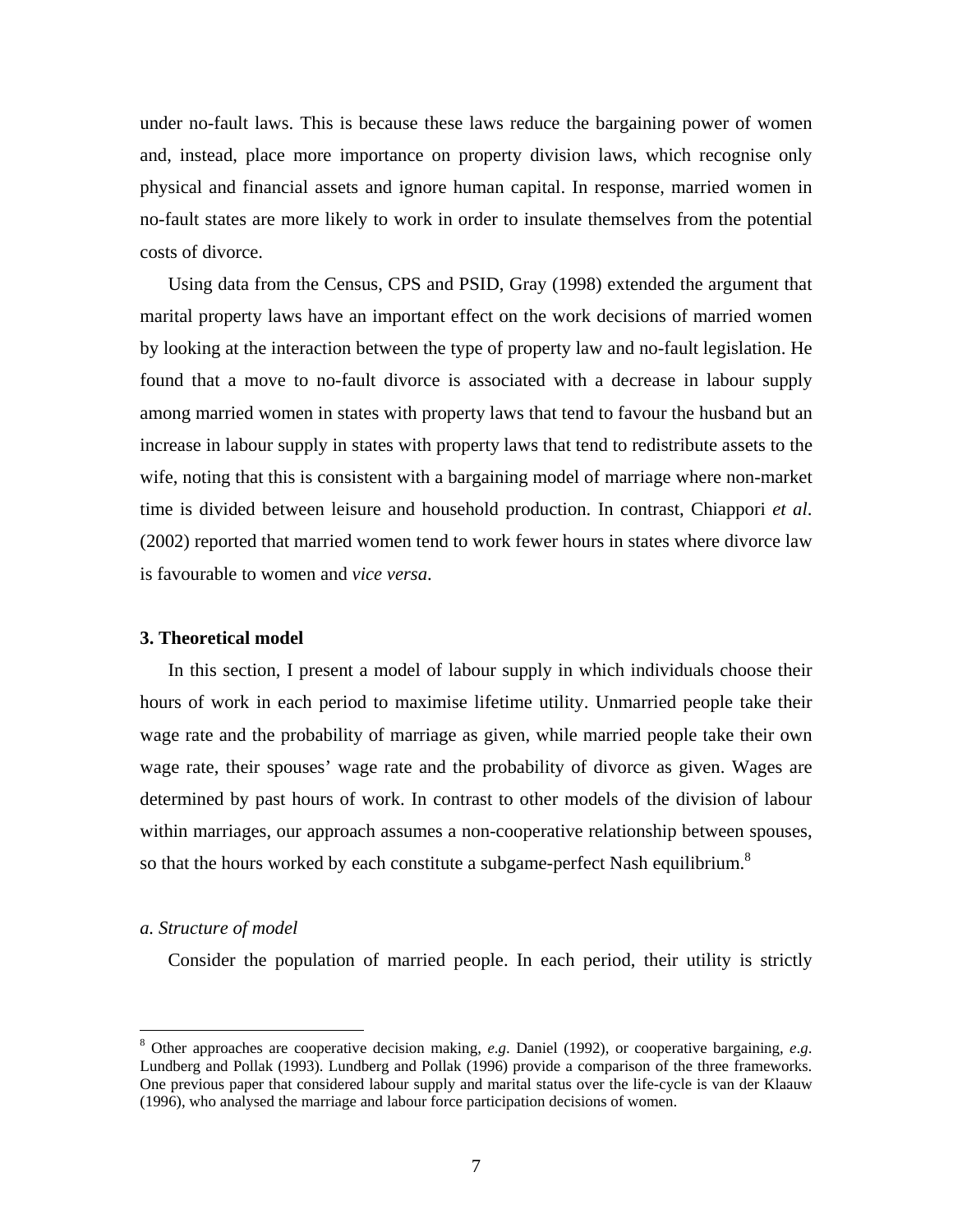concave in consumption, *C*, and weakly concave in home production, *H*: [9](#page-10-0)

$$
u(C, H) = \ln C + \delta H \tag{1}
$$

Consumption is derived from one's own earnings, which are the product of wages, *w*, and hours of work, *n*, the earnings of one's spouse and the couple's non-labour income, 2*R*. A fraction of one's total income,  $1 - \lambda$ , is conferred to one's spouse. This assumption is in contrast to the income pooling assumption made under the common preference approach to family behaviour.<sup>10</sup> Non-wage income is shared equally between the couple, so that each receives *R*.

Home production is equal to the total hours spent at home by the married couple. It is a public good, insofar as the same amount is available for consumption by both husband and wife (see, for example, Iyigun (2005)). I do not model leisure and normalise the total hours to be devoted by each person to work and home production to be 1. Hence, the maximum possible amount of home production for the couple in any period is 2.

Throughout, barred variables and parameters will refer to husbands and unbarred variables will refer to wives. The wife's utility in any period, *t*, is then given by:

$$
u(w_t, n_t, \overline{w}_t, \overline{n}_t, R_t) = \ln(\lambda w_t n_t + (1 - \lambda) \overline{w}_t \overline{n}_t + R_t) + \delta(2 - n_t - \overline{n}_t),
$$
\n(2)

and the husband's by:

$$
u(w_t, n_t, \overline{w}_t, \overline{n}_t, R_t) = \ln((1 - \lambda)w_t n_t + \overline{\lambda} \overline{w}_t \overline{n}_t + \overline{R}_t) + \delta(2 - n_t - \overline{n}_t),
$$
\n(3)

where  $R_t = R_t$ .

1

Competitive asset markets are assumed, meaning that all non-labour income grows at the rate *r*, which can be interpreted as the interest rate:

$$
R_{t+1} = (1+r)R_t; \t\t(4)
$$

$$
\overline{R}_{t+1} = (1+r)\overline{R}_t. \tag{5}
$$

In any period, log wages are assumed to be equal to one's accumulated stock of human capital.<sup>11</sup> Each period, the stock of human capital depreciates at rate  $\rho$  but is

<span id="page-10-0"></span> $9$  Allowing for a utility function that is strictly concave in *H* complicates the model significantly. It should be noted that similar models, such as that of Iyigun (2005), feature utility functions that are weakly concave in both *C and H*.

<span id="page-10-1"></span><sup>&</sup>lt;sup>10</sup> If  $\lambda = \overline{\lambda} = \frac{1}{2}$  then we would have income pooling, however, in this case, the model reduces to situation where only the spouse with the higher wage works at all.

<span id="page-10-2"></span> $11$  Equations 6 and 7 imply that wages are an increasing function of human capital.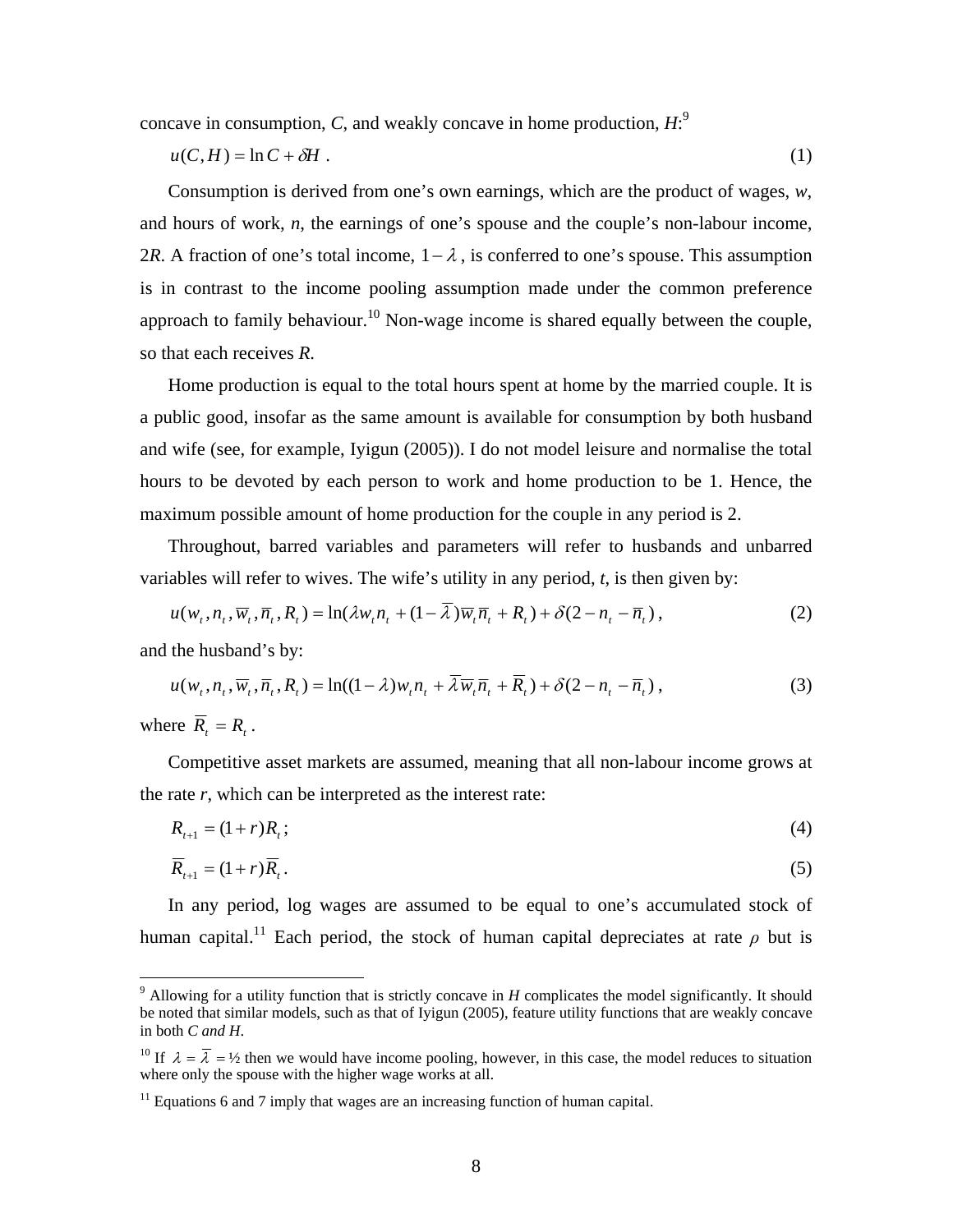augmented by the amount  $\theta n_t$ . Hence:

$$
\ln w_{t+1} = (1 - \rho) \ln w_t + \theta n_t; \qquad (6)
$$

$$
\ln \overline{w}_{t+1} = (1 - \overline{\rho}) \ln \overline{w}_t + \overline{\theta} \overline{n}_t. \tag{7}
$$

Between any two adjacent periods  $t$  and  $t+1$  there is an exogenous possibility that the pair will separate. This happens with probability  $\gamma_t$ . An unmarried woman's singleperiod utility is:

$$
u(w_t, n_t, R_t) = \ln(w_t n_t + R_t) + \delta(1 - n_t),
$$
\n(8)

where  $R_{t+1} = (1+r)R_t$  if the individual separated between periods *t* and *t*+1, *i.e.* divorcing couples split non-wage income equally. An unmarried man's utility is analogous. Marriage (or remarriage) occurs between periods with probability  $\eta_t$ . Marrying couples pool their non-labour income, so that  $R_{t+1} = \overline{R}_{t+1} = (1+r)(R_t + \overline{R}_t)/2$ . The marital transition probabilities are revealed at the beginning of each period and are independent, *i.e.*  $E_t \gamma_{t+j} = E(\gamma_{t+j})$  and  $E_t \eta_{t+j} = E(\eta_{t+j}), \forall j > 0$ .

Utility is assumed to be time separable and all individuals are assumed to live for *T* periods and have the same discount factor,  $\beta$ , so that lifetime expected utility is given by:

$$
U(C_t, H_t) = \sum_{j=0}^{T} \beta^j E_t u(C_{t+j}, H_{t+j}).
$$
\n(9)

In each period, a person chooses his/her work hours in order to maximise lifetime utility, taking all other variables as given. The choice of hours determines the following period's wage. In other words, *n* is the control variable and *w* is a state variable.

My approach will be to solve the problem recursively, determining an exact solution for the final period first, before approximating a solution in all earlier periods.

#### *b. Solution in the final period*

An unmarried woman's problem in period *T* can be written:

$$
V_T^U(w_T, R_T) = \frac{\max}{n_T} \{ \ln(w_T n_T + R_T) + \delta(1 - n_T) \}.
$$
 (10)

The solution to Equation 10 is: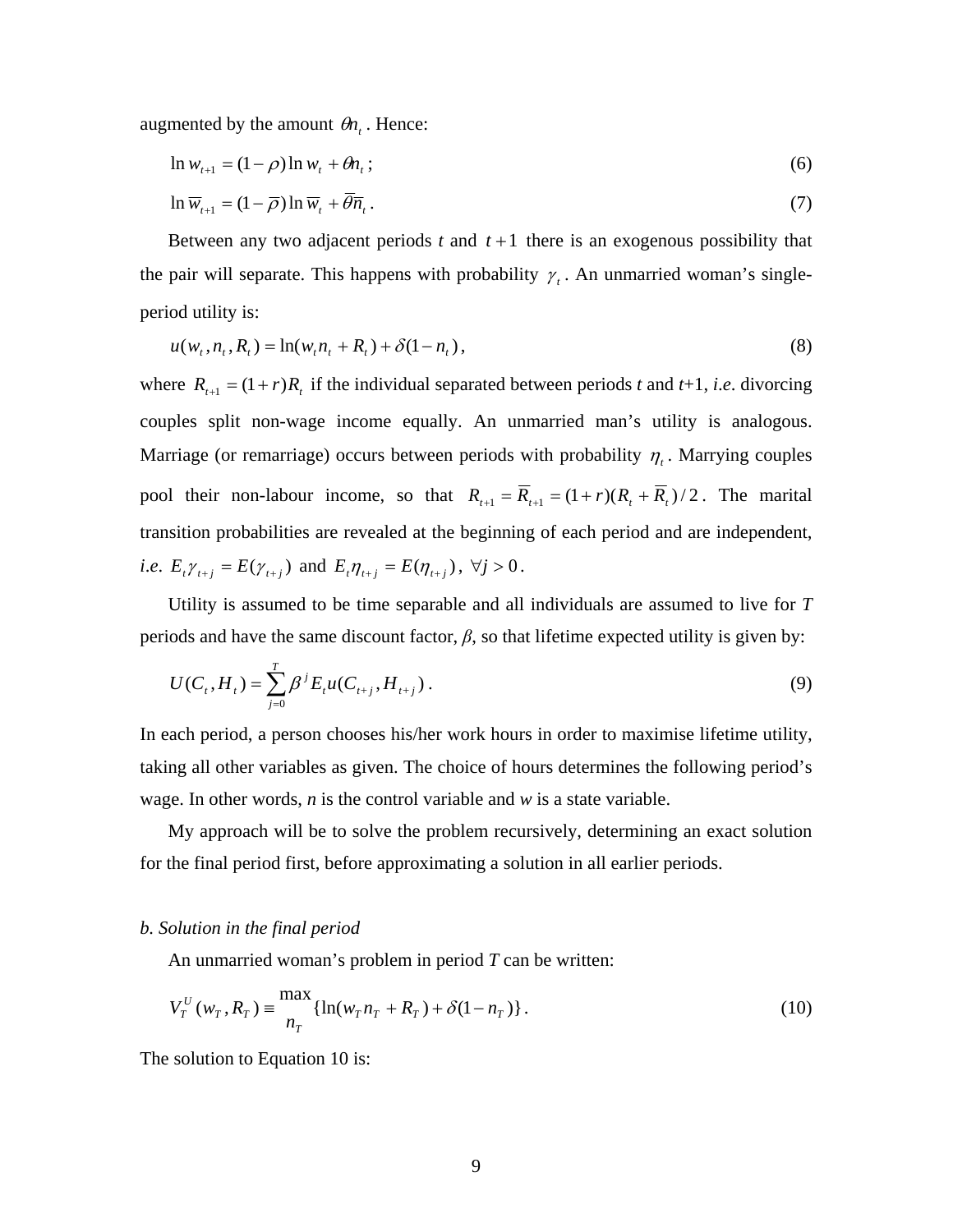$$
n_T^{U^*} = \frac{1}{\delta} - \frac{R_T}{w_T}.
$$
\n(11)

Equation 11 implies an indirect utility function of the following form:

$$
V_T^U(w_T, R_T) = \ln \frac{w_T}{\delta} + \delta \left( 1 - \frac{1}{\delta} + \frac{R_T}{w_T} \right). \tag{12}
$$

Similarly, a married woman's problem in period *T* is:

$$
V_T^M(w_t, \overline{w}_t, \overline{n}_t, R_t) \equiv \frac{\max}{n_T} \{ \ln(\lambda w_T n_T + (1 - \overline{\lambda}) \overline{w}_T \overline{n}_T + R_T) + \delta(2 - n_T - \overline{n}_T) \}. \tag{13}
$$

The solution is:

$$
n_T = \frac{1}{\delta} - \frac{(1 - \overline{\lambda})\overline{w}_T \overline{n}_T + R_T}{\lambda w_T} \,. \tag{14}
$$

Equation 14 represents what I will term the married woman's "labour supply response function". This is not a labour supply function, because  $\bar{n}_t$  is not exogenous but, rather, is determined by the utility maximisation of the woman's husband. A married man's labour supply response function is analogous to Equation 14:

$$
\overline{n}_T = \frac{1}{\delta} - \frac{(1-\lambda)w_T n_T + \overline{R}_T}{\overline{\lambda}\overline{w}_T}.
$$
\n(15)

Husband and wife determine their optimal hours of work simultaneously according to Equations 15 and 14, respectively. For a Nash equilibrium in the period *T* subgame, both spouses must choose a level of *n* that is a best response to the other's value. Since each labour supply response function is a linear function of the spouse's work hours, there is a unique Nash equilibrium, akin to the case of a Cournot duopoly. Making the assumption that  $\lambda > \frac{1}{2}$  and  $\overline{\lambda} > \frac{1}{2}$  (*i.e.* neither spouse gives more than half of his/her income to the other), the labour supply functions that arise are: $12$ 

$$
n_T^{M^*} = \frac{\overline{\lambda}}{\lambda + \overline{\lambda} - 1} \left( \frac{1}{\delta} - \frac{1}{\lambda w_T} \left( \frac{1 - \overline{\lambda}}{\delta} \overline{w}_T + \frac{2\overline{\lambda} - 1}{\overline{\lambda}} R_T \right) \right);
$$
(16)

$$
\overline{n}_T^{M^*} = \frac{\lambda}{\lambda + \overline{\lambda} - 1} \left( \frac{1}{\delta} - \frac{1}{\overline{\lambda} \overline{w}_T} \left( \frac{1 - \lambda}{\delta} w_T + \frac{2\lambda - 1}{\lambda} \overline{R}_T \right) \right). \tag{17}
$$

 $\overline{a}$ 

<span id="page-12-0"></span><sup>&</sup>lt;sup>12</sup> Equations 16 and 17 make use of the fact that  $R_T = \overline{R}_T$ .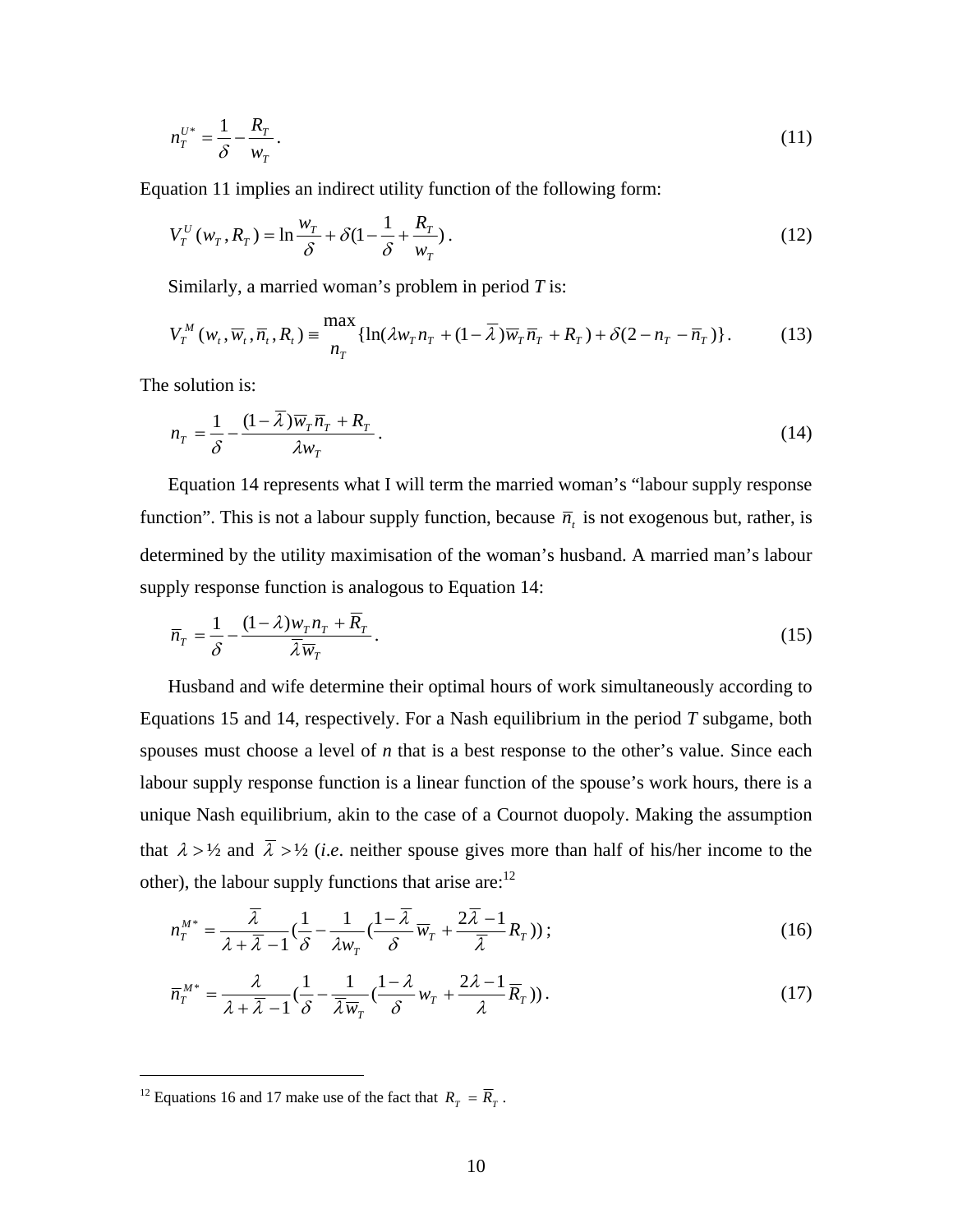

**Figure 2**  Nash equilibrium between the labour supply response functions of a husband and wife

To examine this equilibrium, Figure 2 plots Equations 14 and 15 together in  $(n,\bar{n})$ space. Note that the wife's labour supply response function is linear in  $\overline{n}$  and *vice versa*. The slope of the husband's curve is  $-\overline{\lambda}\overline{w}/(1-\lambda)w$ , while the slope of his wife's curve is  $-(1-\overline{\lambda})\overline{w}/\lambda w$ . Figure 2 is drawn to illustrate the common case where  $\lambda$  is close to one and  $\overline{\lambda}$  is significantly less than one, *i.e.* the husband transfers a greater fraction of his income to his wife than he receives of her income. In this case, the husband's labour supply response curve is nearly vertical, while the wife's slopes downward somewhat.

Together, Equations 16 and 17 yield the following indirect utility function for a married woman in period *T*:

$$
V_T^M(w_t, \overline{w}_t, \overline{n}_t, R_t, \overline{R}_t) = \ln(\frac{\lambda w_T}{\delta}) + 2\delta - \frac{\lambda \overline{\lambda}}{\lambda + \overline{\lambda} - 1} (2 - \frac{1}{\lambda w_T} ((1 - \overline{\lambda}) \overline{w}_T + \frac{2\overline{\lambda} - 1}{\overline{\lambda}} \delta R_T) - \frac{1}{\overline{\lambda} \overline{w}_T} ((1 - \lambda) w_T + \frac{2\lambda - 1}{\lambda} \delta \overline{R}_T)).
$$
 (18)

#### *c. Solution in earlier periods*

In periods  $t < T$ , a person's utility maximisation problem depends on the expected future utility in different marital states, as well as the probability of being in those states. For example, an unmarried woman in period  $T - 1$  faces the following problem: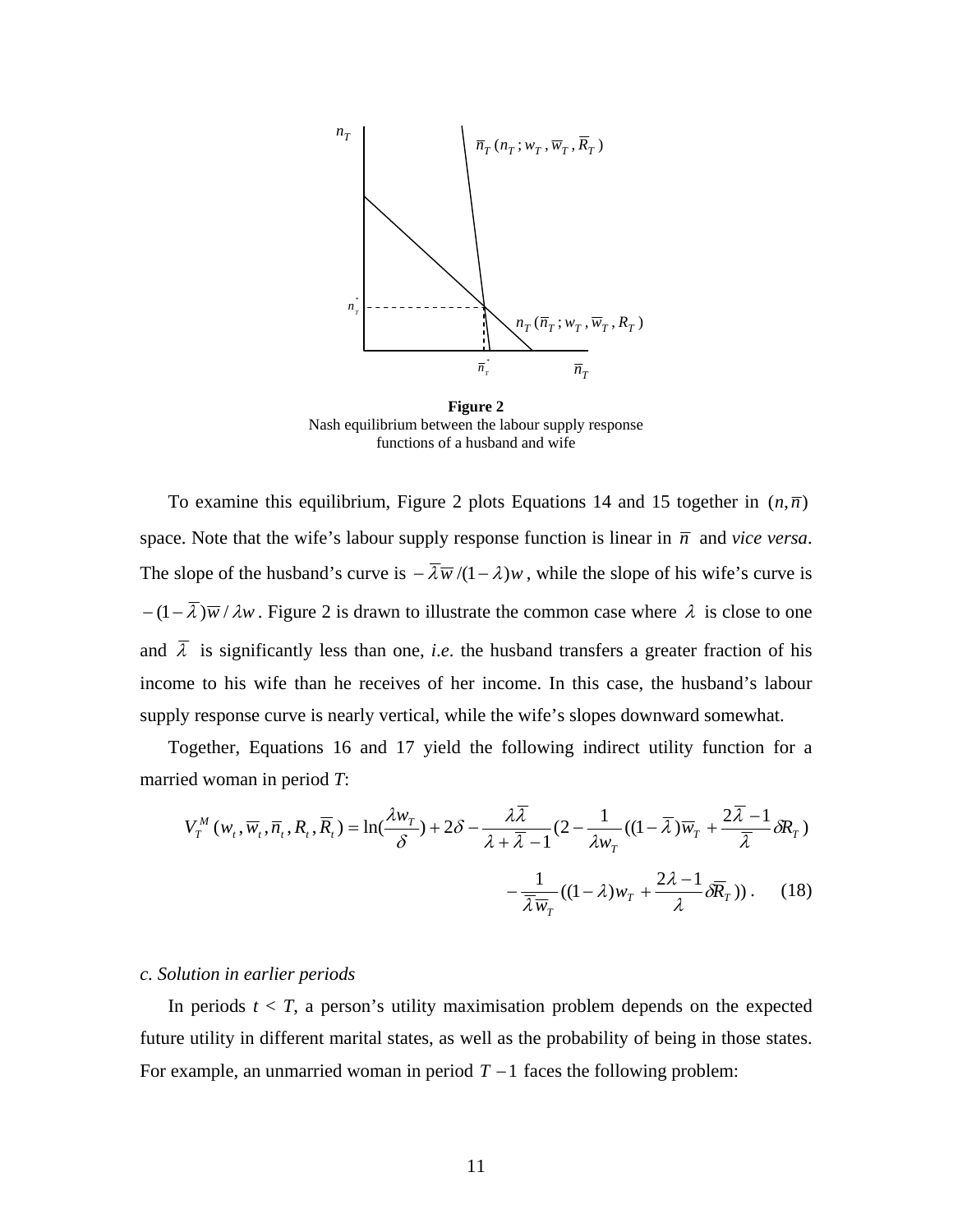$$
V_{T-1}^{U}(w_{T-1}, R_{T-1}) = \frac{\max_{n_{T-1}} \{ \ln(w_{T-1}n_{T-1} + R_{T-1}) + \delta(1 - n_{T-1})\}}{\sum_{i=1}^{T} \{ \ln(w_{T-1}n_{T-1} + R_{T-1}) + \delta(1 - n_{T-1})\}} \quad + \beta(\eta_{T-1}E_{T-1}V_{T}^{M}(w_{T}, \overline{w}_{T}, \overline{n}_{T}, \overline{n}_{T}, \frac{R_{T} + \overline{R}_{T}}{2}) + (1 - \eta_{T-1})E_{T-1}V_{T}^{U}(w_{T}, R_{T})) \}, \quad (19)
$$

subject to:

$$
\ln w_T = (1 - \rho) \ln w_{T-1} + \theta n_{T-1};
$$
\n(20)

$$
R_T = (1+r)R_{T-1};
$$
\n(21)

There is no closed form solution to this problem, hence my approach is to replace  $V_T^M$  and  $V_T^U$  with first-order Taylor series approximations in  $\ln w_T$ ,  $\ln \overline{w}_T$ ,  $R_T$  and  $\overline{R}_T$ around the mean values,  $\hat{w}$ ,  $\hat{\overline{w}}$ ,  $\hat{R}$  and  $\hat{\overline{R}}$ :

$$
V_T^U(w_T, R_T) = \zeta_T^U + (1 - \frac{\partial \hat{R}}{\hat{w}}) \ln w_T + \frac{\delta}{\hat{w}} R_T ;
$$
 (22)

$$
V_T^M(w_T, \overline{w}_T, R_T, \overline{R}_T) = \zeta_T^M + (1 - \frac{\lambda \overline{\lambda}}{\lambda + \overline{\lambda} - 1} (\frac{1}{\lambda \hat{w}} ((1 - \overline{\lambda}) \hat{\overline{w}} + \frac{2 \overline{\lambda} - 1}{\overline{\lambda}} \partial \hat{R}) - \frac{(1 - \lambda) \hat{w}}{\overline{\lambda} \hat{w}})) \ln w_T
$$
  
+ 
$$
\frac{\lambda \overline{\lambda}}{\lambda + \overline{\lambda} - 1} (\frac{1}{\overline{\lambda} \hat{w}} ((1 - \lambda) \hat{w} + \frac{2\lambda - 1}{\lambda} \partial \hat{\overline{R}}) - \frac{(1 - \overline{\lambda}) \hat{\overline{w}}}{\lambda \hat{w}}) \ln \overline{w}_T
$$
  
+ 
$$
\frac{\delta}{\lambda + \overline{\lambda} - 1} \frac{2 \overline{\lambda} - 1}{\hat{w}} R_T + \frac{\delta}{\lambda + \overline{\lambda} - 1} \frac{2\lambda - 1}{\hat{w}} \overline{R}_T, \qquad (23)
$$

where:

$$
\zeta_T^U = -\ln \delta + \delta - 1 + \frac{\delta \hat{R}}{\hat{w}} \ln \hat{w} ;
$$
\n
$$
\zeta_T^M = \ln \frac{\lambda}{\delta} + 2\delta - \frac{\lambda \overline{\lambda}}{\lambda + \overline{\lambda} - 1} (2 - \frac{(1 - \overline{\lambda})\hat{w}}{\lambda \hat{w}} - \frac{(1 - \lambda)\hat{w}}{\overline{\lambda}\hat{w}} \n+ (\frac{1}{\lambda \hat{w}}((1 - \overline{\lambda})\hat{w} + \frac{2\overline{\lambda} - 1}{\overline{\lambda}}\delta \hat{R}) - \frac{(1 - \lambda)\hat{w}}{\overline{\lambda}\hat{w}}) \ln \hat{w} \n+ (\frac{1}{\overline{\lambda}\hat{w}}((1 - \lambda)\hat{w} + \frac{2\lambda - 1}{\lambda}\delta \hat{R}) - \frac{(1 - \overline{\lambda})\hat{w}}{\lambda \hat{w}}) \ln \hat{w} .
$$
\n(25)

I will assume that  $E_t \ln \overline{w}_{t+1}$  and  $E_t \overline{R}_{t+1}$  are uncorrelated with  $n_t$ ,  $\forall t$ . In other words, a single woman cannot influence the income distribution of her potential husbands by her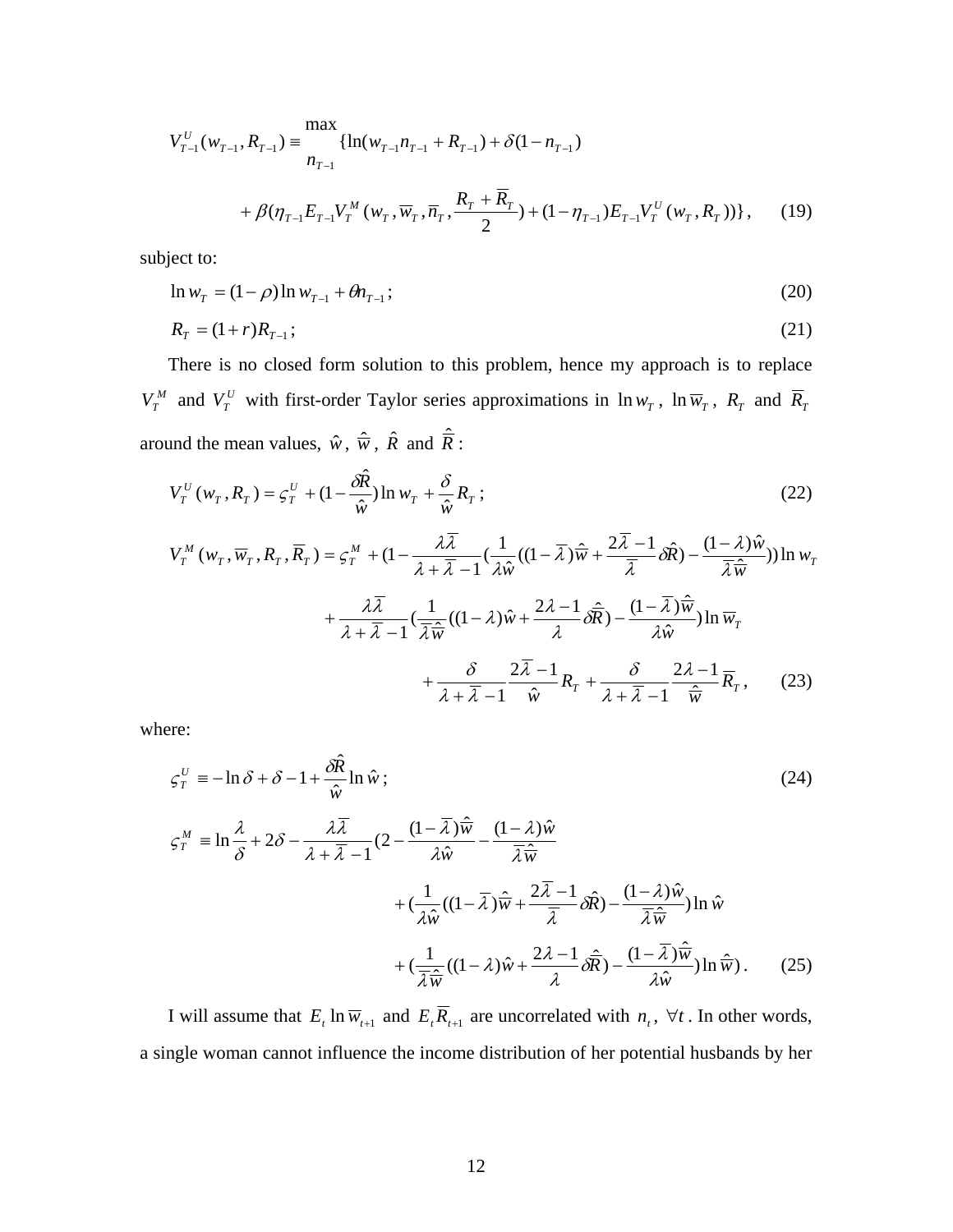work decisions. Substituting Equations 20-23 into Equation 19 and solving for *n* then yields:

$$
n_{T-1}^{U^*} = \frac{1}{\delta - \varphi_{T-1}} - \frac{R_{T-1}}{W_{T-1}},\tag{26}
$$

where:

$$
\varphi_{T-1} = \beta \theta (\eta_{T-1} (1 - \frac{\lambda \overline{\lambda}}{\lambda + \overline{\lambda} - 1} (\frac{1}{\lambda \hat{w}} ((1 - \overline{\lambda}) \hat{\overline{w}} + \frac{2 \overline{\lambda} - 1}{\overline{\lambda}} \partial \hat{R}) - \frac{(1 - \lambda) \hat{w}}{\overline{\lambda} \hat{\overline{w}}})) + (1 - \eta_{T-1}) (1 - \frac{\partial \hat{R}}{\hat{w}})).
$$
 (27)

In a similar fashion, a married woman's problem in period *T* −1 is:

$$
V_{T-1}^{M}(w_{T-1}, R_{T-1}) = \frac{\max_{n_{T-1}} \{ \ln(\lambda w_{T-1} n_{T-1} + (1 - \overline{\lambda}) \overline{w}_{T-1} \overline{n}_{T-1} + R_{T-1}) + \delta(2 - n_{T-1} - \overline{n}_{T-1}) + \beta(\gamma_{T-1} E_{T-1} V_{T}^{U}(w_{T}, R_{T})) + (1 - \gamma_{T-1}) E_{T-1} V_{T}^{M}(w_{T}, \overline{w}_{T}, \overline{n}_{T}, R_{T}) \}, \quad (28)
$$

subject to:

$$
\ln w_T = (1 - \rho) \ln w_{T-1} + \theta n_{T-1};
$$
\n(29)

$$
\ln \overline{w}_T = (1 - \overline{\rho}) \ln \overline{w}_{T-1} + \overline{\theta} \overline{n}_{T-1};
$$
\n(30)

$$
R_T = (1+r)R_{T-1};
$$
\n(31)

$$
\overline{R}_T = (1+r)\overline{R}_{T-1}.
$$
\n(32)

Once again, I approximate the period *T* indirect utility functions with Equations 22 and 23[.13](#page-15-0) This produces the following labour supply response function:

$$
n_{T-1} = \frac{1}{\delta - \phi_{T-1}} - \frac{(1 - \overline{\lambda})\overline{w}_{T-1}\overline{n}_{T-1} + R_{T-1}}{\lambda w_{T-1}},
$$
\n(33)

and, for a Nash equilibrium in the period *T*-1 subgame, the following labour supply function:

$$
n_{T-1}^{M^*} = \frac{\lambda \overline{\lambda}}{\lambda + \overline{\lambda} - 1} \left( \frac{1}{\delta - \phi_{T-1}} - \frac{1}{\lambda w_{T-1}} \left( \frac{1 - \overline{\lambda}}{\delta - \overline{\phi}_{T-1}} \overline{w}_{T-1} + \frac{2\overline{\lambda} - 1}{\overline{\lambda}} R_{T-1} \right) \right),\tag{34}
$$

where:

 $\overline{a}$ 

<span id="page-15-0"></span><sup>&</sup>lt;sup>13</sup> Note that here  $V_T^M$  is known with certainty.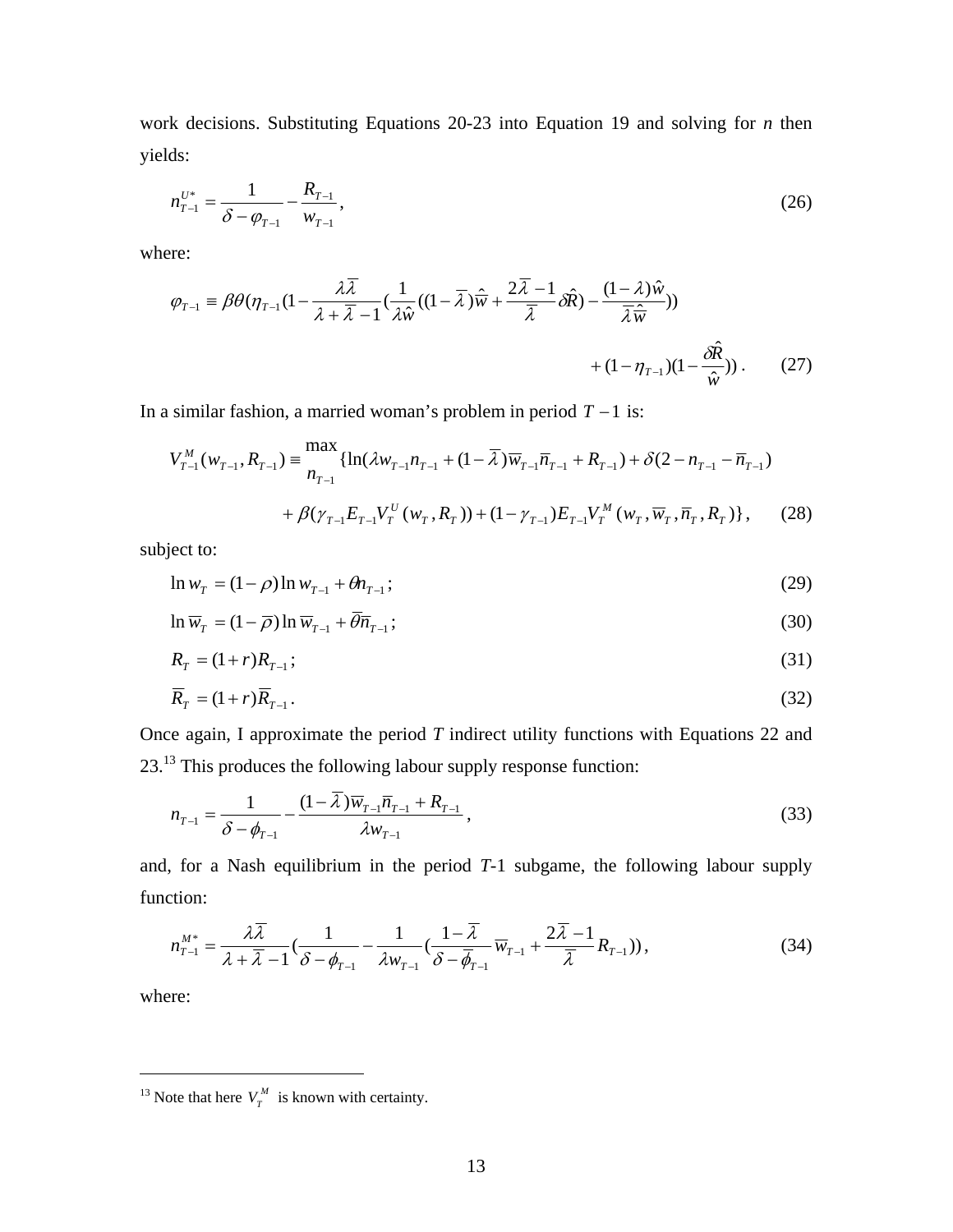$$
\phi_{T-1} = \beta \theta ((1 - \gamma_{T-1})(1 - \frac{\lambda \overline{\lambda}}{\lambda + \overline{\lambda} - 1} (\frac{1}{\lambda \hat{w}} ((1 - \overline{\lambda}) \hat{\overline{w}} + \frac{2\overline{\lambda} - 1}{\overline{\lambda}} \partial \hat{R}) - \frac{(1 - \lambda)\hat{w}}{\overline{\lambda} \hat{\overline{w}}}))
$$
  
+  $\gamma_{T-1} (1 - \frac{\partial \hat{R}}{\hat{w}}))$ ;  

$$
\overline{\phi}_{T-1} = \beta \theta ((1 - \gamma_{T-1})(1 - \frac{\lambda \overline{\lambda}}{\lambda + \overline{\lambda} - 1} (\frac{1}{\overline{\lambda} \hat{\overline{w}}}) ((1 - \lambda)\hat{w} + \frac{2\lambda - 1}{\lambda} \partial \hat{\overline{R}}) - \frac{(1 - \overline{\lambda}) \hat{\overline{w}}}{\lambda \hat{w}}))
$$
  
+  $\gamma_{T-1} (1 - \frac{\partial \hat{\overline{R}}}{\hat{\overline{w}}}))$ . (36)

Continuing to solve the problem in this recursive fashion, I can derive labour supply functions for every period. The general form for a single woman's labour supply function is:

$$
n_t^{U^*} = \frac{1}{\delta - \varphi_t} - \frac{R_t}{w_t},
$$
\n(37)

and the general forms for a married woman's labour supply response function and labour supply function are, respectively:

$$
n_{t} = \frac{1}{\delta - \phi_{t}} - \frac{(1 - \overline{\lambda})\overline{w}_{t}\overline{n}_{t} + R_{t}}{\lambda w_{t}},
$$
\n(38)

$$
n_t^{M^*} = \frac{\lambda \overline{\lambda}}{\lambda + \overline{\lambda} - 1} \left( \frac{1}{\delta - \phi_t} - \frac{1}{\lambda w_t} \left( \frac{1 - \overline{\lambda}}{\delta - \overline{\phi_t}} \overline{w_t} + \frac{2\overline{\lambda} - 1}{\overline{\lambda}} R_t \right) \right),\tag{39}
$$

where:

$$
\varphi_{t} = \begin{cases} 0 & \text{if } t = T \\ \beta(\eta_{t}v_{t+1}^{M} + (1 - \eta_{t})v_{t+1}^{U}) & \text{if } t < T \end{cases}
$$
 (40)

$$
\phi_{t} \equiv \begin{cases} 0 & \text{if } t = T \\ \beta((1 - \gamma_{t})\nu_{t+1}^{M} + \gamma_{t}\nu_{t+1}^{U}) & \text{if } t < T \end{cases}
$$
 (41)

$$
v_{t+1}^{M} = \frac{\partial E_{t} V_{t+1}^{M}}{\partial n_{t}} = 1 - \frac{\lambda \overline{\lambda} \delta}{\lambda + \overline{\lambda} - 1} \left( \frac{1}{\lambda \hat{w}} \left( \frac{1 - \overline{\lambda}}{\delta - \overline{\phi}_{t+1}} \hat{\overline{w}} + \frac{2\overline{\lambda} - 1}{\overline{\lambda}} \hat{R} \right) - \frac{1}{\delta - \phi_{t+1}} \frac{(1 - \lambda)\hat{w}}{\overline{\lambda} \hat{\overline{w}}} \right) + \frac{(1 - \rho)\phi_{t+1}}{\theta};
$$
(42)

$$
\nu_{t+1}^U \equiv \frac{\partial E_t V_{t+1}^U}{\partial n_t} = 1 - \delta \frac{\hat{R}}{\hat{w}} + \frac{(1-\rho)\varphi_{t+1}}{\theta} \,. \tag{43}
$$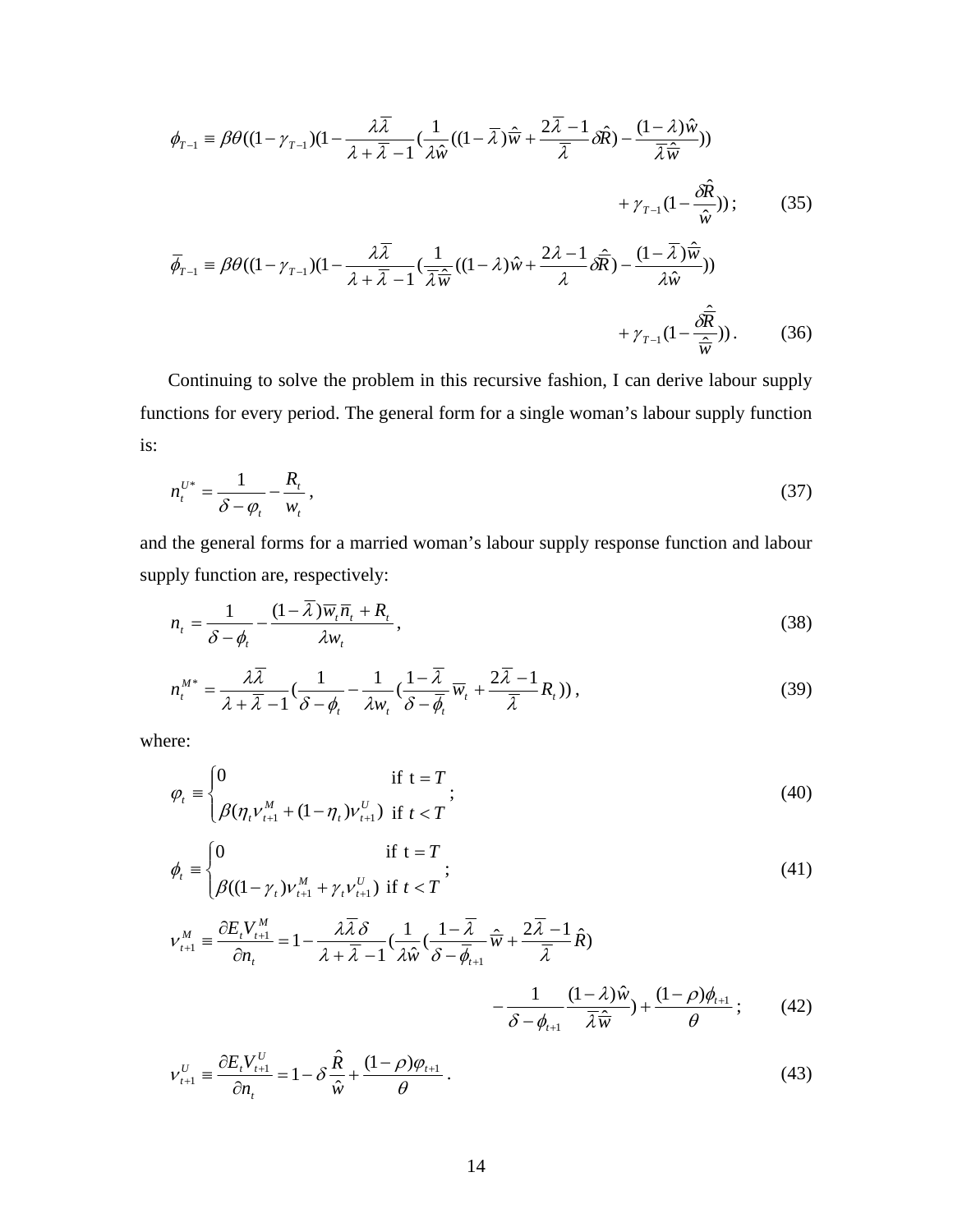#### *d. Interpreting the solution*

Equations 19 and 28 reveal that there are three components to a person's lifetime utility, as evaluated at any period  $t < T$ : the utility derived from one's current earnings, the utility from contemporaneous consumption of the household good and discounted expected future utility.  $\delta$  represents a person's marginal utility from an hour of household production, whereas  $\varphi_t$  and  $\varphi_t$  represent the marginal future utility with respect to  $n_t$  for people in different marital states.  $\varphi_t$  and  $\varphi_t$  are time varying because the number of future periods varies and because  $\gamma$  and  $\eta$  change over time. I impose the constraints  $\varphi_t < \delta$  and  $\varphi_t < \delta$ ,  $\forall t$ , which ensures that a married or unmarried person will work in a given period only if the prevailing wage is above some positive reservation wage. If  $\varphi_t > \delta$  or  $\phi_t > \delta$  then the person would choose to work the maximum number of hours in that period even if the wage was zero, because the marginal discounted future utility of an additional hour of work outweighed the marginal disutility of a one less hour of household production.

The labour supply functions embodied in Equations 37 and 39 represent two rectangular hyperbolas in  $(n, w)$  space. So long as  $\overline{w}_t > w_t$  and  $\overline{w}_t > 2\delta R_t$  then  $n_t^{M^*}$  is less curved than  $n_t^{U^*}$ . If, in addition,  $\eta$  and  $\gamma$  are both less than  $\frac{1}{2}$  then the horizontal asymptote for  $n_t^{M^*}$  is greater than the asymptote for  $n_t^{U^*}$ . In this case, there is a threshold wage, below which married women work less than unmarried women, but above which the reverse is true, as depicted in Figure 3. This illustrates intra-household specialisation: a married person with a high wage works more than an otherwise-identical single person, but a low-paid married person works less and engages in household production instead.

#### *e. Comparative statics*

I wish to examine the impact of the risk of marriage and divorce on labour supply, given the framework discussed above. Consider the derivatives of Equations 37 and 39 with respect to  $\eta_t$  and  $\gamma_t$ , respectively: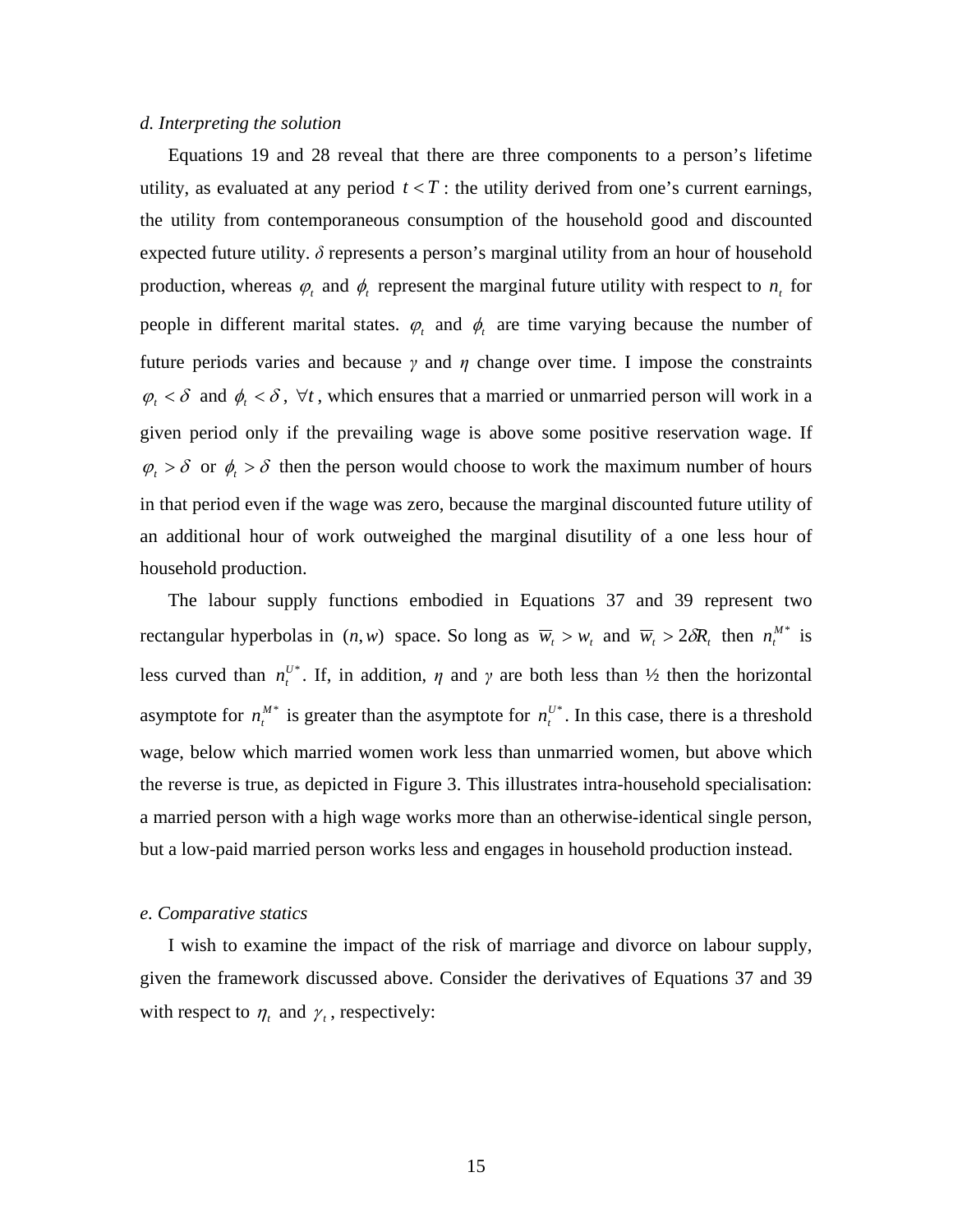

**Figure 3**  Labour supply functions of married and single persons

$$
\frac{\partial n_i^{U^*}}{\partial \eta_i} = \frac{\beta}{\left(\delta - \varphi_i\right)^2} \left(\nu_{i+1}^M - \nu_{i+1}^U\right);
$$
\n(44)

$$
\frac{\partial n_t^{M*}}{\partial \gamma_t} = \frac{\lambda \overline{\lambda} \beta}{\lambda + \overline{\lambda} - 1} \left( \frac{v_{t+1}^U - v_{t+1}^M}{\left(\delta - \phi_t\right)^2} - \frac{(1 - \overline{\lambda}) \overline{w}_t}{\lambda w_t} \frac{\overline{v}_{t+1}^U - \overline{v}_{t+1}^M}{\left(\delta - \overline{\phi}_t\right)^2} \right). \tag{45}
$$

Equation 44 states that a unmarried woman will decrease her work hours in response to an increase in the likelihood of marriage if an extra hour of work would increase her expected utility more if she married than if she remained single and *vice versa*. The situation for married women is slightly more complicated. Equation 45 states that an increase in the probability of divorce will increase a married woman's labour supply if her marginal future utility with respect to work hours is greater when unmarried than married *and* her husband's marginal future utility with respect to hours is greater when married than unmarried. In Appendix 1, I prove by induction that so long as  $\overline{w}_t > w_t + R_t$ and  $\delta$  <1 then  $v_{t+1}^U > v_{t+1}^M$  and  $\overline{v}_{t+1}^M > \overline{v}_{t+1}^U$ ,  $\forall t$ . This means that the derivatives in Equations 44 and 45 are unambiguously negative and positive, respectively.

Note that hours of work are also influenced by the expected marital transition probabilities in all future periods. This means, for example, that single people determine their labour supply taking into account the future likelihood of divorce. The one-periodahead "reverse" derivatives in this sense are: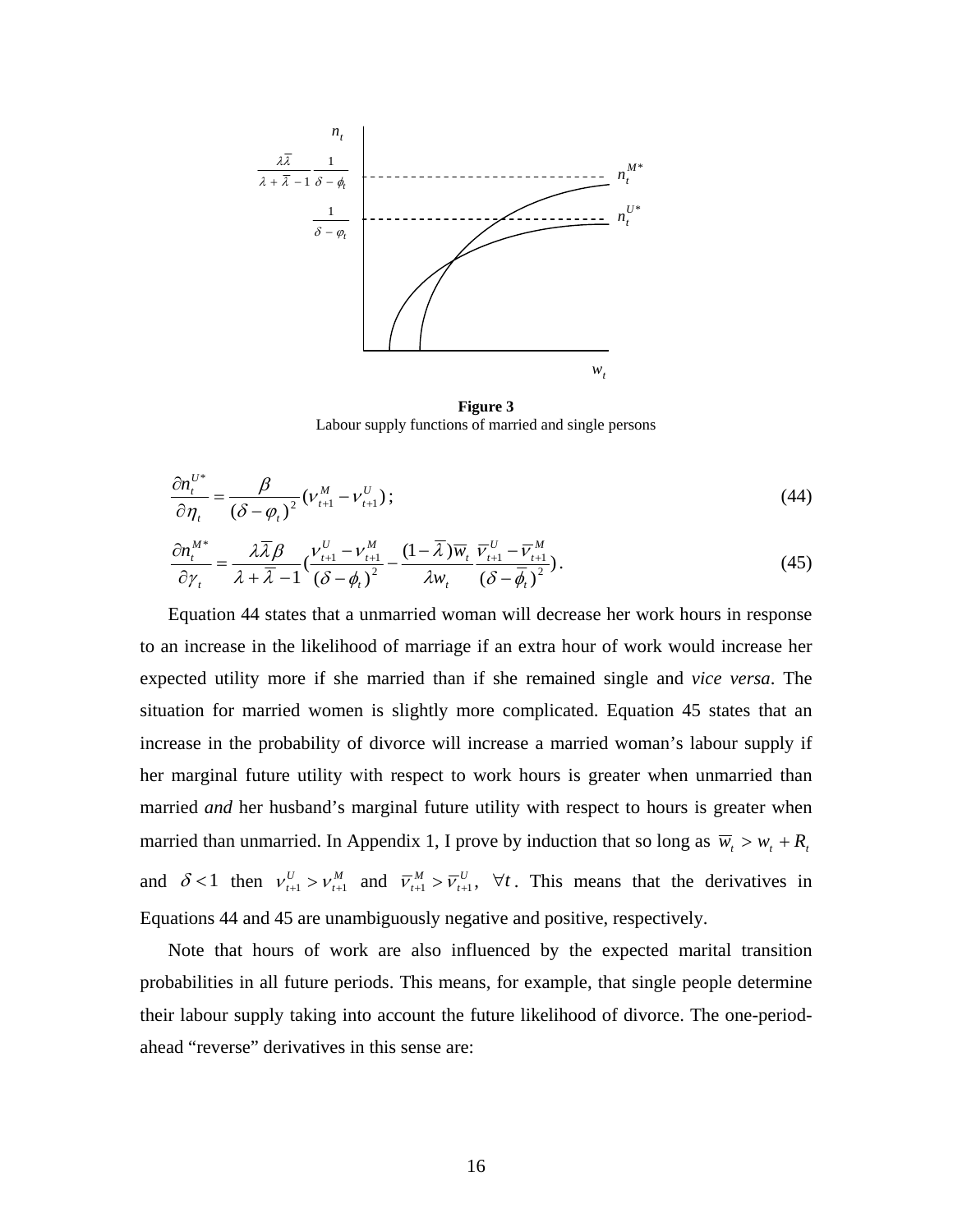$$
\frac{\partial n_t^{U^*}}{\partial E_t \gamma_{t+1}} = \frac{\beta^2 \theta^2 \eta_t}{(\delta - \varphi_t)^2} \left( \frac{\lambda \overline{\lambda} \delta}{\lambda + \overline{\lambda} - 1} \frac{(1 - \lambda)\hat{w}}{\overline{\lambda}\hat{w}} \frac{1}{(\delta - \phi_{t+1})^2} + \frac{1 - \rho}{\theta} \right) \left( \nu_{t+2}^U - \nu_{t+2}^M \right) - \frac{\lambda \overline{\lambda} \delta}{\lambda + \overline{\lambda} - 1} \frac{(1 - \overline{\lambda})\hat{w}}{\lambda \hat{w}} \frac{1}{(\delta - \overline{\phi}_{t+1})^2} \left( \overline{\nu}_{t+2}^U - \overline{\nu}_{t+2}^M \right) > 0; \tag{46}
$$

$$
\frac{\partial n_t^{M^*}}{\partial E_t \eta_{t+1}} = \frac{\beta^2 \theta^2 \gamma_t}{\left(\delta - \phi_t\right)^2} \frac{\lambda \overline{\lambda}}{\lambda + \overline{\lambda} - 1} \frac{1 - \rho}{\theta} \left(v_{t+2}^M - v_{t+2}^U\right) < 0. \tag{47}
$$

 Hence, *ceteris paribus*, single people will work more when their future divorce probabilities are high and married people will work less when their remarriage probabilities are high.

#### *f. Extensions to the model*

An obvious omission of the model described above is the treatment of children. Married women may choose to stay out of the labour market not because they are less productive in paid work than their husbands but because they wish to raise a family. This could be incorporated into the model in a simple manner by modifying the utility function, Equation 2, to allow men and women to have different productivities in home production, as follows:

$$
u(w_t, n_t, \overline{w}_t, \overline{n}_t, R_t) = \ln(\lambda w_t n_t + (1 - \overline{\lambda}) \overline{w}_t \overline{n}_t + R_t) + \delta(2 - \alpha n_t - \overline{\alpha} \overline{n}_t),
$$
(48)

where  $\alpha$  and  $\overline{\alpha}$  are the maximum amounts of the household good that the wife and husband could produce, respectively. If one treats child-rearing as a component of the household public good, then one might assume that  $\alpha > 1 \ge \overline{\alpha}$ . In this case, the above analysis will hold, except that  $\delta$  is replaced in the labour supply functions with  $\alpha\delta$  or  $\overline{\alpha}\delta$  where appropriate. This means that both married and unmarried women will work less than under the assumption of equal home productivity.

Another unrealistic assumption of the model is that the marital transition probabilities are exogenous, when they are likely to be functions of the chosen hours of work. This will be an important consideration in the empirical analysis in Section 5. The above model can be modified so that the transition probabilities are functions of the hours in all previous periods:

$$
\gamma_t = \gamma(n_1, \dots, n_{t-1}); \tag{49}
$$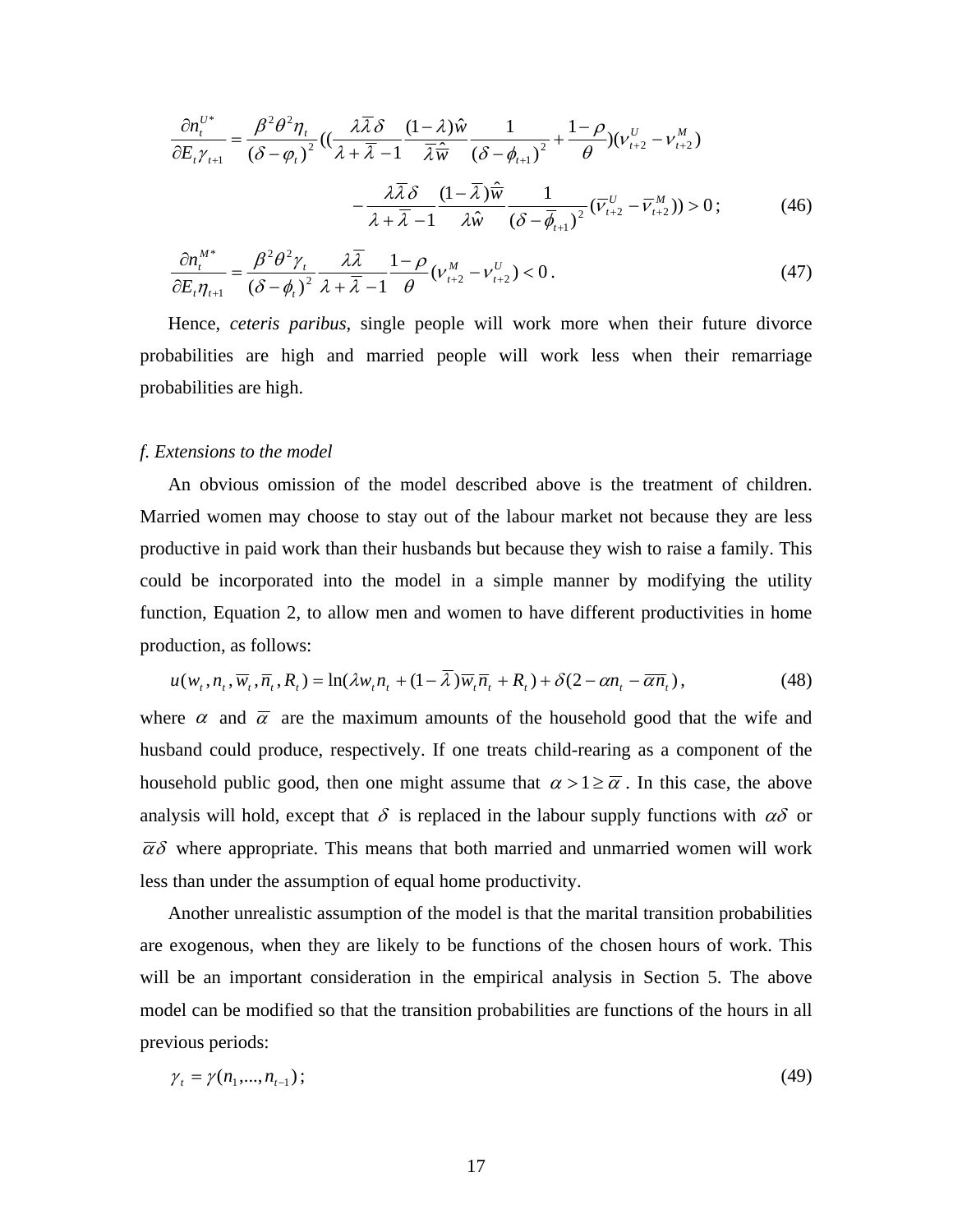$$
\eta_t = \eta(n_1, \dots, n_{t-1}). \tag{50}
$$

In this case, the key derivatives in Equations 44 and 45 will be unchanged, although the derivative of hours with respect to future transition probabilities will be altered. The fully endogenous case where  $\gamma_t$  and  $\eta_t$  are functions of contemporaneous work hours is more complicated and may give rise to multiple equilibria.<sup>[14](#page-20-0)</sup>

#### **4. Data**

 $\overline{a}$ 

The empirical analysis uses data for 1979-2004 from the NLSY 1979, which is a nationally representative sample of 12,686 young men and women who were 14-22 years old when they were first surveyed in 1979. These individuals were interviewed annually until 1994 and are currently interviewed on a biennial basis.<sup>15</sup> Like Ahituv and Lerman (2005), I dropped the military over-sample and the low-income white over-sample, which were discontinued in 1986 and 1991, respectively, and together comprise 2,923 individuals. This left a sample of 4,837 males and 4,926 females, containing 54,481 male person-year observations and 58,764 female person-year observations.

The NLSY questionnaire contains detailed information on the timing of past changes in marital status, allowing the creation of a complete marital history for each person. I consider four marital states: never married, married for the first time, remarried and divorced or separated.<sup>[16](#page-20-2)</sup>

The annual earnings and hours worked by a respondent and his/her spouse during the year prior to each interview are available and a wage variable was constructed from these. For those who did not work in a given year, had missing income or work hours data, received self-employment income or had a wage less than \$2 or greater than \$200, I interpolated a wage rate using information on the person's wage rate in previous and future periods. For observations that could not be interpolated, I inserted the nearest valid

<span id="page-20-0"></span><sup>14</sup> One could imagine a scenario where there is a low *n*/low *γ* equilibrium and a high *n*/high *γ* equilibrium.

<span id="page-20-1"></span><sup>&</sup>lt;sup>15</sup> Ahituv and Lerman (2005) were able to construct an annual panel, using the retrospective information that was provided by respondents after the switch to biennial surveys. Although this allows the construction of complete marital status, work hours and wage series, it is not possible to recover spousal characteristics for the missing years.

<span id="page-20-2"></span><sup>&</sup>lt;sup>16</sup> Separation is grouped with divorce as the predictions discussed in the previous section are driven by the division of labour within a shared household, not any legal definition of marriage. Separations that last less than a year are ignored in the hazard models in Section 5.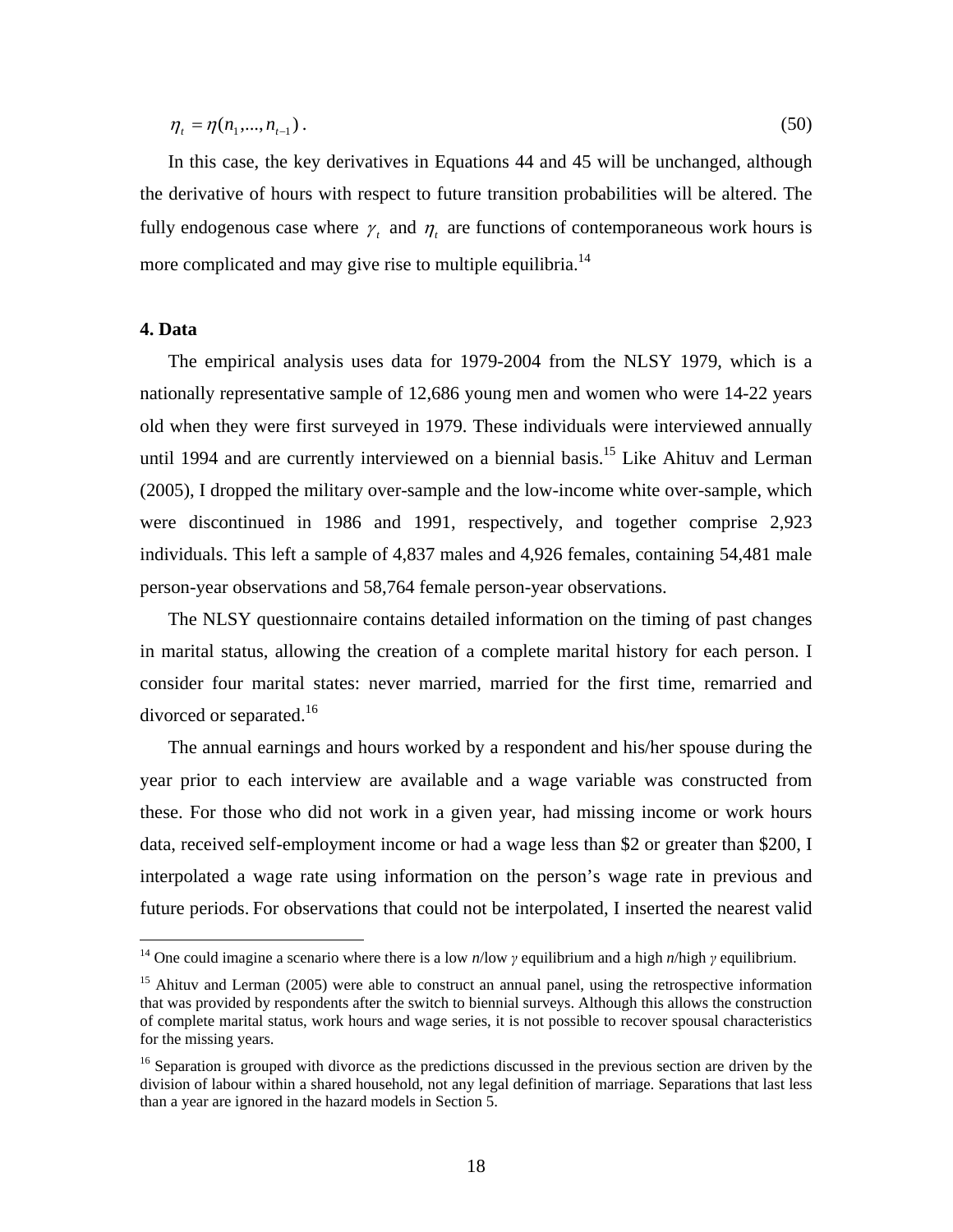observation[.17](#page-21-0) All monetary values are expressed in 2000 dollars, using the National Income and Product Account price index for personal consumption expenditures.

Other variables that are used in the labour supply regressions include race/ethnicity; age; highest schooling grade completed; percentile score on the Armed Forces Qualification Test (AFQT); family rent, dividend and interest income; region of residence; urban status; whether the respondent was born in a foreign country; whether the respondent's health limited the amount of work he/she could perform; number of children in household and presence of a child aged under 6 in the household; and the local unemployment rate. In addition, an index measuring attitudes towards the roles of men and women is constructed from eight questions asked of the respondent during the 1982 interview using factor analysis.<sup>[18](#page-21-1)</sup>

Additional variables that are used in the marital transition equations are current religion of the respondent and whether he/she attends religious services weekly; whether the respondent's parents separated before age 18; the age a respondent expects to get married for the first time, as asked in 1979; actual age at marriage and whether the respondent had a child at present in the household at time of marriage.

Means for some of the key variables used in the labour supply regressions are presented in Table 1, including the marital transition hazard rates, which will be described in the next section. Each observation here represents a person-year combination and the sample is restricted to ages 25 and above. Note that the male sample features a considerably higher percentage of never-married observations. This is because women tend to marry for the first time at younger ages than men.

 $\overline{a}$ 

<span id="page-21-0"></span> $17$  Imputing missing wage observations using ordinary least squares and fixed effects regression models instead made little difference to the results presented in the following section.

<span id="page-21-1"></span><sup>&</sup>lt;sup>18</sup> The statements the respondents were asked to evaluate on a four-point scale were: "a woman's place is in the home, not in the office or shop", "a wife who carries out her full family responsibilities doesn't have time for outside employment", "a working wife feels more useful than one who doesn't hold a job", "employment of wives leads to more juvenile delinquency", "employment of both parents is necessary to keep up with the high cost of living", "it is much better for everyone concerned if the man is the achiever outside the home and the woman takes care of the home and family", "men should share the work around the house with women, such as doing dishes, cleaning and so forth" and "women are much happier if they stay at home and take care of their children".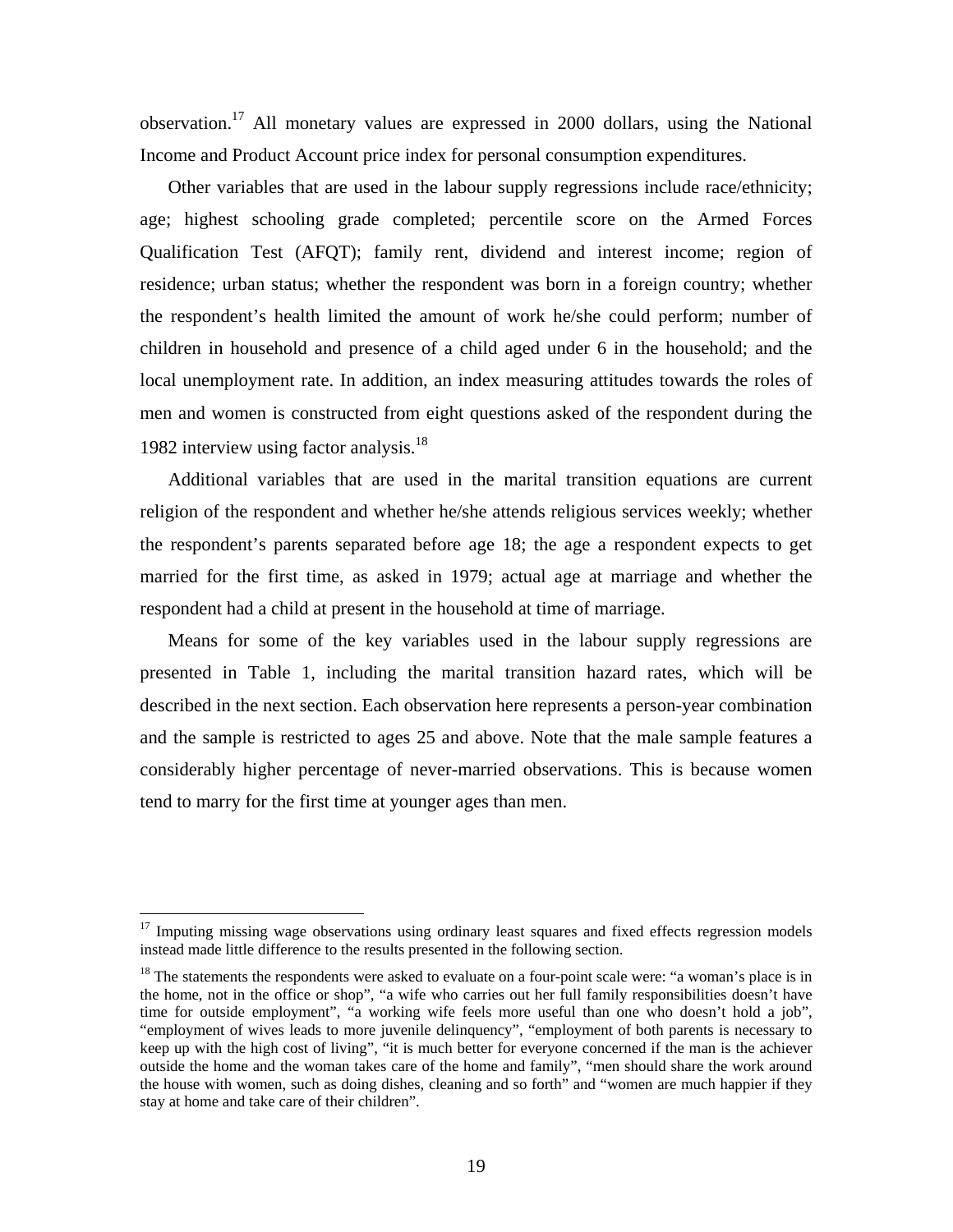| Variable                               | Females                                                           | Males    |
|----------------------------------------|-------------------------------------------------------------------|----------|
| Annual hours of work                   | 1512.711                                                          | 2154.311 |
| Employed                               | 0.848                                                             | 0.968    |
| Never married                          | 0.258                                                             | 0.374    |
| First marriage                         | 0.534                                                             | 0.502    |
| Subsequent marriage                    | 0.051                                                             | 0.027    |
| Divorced                               | 0.157                                                             | 0.097    |
| Wage                                   | 13.105                                                            | 16.699   |
| Spouse wage                            | 20.531                                                            | 13.914   |
| Non-wage income (in 1000s)             | 1.274                                                             | 3.289    |
| Age                                    | 31.004                                                            | 30.595   |
| Black non-Hispanic                     | 0.146                                                             | 0.129    |
| Hispanic                               | 0.055                                                             | 0.057    |
| Highest grade completed                | 14.006                                                            | 13.760   |
| AFQT score                             | 50.210                                                            | 52.417   |
| Foreign born                           | 0.035                                                             | 0.038    |
| Midwest                                | 0.289                                                             | 0.331    |
| South                                  | 0.348                                                             | 0.315    |
| West                                   | 0.169                                                             | 0.173    |
| Urban                                  | 0.816                                                             | 0.806    |
| Local unemployment rate                | 0.066                                                             | 0.067    |
| Number of children                     | 1.237                                                             | 0.847    |
| Child under 6                          | 0.416                                                             | 0.347    |
| First marriage hazard                  | 0.070                                                             | 0.070    |
| First divorce hazard                   | 0.011                                                             | 0.006    |
| Subsequent marriage hazard             | 0.045                                                             | 0.043    |
| Subsequent divorce hazard              | 0.002                                                             | 0.000    |
| Number of observations<br>$\mathbf{r}$ | 25,552<br>$\cdot$ $\cdot$ $\cdot$<br>$\cdot$ 1<br>1070<br>$\cdot$ | 22,851   |

**Table 1** Means for the labour supply equation estimation sample

Notes: Means are calculated using the 1979 sampling weights.

Wages and incomes are in constant (2000) dollar values, using the personal consumption expenditures price index from the National Income and Product Accounts.

#### **5. Approach and results**

The primary analysis is concerned with estimating labour supply functions for married and unmarried individuals, controlling for the probability of exiting one's current marital state. To facilitate estimation, I linearise Equations 37 and 39 in  $\ln w_t$ ,  $\ln \overline{w}_t$ ,  $R_t$ ,  $\overline{R}_{t}$ ,  $\eta_{t}$  and  $\gamma_{t}$  and combine them in a single expression. To allow for heterogeneity among individuals, *i*, I also condition on demographic factors, **X**, and introduce an error term,  $\varepsilon$  :

$$
n_{ii} = \chi_{0j} + \chi_{1j} \ln w_{ii} + \chi_{2j} \ln \overline{w}_{ii} + \chi_{3j} R_{ii} + \chi_{4j} \eta_{ii} + \chi_{5j} \gamma_{ii} + \mathbf{X}_{ii} \pi_j + \varepsilon_{ii};
$$
 (51)

$$
\overline{n}_{it} = \overline{\chi}_{0j} + \overline{\chi}_{1j} \ln \overline{w}_{it} + \overline{\chi}_{2j} \ln w_{it} + \overline{\chi}_{3j} \overline{R}_{it} + \overline{\chi}_{4j} \eta_{it} + \overline{\chi}_{5j} \gamma_{it} + \overline{\mathbf{X}}_{it} \overline{\boldsymbol{\pi}}_{j} + \overline{\varepsilon}_{it}.
$$
 (52)

The linearised coefficients for women are: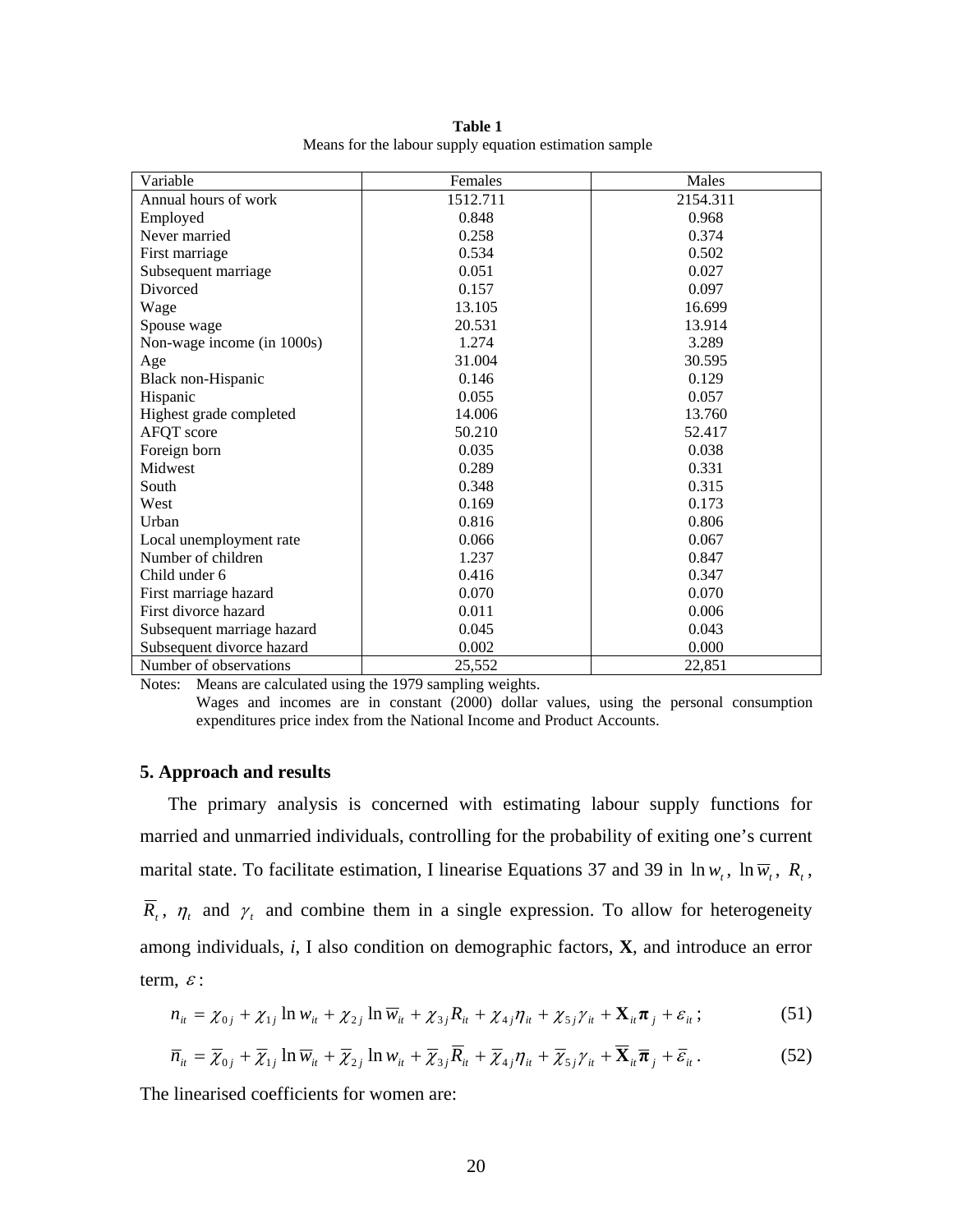$$
\chi_{0j} = I_j \left( \frac{1}{\delta - \hat{\phi}} - \frac{(1 - \overline{\lambda})\hat{\overline{w}}}{\lambda \hat{w}} \left( \frac{1}{\delta - \hat{\phi}} \right) - \left( \frac{(1 - \overline{\lambda})\hat{\overline{w}}\hat{\overline{n}} + \hat{R}}{\lambda \hat{w}} + \frac{(1 - \lambda)(1 - \overline{\lambda})\hat{n}}{\lambda \overline{\lambda}} \right) \ln \hat{w} + \left( \frac{(1 - \overline{\lambda})\hat{\overline{w}}\hat{\overline{n}}}{\lambda \hat{w}} + \frac{(1 - \overline{\lambda})(1 - \lambda)\hat{w}\hat{n} + \hat{R}}{\lambda \overline{\lambda}\hat{w}} \right) \ln \hat{\overline{w}} + (1 - I_j) \left( \frac{1}{\delta - \hat{\phi}} - \frac{\hat{R}}{\hat{w}}\ln \hat{w} \right);
$$
(53)

$$
\chi_{1j} = \frac{1}{\hat{w}} (I_j \left( \frac{(1 - \overline{\lambda}) \hat{\overline{w}} \hat{\overline{n}} + \hat{R}}{\lambda} + \frac{(1 - \lambda)(1 - \overline{\lambda}) \hat{w} \hat{n}}{\lambda \overline{\lambda}} \right) + (1 - I_j) \hat{R} ; \tag{54}
$$

$$
\chi_{2j} = -\frac{(1-\overline{\lambda})}{\lambda \hat{w}} (\hat{\overline{w}} \hat{\overline{n}} + I_j \frac{(1-\lambda)\hat{w}\hat{n} + \hat{R}}{\overline{\lambda}}); \tag{55}
$$

$$
\chi_{3j} \equiv -\frac{1}{\lambda \hat{w}} (1 + I_j \frac{1 - \overline{\lambda}}{\overline{\lambda}}); \tag{56}
$$

$$
\chi_{4j} \equiv (1 - I_j) \beta \theta \frac{\hat{v}^M - \hat{v}^U}{\left(\delta - \hat{\phi}\right)^2};\tag{57}
$$

$$
\chi_{5j} \equiv I_j \beta \theta \left( \frac{\hat{v}^U - \hat{v}^M}{\left(\delta - \hat{\phi}\right)^2} - \frac{\hat{\overline{v}}^U - \hat{\overline{v}}^M}{\left(\delta - \hat{\overline{\phi}}\right)^2} \right),\tag{58}
$$

where *j* indexes marital state and  $I_j$  is an indicator function for being married. Different specifications of *ε* will be considered.

In all estimates of Equations 51 and 52 discussed in this section, the dependent variable is annual hours of work in the previous year. The imputed log wage and family non-wage income are included, along with their interactions with all marital states.<sup>19</sup> The spouse's imputed wage is interacted with first and subsequent marriage. Additional controls include education, the gender roles index, number of own children in household and whether the youngest child was under 6, which are interacted with all marital states; spouse education and the age difference between spouses, which are interacted with first and subsequent marriages; as well as race/ethnicity, AFQT score, urban status, foreign born status, health status, whether attending regular school, and the local unemployment rate. In order to focus on those who have completed the majority of their schooling, I drop those observations before age 25.

Obviously, an individual's probability of changing marital state is unknown to the

1

<span id="page-23-0"></span><sup>&</sup>lt;sup>19</sup> Since I use *family* income, one would expect the coefficients on the interaction terms to be negative, even if the non-wage income elasticity of labour supply was the same for single and married people.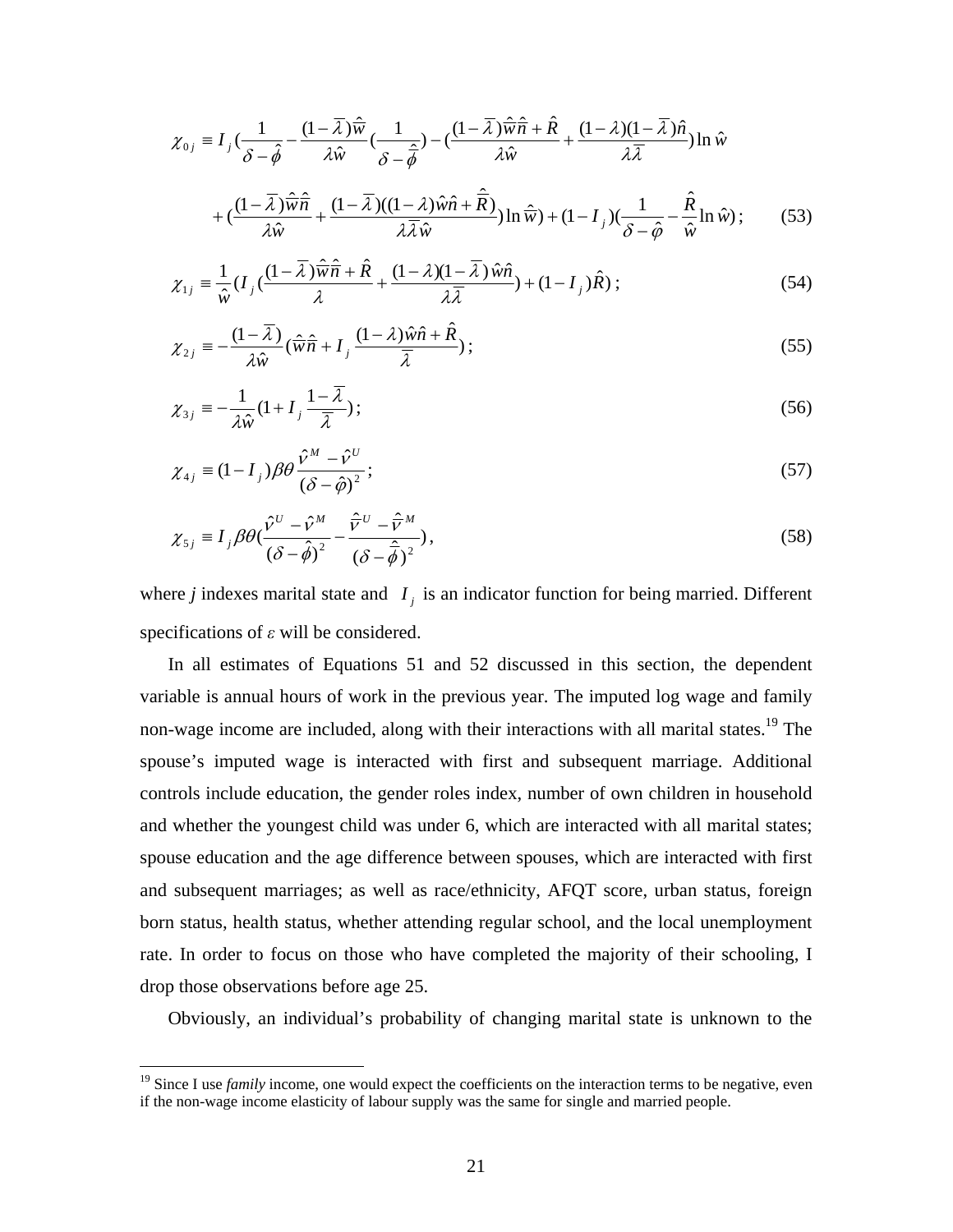**Table 2** Estimates of labour supply equations using CPS divorce and marriage rates

| Variable                             | (i)        | (ii)         | (iii)       | (iv)        |
|--------------------------------------|------------|--------------|-------------|-------------|
| <b>OLS</b>                           |            | Tobit        | <b>OLS</b>  | Tobit       |
|                                      | Females    | Females      | Males       | Males       |
| Never married $\times$ marriage rate | 728.111*** | 951.490***   | 1109.441*** | 1397.441*** |
|                                      | (260.868)  | (319.759)    | (162.087)   | (174.744)   |
| First marriage $\times$ divorce rate | 428.421*** | $475.511***$ | 38.092      | 38.043      |
|                                      | (85.176)   | (104.041)    | (99.968)    | (106.661)   |
| (Pseudo) R-squared                   | 0.159      | 0.013        | 0.155       | 0.010       |
| Number of observations               | 35,275     | 35,275       | 31,052      | 33,891      |

Note: Controls also include own and spouse log wage, non-wage income, own and spouse highest grade completed, age difference between spouses, attitude to gender roles, number of children and child under 6, all interacted with marital status, plus age, age squared, black non-Hispanic, Hispanic, attended school, AFQT score, poor health, foreign born, 3 region dummies, urban, local unemployment rate and marital status dummies.

Standard errors are presented in parentheses. \*, \*\* and \*\*\* denote significance at the 10%, 5% and 1% level, respectively.

researcher. One approach is to use as a proxy the divorce rate among people with similar characteristics. The June supplement of the Current Population Survey contains information on the age of respondents at first marriage and divorce. From the 1980 supplement, I calculated the proportion of first marriages that end (by divorce or widowhood) within ten years for each combination of region, education, race/ethnicity and age at marriage category.<sup>20</sup> As a measure of marriage, I calculated the fraction of people who had married by the age of 30 within region, education, race/ethnicity and sex categories. Table 2 presents the results of using these estimates as measures of  $\gamma$  and  $\eta$  in Equations 51 and 52. Consistent with the model presented in Section 3, the divorce rate is seen to have a significant positive effect on the hours worked by women in their first marriage but an insignificant effect on hours for men. Furthermore, the marriage rate is positively associated with hours for never-married men. However, contrary to the predictions of the model, the marriage rate also has a positive impact on the hours worked by never-married women.

A problem with these measures of the marital transition probabilities is that they do not take account of the specific characteristics of each individual or married couple.

1

<span id="page-24-0"></span><sup>&</sup>lt;sup>20</sup> I use three education categories (less than Grade 12, Grade 12, at least some college), three race/ethnicity categories (white non-Hispanic, black non-Hispanic and Hispanic) and three age at marriage categories (15-20, 21-25 and 26 or over).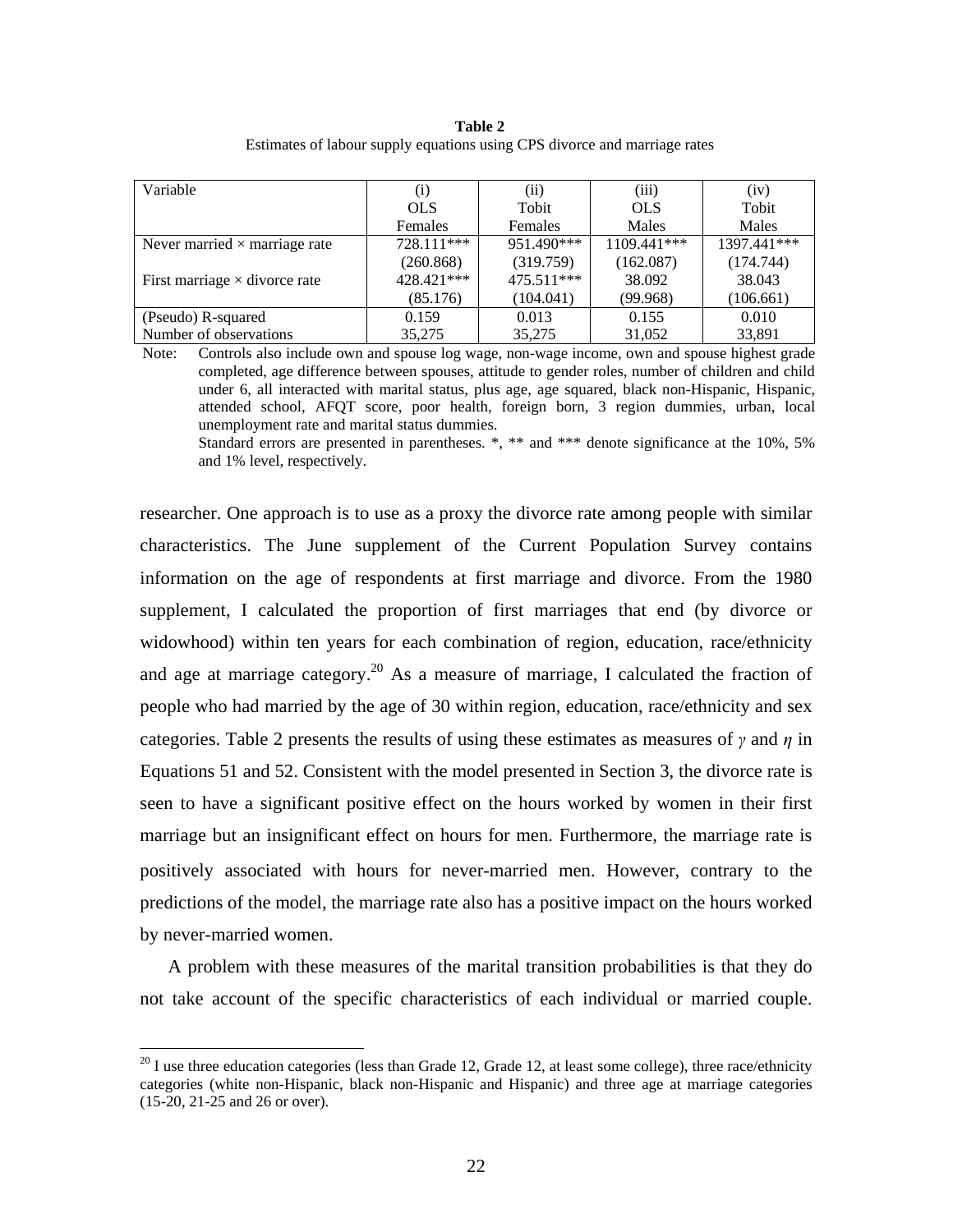| Year relative to divorce |                  | Females       |                  | Males         |
|--------------------------|------------------|---------------|------------------|---------------|
|                          | <b>Divorcers</b> | Non-divorcers | <b>Divorcers</b> | Non-divorcers |
| -3                       | 1262             | 1220          | 1968             | 2077          |
|                          | 1309             | 1218          | 2067             | 2080          |
| - 1                      | 1348             | 1220          | 2075             | 2079          |
|                          | 1425             | 1221          | 2107             | 2084          |
|                          | 1579             | 1219          | 2215             | 2086          |
|                          | 1619             | 1216          | 2018             | 2073          |

**Table 3** Average hours of work for divorcing and non-divorcing couples

Notes: The divorcing sample consists of those who were observed both 3 years before and 2 years after their first marriage ended.

The non-divorcing sample consists of all individuals in their first marriage who are not observed to separate and reflects the age composition of the divorcing sample at a particular year relative to divorce.

All means are weighted using the 1979 sample weights.

Furthermore, they do not reflect the ways in which the risk of divorce evolves over the course of a marriage. Hence, the results in Table 2 only reflect cross-sectional differences in divorce likelihood, not inter-temporal variation. Exploiting the longitudinal nature of the NLSY, an alternative approach is to use a person's actual experience of divorce in the future. Table 3 reports average hours for a sample of divorcing men and women at different times before and after divorce, along with a comparison group of non-divorcing people with the same age composition. Among women who divorce, annual hours are seen to increase sharply, from 1262 three years before the separation to 1619 two years after it. Almost half of this adjustment occurs before divorce. In contrast, the comparison group works less in all periods and exhibits no pattern over time. Among divorcing men, the situation is less clear. Although there is evidence of a spike in hours immediately before and after divorce, these men both begin and end the period of analysis working less than the comparison group.

To control for other relevant factors that might vary between divorcing and nondivorcing people, Table 4 presents the results of estimating Equations 51 and 52 using the actual experience of changes in marital state in the following year as measures of *γ* and *η*. The results for men are consistent with predictions for all marital transitions. For women, there is evidence of increased work hours in the year prior to the dissolution of a first marriage. However, there is no evidence of decreased hours before first marriage and, in fact, women appear to behave similarly to men by working longer hours in the lead-up to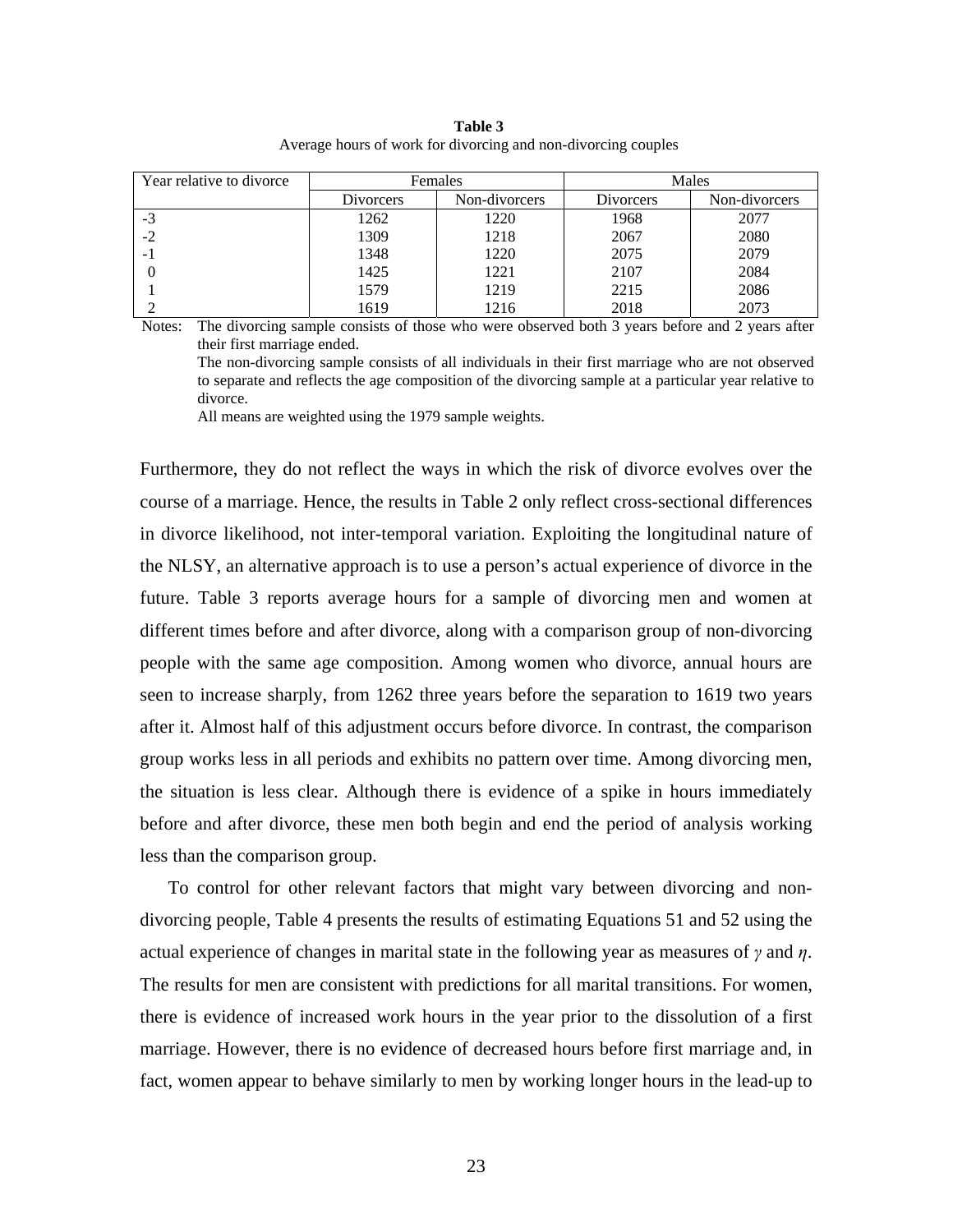| Variable                             | (i)         | (i)         | (iii)        | (iv)         |
|--------------------------------------|-------------|-------------|--------------|--------------|
|                                      | <b>OLS</b>  | Tobit       | <b>OLS</b>   | Tobit        |
|                                      | Females     | Females     | Males        | Males        |
| Never married $\times$ marriage      | $103.425**$ | 127.184***  | 241.023***   | 255.418***   |
|                                      | (41.832)    | (49.386)    | (37.060)     | (39.137)     |
| First marriage $\times$ divorce      | 91.579*     | 118.957**   | $-104.571**$ | $-108.845*$  |
|                                      | (47.468)    | (56.134)    | (52.713)     | (55.661)     |
| Divorced $\times$ remarriage         | $82.131*$   | $117.040**$ | 182.984***   | 187.726***   |
|                                      | (49.321)    | (58.179)    | (57.715)     | (60.986)     |
| Subsequent marriage $\times$ divorce | 89.761      | 135.520     | $-224.305**$ | $-241.696**$ |
|                                      | (91.993)    | (108.486)   | (108.091)    | (114.261)    |
| R-squared                            | 0.166       | 0.014       | 0.152        | 0.011        |
| Number of observations               | 43,247      | 43,247      | 38,484       | 38,484       |

**Table 4** Estimates of labour supply equations using actual marriage and divorce in the following year

Note: Controls also include own and spouse log wage, non-wage income, own and spouse highest grade completed, age difference between spouses, attitude to gender roles, number of children and child under 6, all interacted with marital status, plus age, age squared, black non-Hispanic, Hispanic, attended school, AFQT score, poor health, foreign born, 3 region dummies, urban, local unemployment rate and marital status dummies.

Standard errors are presented in parentheses. \*, \*\* and \*\*\* denote significance at the 10%, 5% and 1% level, respectively.

a subsequent marriage.

 $\overline{a}$ 

As noted by previous authors, future experience of marriage and divorce are poor measures of the transition probabilities for two reasons. Firstly, at the time they make their labour supply decisions, individuals do not know with certainty that they will change marital state. More importantly, past work has found that past hours of work are important determinants of divorce, implying that the estimates in Table 4 will suffer from endogeneity bias. To date, no empirical research has considered marriage probabilities, however, in order to isolate the causal effect of divorce risk on labour supply, previous United States studies have proxied for the former by using probit models to estimate the probability of an individual actually becoming divorced within a specified time.<sup>21</sup> I take a somewhat different approach and estimate both marriage and divorce probabilities using Cox proportional hazard models. These allow non-parametric estimates of the marital transition probabilities (or hazard rates) at different lengths of time in the current marital state. In contrast, previous authors have typically treated years since marriage in a parametric manner by including it as a quadratic term in the divorce probit equations.

<span id="page-26-0"></span> $21$  Johnson and Skinner (1986) used the probability of divorce within three years, a decision which Gray (1995) and Sen (2000) both subsequently adopted.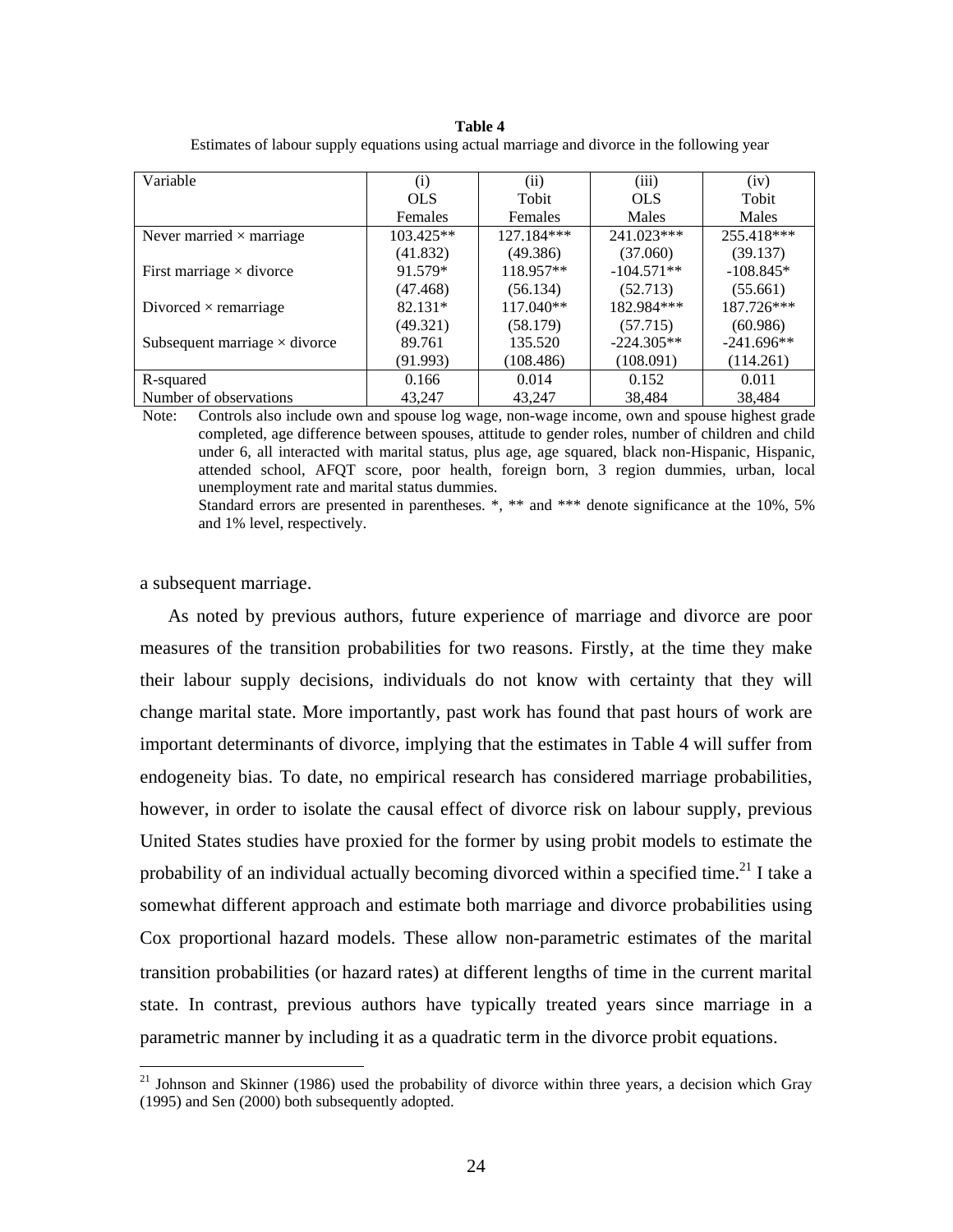**Table 5**

| Variable                          | (i)                | (ii)       | (iii)           | (iv)       |
|-----------------------------------|--------------------|------------|-----------------|------------|
|                                   | $F$ emales – first | Females -  | $Males - first$ | $Males -$  |
|                                   | divorce            | subsequent | divorce         | subsequent |
|                                   |                    | divorce    |                 | divorce    |
| Age at marriage                   | $0.899***$         | $0.815***$ | $0.870***$      | $0.691***$ |
| Age difference                    | 1.005              | 0.952      | 1.014           | $1.135**$  |
| Black non-Hispanic                | $1.674***$         | 2.200      | $1.664***$      | 16.236***  |
| Hispanic                          | 1.127              | 0.749      | $0.604**$       | 1.051      |
| Catholic                          | $0.637**$          | 0.731      | 1.067           | 0.352      |
| <b>Baptist</b>                    | 0.939              | 0.693      | 1.055           | $0.215**$  |
| Other protestant                  | 0.821              | 0.897      | 0.922           | 0.343      |
| Frequency of religious attendance | $0.805*$           | 0.835      | $0.726**$       | $0.104**$  |
| Poor health                       | 1.142              | 1.591      | 1.534           |            |
| Highest grade completed           | 0.994              | 0.987      | $0.900$ ***     | 0.995      |
| AFQT score                        | $0.990***$         | 0.997      | 0.997           | 0.997      |
| Spouse income (in 1000s)          | 0.998              | $1.009**$  | 0.992           | 0.958      |
| Non-wage income (in 1000s)        | 0.9998             | 0.499      | 1.010           | 1.000      |
| Parents divorced                  | 1.190              | 0.819      | $1.608***$      | 0.792      |
| Urban                             | 1.167              | 0.629      | $1.543**$       | 0.489      |
| Child present                     | 0.957              | 0.399      | $0.573***$      | 2.689      |
| Child before marriage             | 1.520***           | 2.415      | $1.737***$      | $0.129**$  |
| Number of observations            | 17,993             | 2,112      | 16,037          | 1,267      |
| Number of individuals             | 2,125              | 453        | 2,033           | 314        |

Hazard ratios from Cox proportional hazard model estimates for the probability of divorce

Note: \*, \*\* and \*\*\* denote significance at the 10%, 5% and 1% level, respectively.

Coefficients and standard errors are presented in Table A1.

Poor health was not included in the fourth specification as none of the men who were within twelve months of their second divorce had health limitations.

The Cox model assumes that the hazard rate can be written as:

$$
h(t, \mathbf{z}) = h_0(t)e^{\mathbf{z}\beta},\tag{59}
$$

where  $\beta$  is a vector of coefficients, **z** is a vector of covariates and  $h_0(t)$  is the hazard when  $z = 0$ , termed the baseline hazard function. Differences in covariates result in proportional shifts of the hazard rate. An exponentiated coefficient,  $e^{\beta_i}$ , is referred to as a hazard ratio and its magnitude relative to 1 determines whether the covariate in question increases or decreases the hazard rate.

Table 5 presents the results of hazard models for the probability of divorce occurring among married people. The explanatory variables that are used follow previous economic and demographic studies. I estimate separate models for men and women and for exit from first marriage and exit from subsequent marriages. In all cases, individuals who marry at older ages are less likely to divorce. Non-Hispanic blacks, those who attend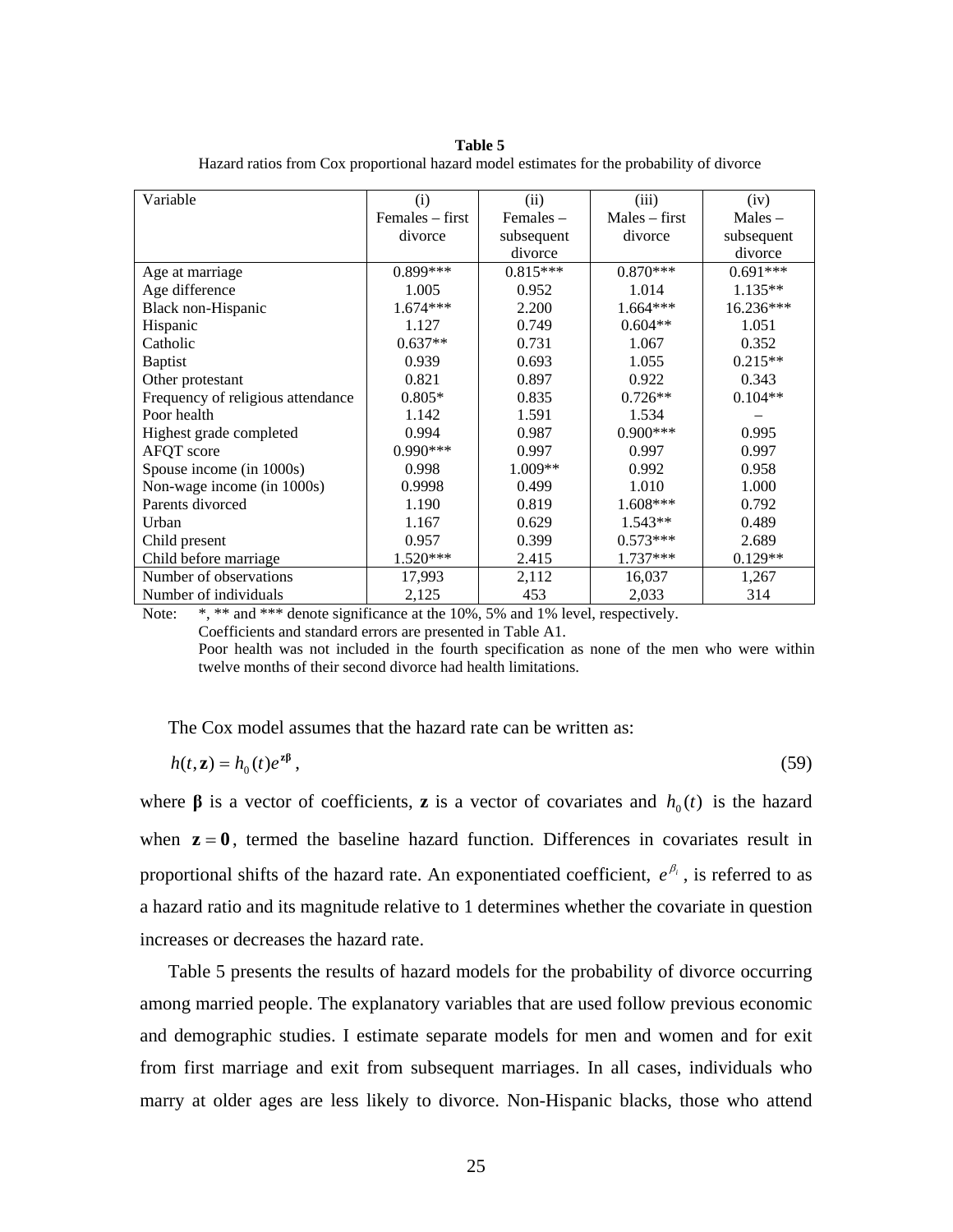**Figure 4**  Kernel plots of average divorce hazards



Notes: Hazard rates are estimated by setting all independent variables equal to their means. The Epanechnikov kernel is used.

religious services weekly and those with children in the household at time of marriage are more likely to exit first marriages. Among women in their first marriages, Catholics and those with high AFQT scores also tend to have lower divorce hazards; for men, being Hispanic, not experiencing divorce as a child, living in a metropolitan area and having dependent children in the household all reduce the chances of exiting a first marriage. These results are broadly consistent with those of hazard model analyses of divorce, such as Balakrishnan *et al*. (1987) and Castro Martin and Bumpass (1989).

Figure 4 depicts the hazard rates for men and women in their first marriage and women in subsequent marriages, where all explanatory variables are set equal to their means. The hazard function for men in subsequent marriages is not presented as it is implausibly high, presumably because so few remarried men are observed during the sample period. The average woman is more likely to divorce than an average man who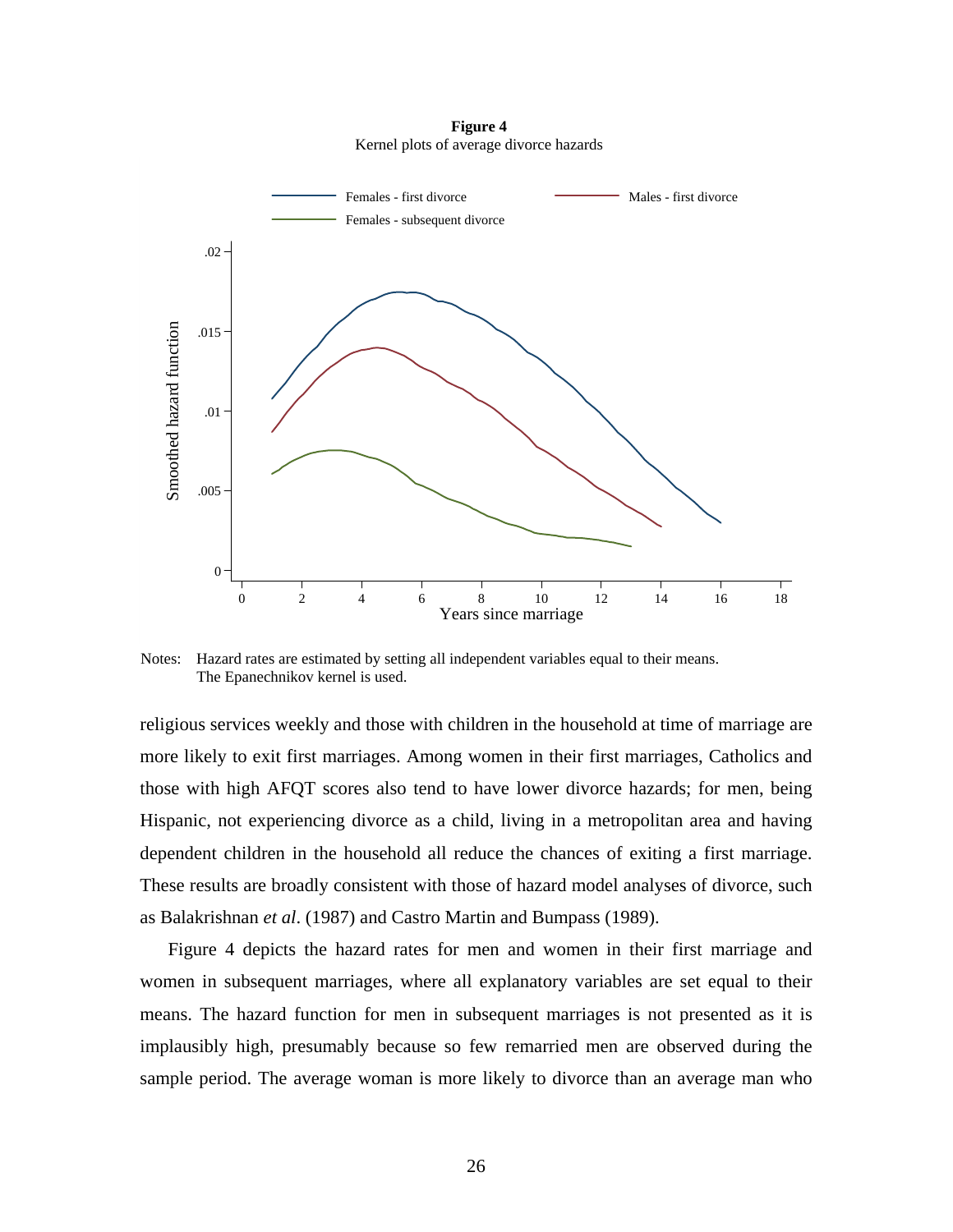#### **Table 6**

| Hazard ratios from Cox proportional hazard model estimates for the probability of marriage and remarriage |  |  |  |
|-----------------------------------------------------------------------------------------------------------|--|--|--|
|                                                                                                           |  |  |  |
|                                                                                                           |  |  |  |

| Variable                          | (i)                | (ii)        | (iii)           | (iv)       |
|-----------------------------------|--------------------|-------------|-----------------|------------|
|                                   | $F$ emales – first | Females $-$ | $Males - first$ | $Males -$  |
|                                   | marriage           | subsequent  | marriage        | subsequent |
|                                   |                    | marriage    |                 | marriage   |
| Black non-Hispanic                | $0.532***$         | $0.288***$  | $0.520***$      | $0.559**$  |
| Hispanic                          | 0.908              | 1.053       | 0.962           | 1.341      |
| Catholic                          | 0.962              | $0.575***$  | $0.789***$      | 0.876      |
| <b>Baptist</b>                    | 1.048              | 0.987       | 0.973           | 1.138      |
| Other protestant                  | 0.948              | 1.051       | $0.867**$       | 1.207      |
| Frequency of religious attendance | $1.134***$         | 1.188       | $1.147***$      | 1.302      |
| Poor health                       | 0.967              | $0.511*$    | 0.925           | 1.028      |
| Highest grade completed           | $0.931***$         | 1.048       | $0.953***$      | $1.151**$  |
| AFQT score                        | 1.001              | 0.999       | $1.003**$       | 0.998      |
| Non-wage income (in 1000s)        | $1.012**$          | 0.977       | 0.9997          | 0.974      |
| Parents divorced                  | 0.915              | 0.913       | 0.924           | 0.751      |
| Urban                             | $0.863***$         | 0.903       | $0.835***$      | 0.718      |
| Child present                     | $0.766***$         | $0.558***$  | $1.205*$        | 1.099      |
| Expected marriage age             | $0.749***$         | $0.770***$  | $0.819***$      | 0.879      |
| Number of observations            | 28,345             | 5,885       | 33,323          | 3,546      |
| Number of individuals             | 3,393              | 1,177       | 3,565           | 823        |

Note: \*, \*\* and \*\*\* denote significance at the 10%, 5% and 1% level, respectively. Coefficients and standard errors are presented in Table A2.

has been married for the same time. The hazard rates peak between four and five years after marriage. Remarried women are less likely to divorce than women in their first marriage.

I also estimate hazard models for entry into marriage and the results of these are presented in Table 6. For entry into first marriage, age 15 was chosen as the origin because the minimum legal age for marriage without a court order (but with parental consent) in most states is  $16<sup>22</sup>$  Non-Hispanic blacks are seen to be less likely to marry or remarry. More educated and less devout persons, city-dwellers and those who expected to marry later are all less likely to marry at a given age. Interestingly, the presence of a child in the household decreases the likelihood of a woman marrying, but *increases* the likelihood of a man marrying. Having considerable non-wage income renders a woman more likely to marry. Among men, being Catholic or Protestant other than Baptist and having a higher AFQT score are associated with a higher probability of marriage. Again, these results largely agree with those of previous studies of marriage and remarriage,

1

<span id="page-29-0"></span> $22$  91 women and 5 men in the NLSY dataset married before age 15, which in most states would require a court order in addition to parental consent. These observations are excluded from the analysis in Table 3.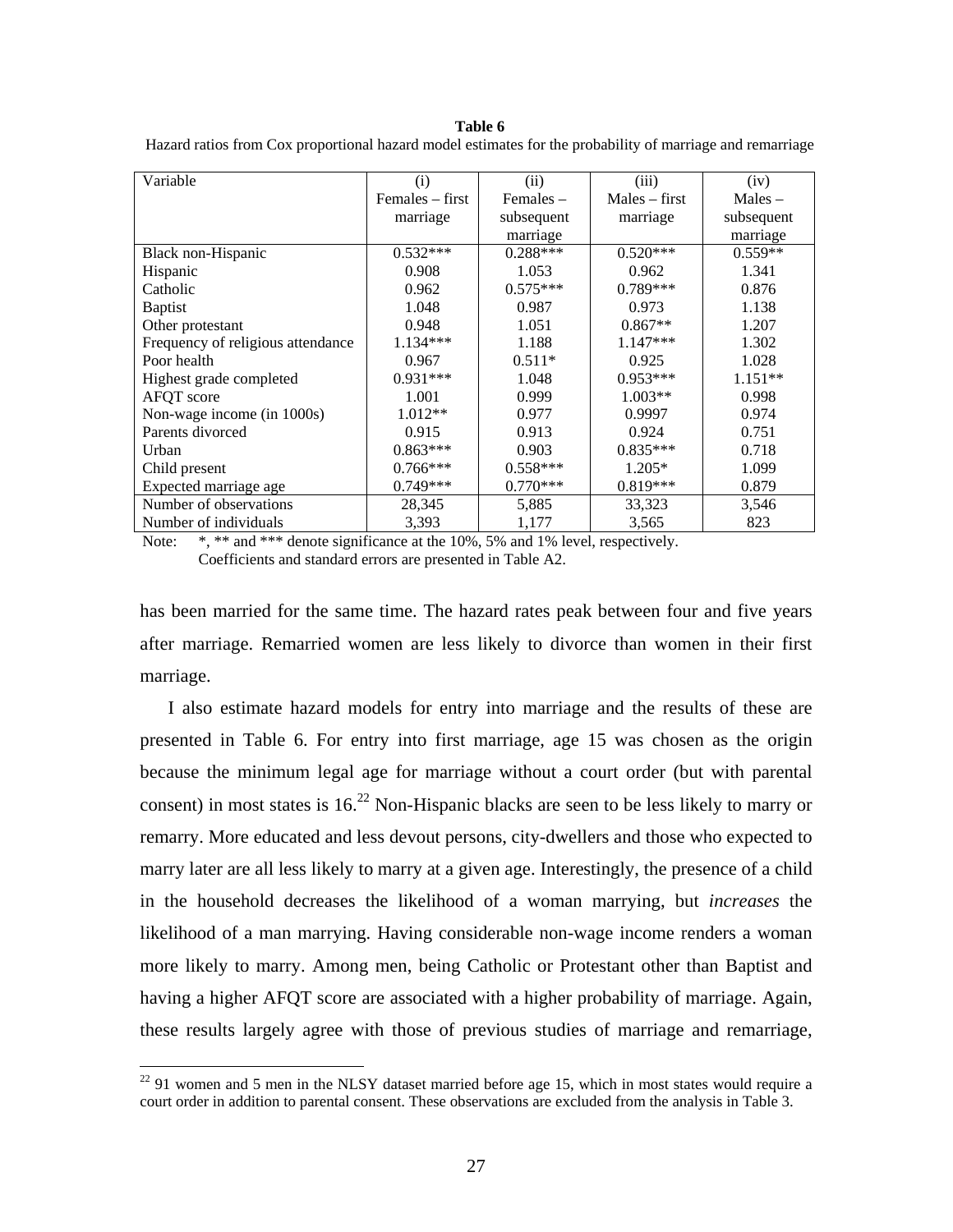**Figure 5**  Kernel plots of average marriage hazards



Notes: Hazard rates are estimated by setting all independent variables equal to their means. The Epanechnikov kernel is used.

such as Michael and Brandon Tuma (1985) and Koo *et al*. (1984).

The average marriage hazard functions for the four cases are plotted in Figure 5. Not surprisingly, women are more likely than men to marry at younger ages. The probability of marriage is highest at age 24 for women and 25 for men. The probability of remarriage peaks four years after divorce, with men being more likely to remarry rapidly.

Estimates of marriage and divorce probabilities for each person-year observation (*η* and *γ* in the model presented in Section 3) are obtained from the hazard models in Tables 2 and 3 by computing the baseline hazard and multiplying it by the exponentiated linear prediction, as in Equation 59. These predicted probabilities are then interacted with the appropriate marital state (never married, first marriage, divorced or subsequent marriage) and are used as regressors in labour supply regressions, as reported in Table 7. Other than the marital transition probabilities, the specification is the same as in Tables 2 and 4.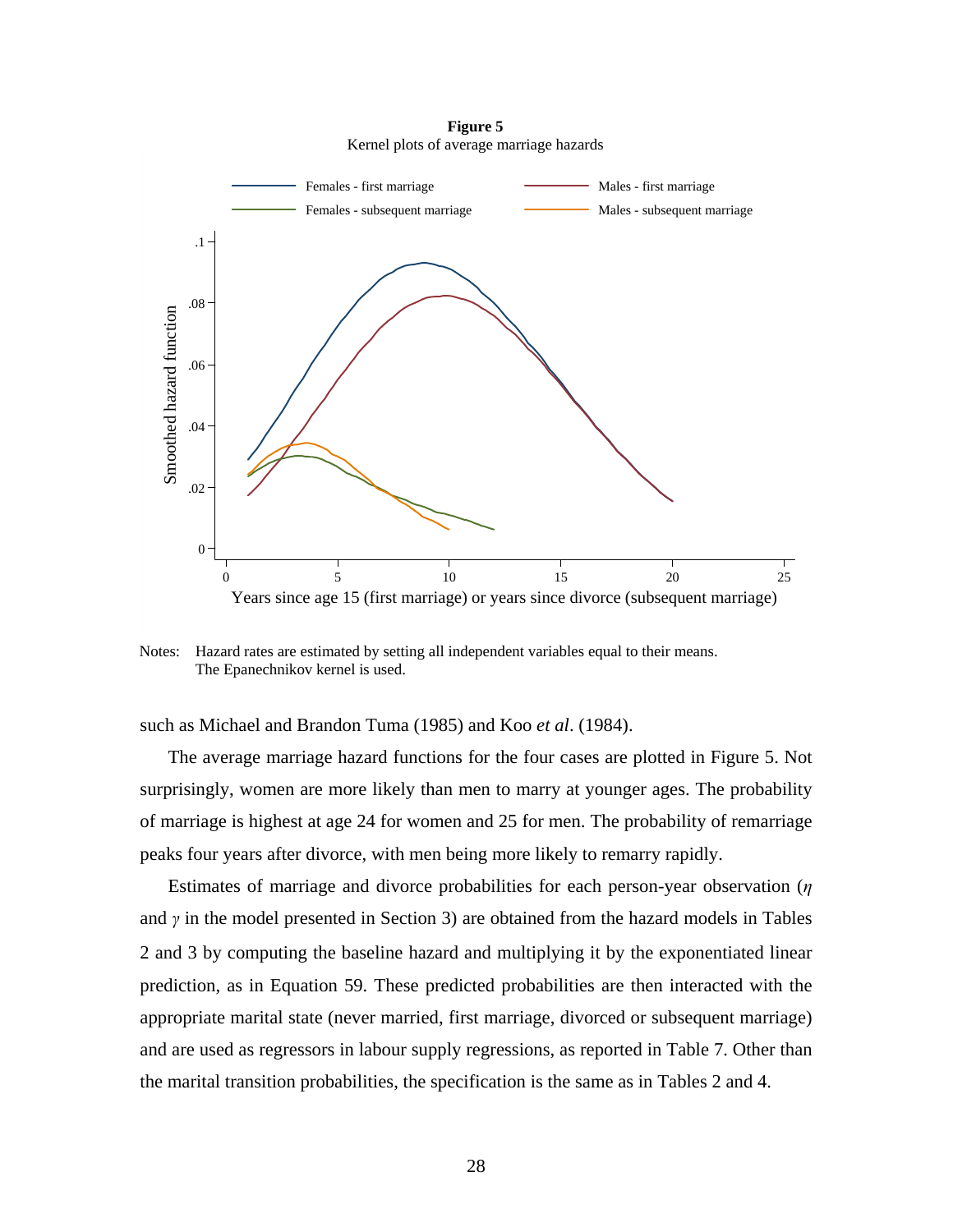**Table 7**

| Estimates of labour supply equations using estimated marriage and divorce hazard rates |  |  |
|----------------------------------------------------------------------------------------|--|--|
|                                                                                        |  |  |
|                                                                                        |  |  |
|                                                                                        |  |  |

| Variable                        | (i)                  | (ii)                 | (iii)                   | (iv)                   |
|---------------------------------|----------------------|----------------------|-------------------------|------------------------|
|                                 | <b>OLS</b>           | Tobit                | <b>OLS</b>              | Tobit                  |
|                                 | Females              | Females              | Males                   | Males                  |
| Log wage                        | 232.331***           | 288.858***           | 8.436                   | 22.998***              |
|                                 | (19.255)             | (23.086)             | (14.968)                | (15.689)               |
| First marriage $\times$ log     | $-134.011***$        | $-127.967***$        | $-263.405***$           | $-275.269***$          |
| wage                            | (23.409)             | (27.992)             | (21.238)                | (15.689)               |
| Divorced $\times$ log wage      | $-299.806***$        | $-324.848***$        | $-210.226***$           | $-214.159***$          |
|                                 | (28.148)             | (33.516)             | (29.521)                | (30.903)               |
| Subsequent marriage $\times$    | $-359.147***$        | $-392.550***$        | $-656.617***$           | $-672.271***$          |
| log wage                        | (43.716)             | (51.926)             | (64.803)                | (67.724)               |
| First marriage $\times$ spouse  | $-287.461***$        | $-356.379***$        | 56.833***               | 56.127***              |
| log wage                        | (15.254)             | (18.300)             | (15.029)                | (15.669)               |
| Subsequent marriage $\times$    | $-111.358**$         | $-133.309**$         | 159.622**               | 165.418***             |
| spouse log wage                 | (49.331)             | (58.917)             | (70.687)                | (73.891)               |
| Non-wage income (in             | $-5.684$             | $-7.089$             | 0.076                   | 0.079                  |
| 1000s                           | (3.599)              | (4.198)              | (0.046)                 | (0.048)                |
| First marriage $\times$ non-    | 5.585                | 0.605                | $3.672***$              | 3.638***               |
| wage income                     | (3.600)              | (4.386)              | (1.026)                 | (1.069)                |
| Divorced $\times$ non-wage      | 0.435                | $-0.958$             | $-0.042$                | $-0.044$               |
| income                          | (3.936)              | (4.815)              | (0.080)                 | (0.083)                |
| Subsequent marriage $\times$    | $-25.180***$         | $-35.874***$         | 5.031                   | 4.579                  |
| non-wage income                 | (9.648)              | (12.551)             | (5.955)                 | (6.217)                |
| First marriage                  | 1668.640***          | 1919.989***          | 1131.001***             | 1204.453***            |
|                                 | (109.995)            | (131.512)            | (98.711)                | (103.100)              |
| Divorced                        | 722.850***           | 777.278***           | 219.028*                | 228.647*               |
|                                 | (124.596)            | (148.525)            | (131.024)               | (137.263)              |
| Subsequent marriage             | 1379.896***          | 1518.297***          | 1317.643***             | 1355.084***            |
|                                 | (234.812)            | (278.954)            | (322.318)               | (336.781)              |
| Never married $\times$          | 3853.004***          | 4351.235***          | 2169.397***             | 2327.388***            |
| marriage probability            | (406.330)            | (481.015)            | (347.241)               | (362.908)              |
|                                 | [571.646]            | [496.046]            | [398.320]               | [493.808]              |
| First marriage $\times$ divorce | 4715.265**           | 5549.014**           | $-2337.963$             | $-2207.696$            |
| probability                     | (868.814)            | (1033.088)           | (1599.488)              | (1670.289)             |
|                                 | [2389.004]           | [2226.549]           | [2521.332]              | [3353.317]             |
| Divorced $\times$ remarriage    | 800.133              | 1007.502             | 460.906                 | 521.291***             |
| probability                     | (412.886)            | (485.436)            | (664.842)               | (694.478)              |
|                                 | [891.338]            | [1122.255]           | [1643.534]              | [1394.518]             |
| Subsequent marriage $\times$    | $-12549.440$         | $-16737.690$         | $7.18 \times 10^{6}$    | $7.12 \times 10^{6}$   |
| divorce probability             | (9531.438)           | (11553.330)          | $(5.13 \times 10^6)$    | $(5.53 \times 10^6)$   |
|                                 | $[7.05 \times 10^6]$ | $[4.48 \times 10^5]$ | $[5.67 \times 10^{11}]$ | $[1.10 \times 10^{9}]$ |
| (Pseudo) R-squared              | 0.208                | 0.017                | 0.151                   | 0.011                  |
| Number of observations          | 25,552               | 25,552               | 22,851                  | 22,851                 |

Notes: Controls also include own and spouse highest grade completed, age difference between spouses, attitude to gender roles, number of children and child under 6, all interacted with marital status, plus age, age squared, black non-Hispanic, Hispanic, attended school, AFQT score, poor health, foreign born, 3 region dummies, urban, local unemployment rate and marital status dummies. Standard errors are presented in parentheses and bootstrapped standard errors in brackets. \*, \*\* and \*\*\* denote significance at the 10%, 5% and 1% level, respectively, and refer to the bootstrap distribution where it is reported.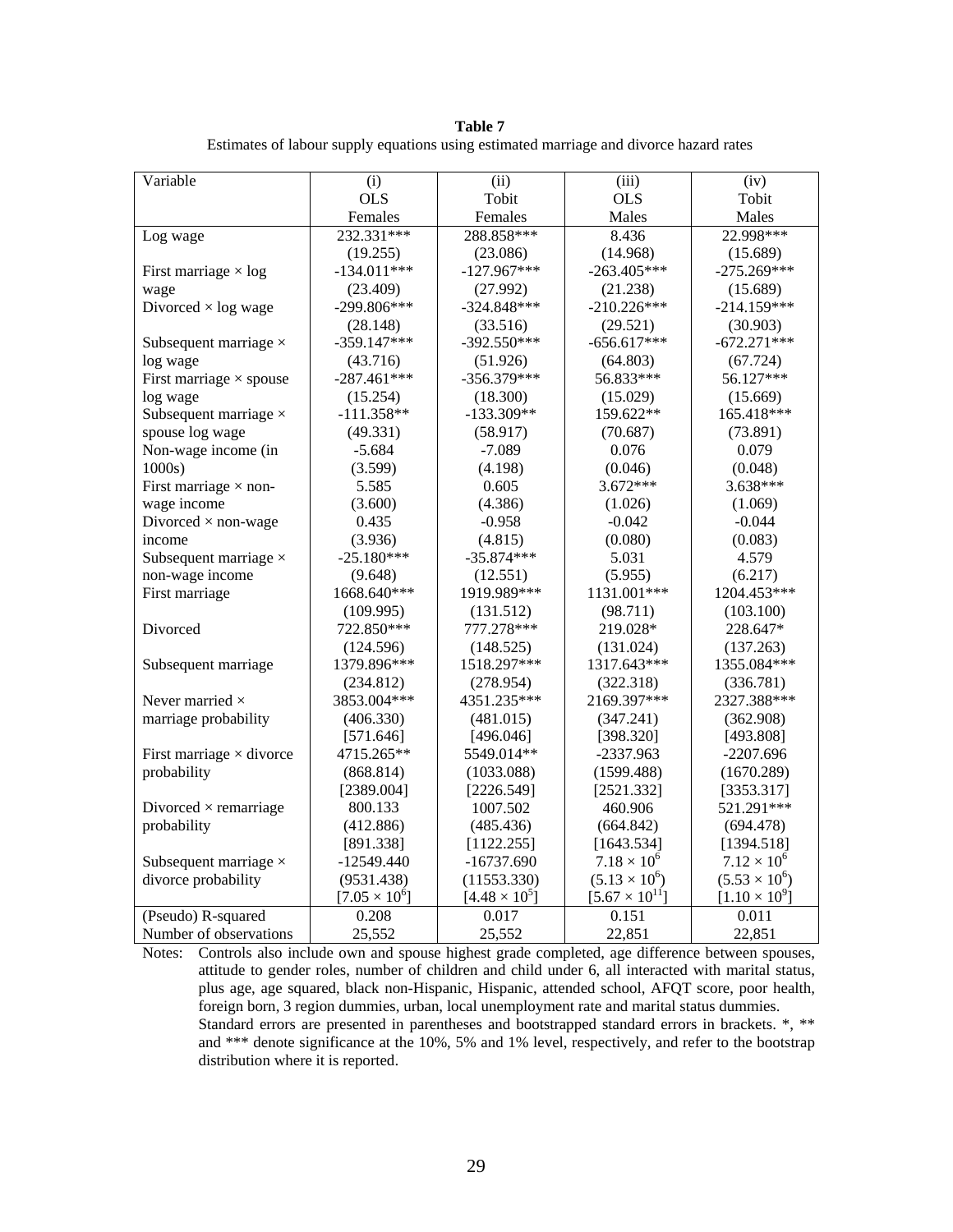Ordinary least squares estimates are presented in the first and third columns of Table 7 and tobit estimates are reported in the second and fourth columns. Bootstrapped standard errors are computed for the marital transition probability variables, to correct for prediction error in the first-stage hazard estimates.<sup>23</sup> The wage and non-wage income elasticities are generally as expected. Women have higher wage elasticities than men in the same marital state and the elasticities for married men are actually negative. The hours worked by a married woman are more responsive to her spouse's wage rate than is the case for a married man. Although unreported, the coefficients on the gender roles attitude variables indicate that conservative women tend to work less than other women in all marital states, however conservative men also have slightly lower hours before and during first marriage, compared to other men.

Consistent with the predictions of the theory, higher probabilities of divorce are found to increase the hours worked by women in their first marriage, but to decrease the hours worked by men, although the latter relationship is statistically insignificant. Higher probabilities of first marriage are associated with more work hours among both men and women. The latter result is somewhat puzzling. One possible explanation is that a woman's marginal utility with respect to her hours is not constant over the life-cycle but rather is higher when divorced than when never married. The transition probabilities for those who have been divorced at least once are insignificant. As mentioned above, this may be because there are relatively few observations in divorced or remarried states or because after experiencing one divorce, people become less responsive to further changes in marital transition probabilities.

Unlike all previous studies, since I have a full panel for all individuals over the sample period, as they move between marital states, I can also employ panel data models. The first and third columns of Table 8 report the results of applying a fixed effects, or within, estimator to Equations 51 and 52, which controls for all unobserved timeinvariant determinants of labour supply. The marriage probability continues to have a

<u>.</u>

<span id="page-32-0"></span><sup>&</sup>lt;sup>23</sup> As Johnson and Skinner (1986) noted, since individuals do not know whether they will change marital status in the following year at the time they make their labour supply decisions, the regular standard errors are only biased to the extent that the person's subjective probability explains more than the predicted hazard rate.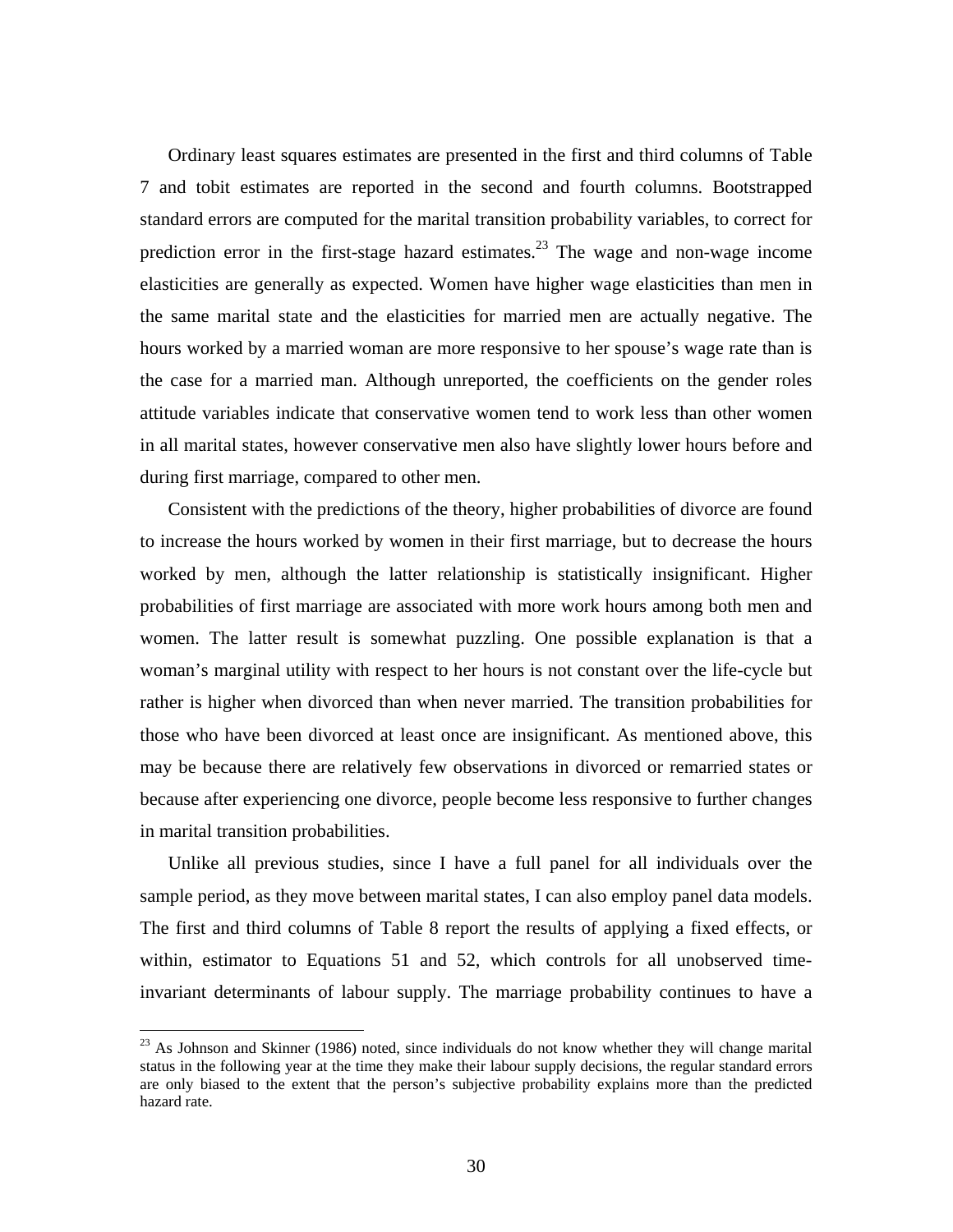#### **Table 8**

|  |  | Within and between estimates of labour supply equations using estimated marriage and divorce hazard rates |
|--|--|-----------------------------------------------------------------------------------------------------------|
|  |  |                                                                                                           |

| Variable                        | (i)                    | (ii)                 | (iii)                   | (iv)                    |
|---------------------------------|------------------------|----------------------|-------------------------|-------------------------|
|                                 | Within                 | <b>Between</b>       | Within                  | <b>Between</b>          |
|                                 | Females                | Females              | Males                   | Males                   |
| Never married $\times$          | 647.993                | 4393.990***          | $2114.120***$           | 2461.066***             |
| marriage probability            | (458.777)              | (1062.648)           | (389.467)               | (939.086)               |
|                                 | [476.179]              | [844.922]            | [490.4969]              | [1035.315]              |
| First marriage $\times$ divorce | 2272.232               | 7293.940***          | 3573.985                | $-3578.060$             |
| probability                     | (1030.905)             | (2134.298)           | (2335.473)              | (3538.877)              |
|                                 | [1797.585]             | [2549.522]           | [2342.904]              | [2680.563]              |
| Divorced $\times$ remarriage    | 401.439                | 432.944              | 839.556                 | 1850.282                |
| probability                     | (459.915)              | (844.118)            | (663.519)               | (1445.243)              |
|                                 | [959.295]              | [1174.655]           | [1452.954]              | [2774.321]              |
| Subsequent marriage $\times$    | $-20496.950$           | $-32659.990$         | $1.01 \times 10^{7}$    | $-1.90 \times 10^{6}$   |
| divorce probability             | (12649.300)            | (16047.020)          | $(6.17 \times 10^{6})$  | $(9.01 \times 10^6)$    |
|                                 | $[1.43 \times 10^{6}]$ | $[3.52 \times 10^6]$ | $[3.54 \times 10^{11}]$ | $[2.59 \times 10^{11}]$ |
| R-squared                       | 0.534                  | 0.383                | 0.480                   | 0.286                   |
| Number of observations          | 25,552                 | 25,552               | 22,851                  | 23,963                  |

Notes: Controls also include own and spouse log wage, non-wage income, own and spouse highest grade completed, age difference between spouses, attitude to gender roles, number of children and child under 6, all interacted with marital status, plus age, age squared, black non-Hispanic, Hispanic, attended school, AFQT score, poor health, foreign born, 3 region dummies, urban, local unemployment rate and marital status dummies.

Standard errors are presented in parentheses and bootstrapped standard errors in brackets. \*, \*\* and \*\*\* denote significance at the 10%, 5% and 1% level, respectively, and refer to the bootstrap distribution where it is reported.

positive effect on hours for both sexes, as does the divorce probability for women.<sup>24</sup> These estimates imply that married women allocate labour supply optimally over their lifetimes in response to changes in probability of marital dissolution. The second and fourth columns of Table 8 give the results from the between estimator, whereby the observations are averaged over all periods for each individual. There is evidence that women from high divorce risk groups work more over the entire duration of their marriages, regardless of the specific danger of their own relationship ending. This casts doubt on the approach of Johnson and Skinner (1988), who analysed the reasons behind labour supply increases by women after divorce by comparing hours two and three years prior to separation and one and two years afterwards.

The identification of the coefficients on the marriage and divorce probabilities in Tables 7 and 8 depends crucially on the exclusion of variables from the labour supply

<u>.</u>

<span id="page-33-0"></span> $24$  A Hausman test rejected the hypothesis that a random effects estimator is consistent.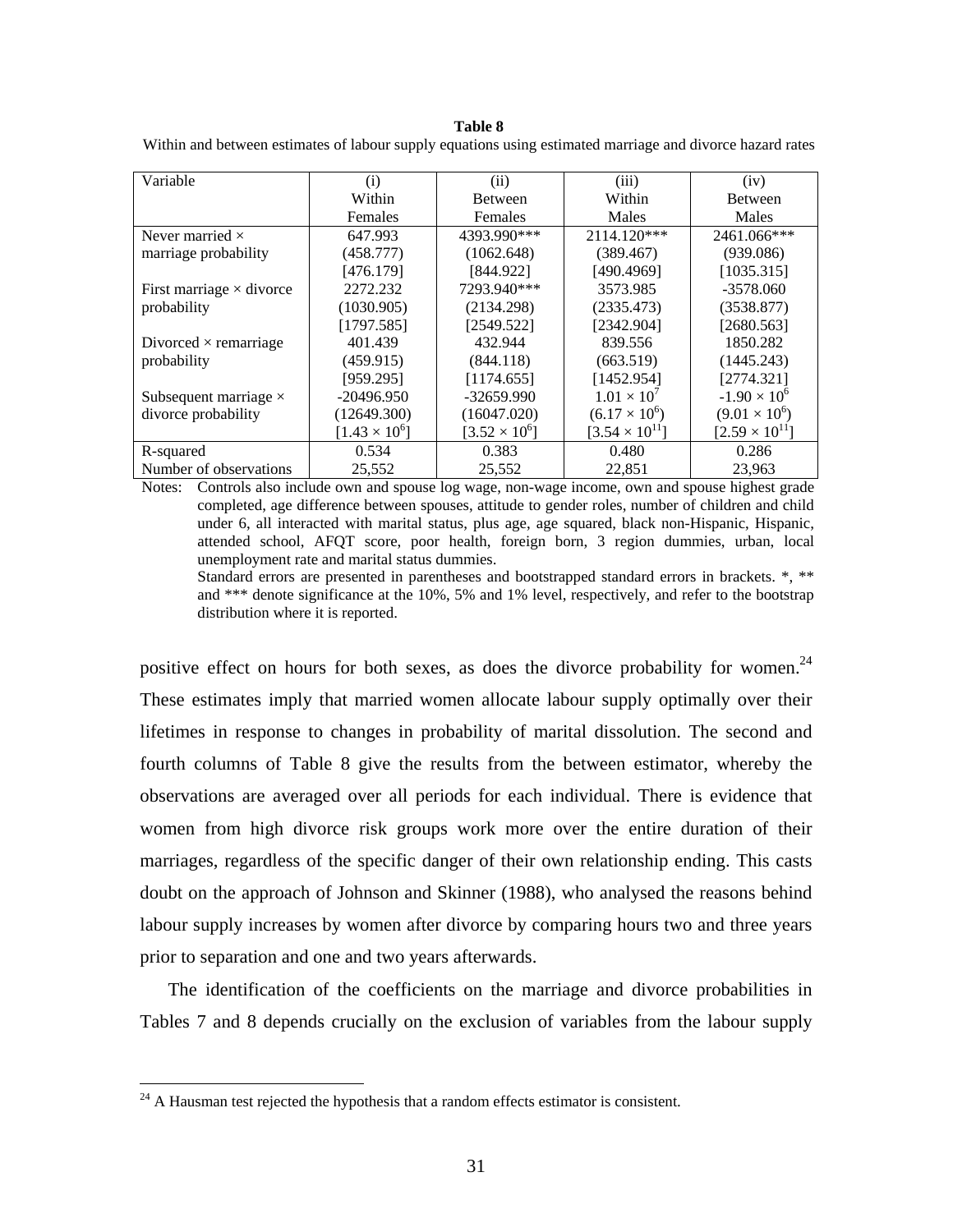| Table 9                                                               |  |
|-----------------------------------------------------------------------|--|
| Estimates of labour supply equations using marital happiness variable |  |

| Variable                        | (1)        | $\rm (ii)$ | (iii)           | (iv)             |
|---------------------------------|------------|------------|-----------------|------------------|
|                                 | Tobit      | Within     | Tobit with lags | Within with lags |
|                                 | Females    | Females    | Females         | Females          |
| First marriage $\times$ happy   | $-56.811*$ | $-37.418$  | $-92.178***$    | $-120.964***$    |
| with marriage                   | (30.459)   | (28.007)   | (31.475)        | (28.464)         |
| First marriage $\times$ unhappy | 120.970    | 69.710     | 191.032**       | 70.554           |
| with marriage                   | (81.380)   | (63.801)   | (85.995)        | (68.040)         |
| (Pseudo) R-squared              | 0.012      | 0.468      | 0.012           | 0.487            |
| Number of observations          | 21.946     | 21.946     | 18.423          | 18.423           |

Notes: Controls also include own and spouse log wage, non-wage income, own and spouse highest grade completed, age difference between spouses, attitude to gender roles, number of children and child under 6, all interacted with marital status, plus age, age squared, black non-Hispanic, Hispanic, attended school, AFQT score, poor health, foreign born, 3 region dummies, urban, local unemployment rate and marital status dummies.

Standard errors are presented in parentheses. \*, \*\* and \*\*\* denote significance at the 10%, 5% and 1% level, respectively.

equation that are relevant to the likelihood of marriage or divorce occurring.<sup>25</sup> Given the absence of any clearly exogenous shocks to the marriage and divorce equations, there is a risk that some of these variables have an independent effect on labour supply. For example, Heineck (2004) found that strongly religious married women tend to work less than other married women in Germany. An alternative approach that has not been considered previously is to rely on a respondent's own evaluation of the state of his/her marriage. This has two advantages over the use of predicted divorce. Firstly, it allows the identification of individuals who anticipate divorces that never transpire and *vice versa*. Secondly, if satisfaction with marriage is evaluated in the same period as hours, it circumvents the problem of reverse causality encountered when using divorce in the future as a measure of divorce risk. However, estimates may still be susceptible to endogeneity bias if marital satisfaction and work hours are jointly determined by unobserved variables.

The NLSY includes questions on whether respondents were "very happy", "fairly happy" or "not too happy" with their current marriage. Unfortunately, these were only asked of women in 1992 and 1994 onwards. Table 9 presents the results of estimating Equation 51 for these years only. The measures of divorce risk are the interaction of first

1

<span id="page-34-0"></span><sup>&</sup>lt;sup>25</sup> Technically, the non-linear nature of Cox proportional hazard model is sufficient to identify the labour supply equation.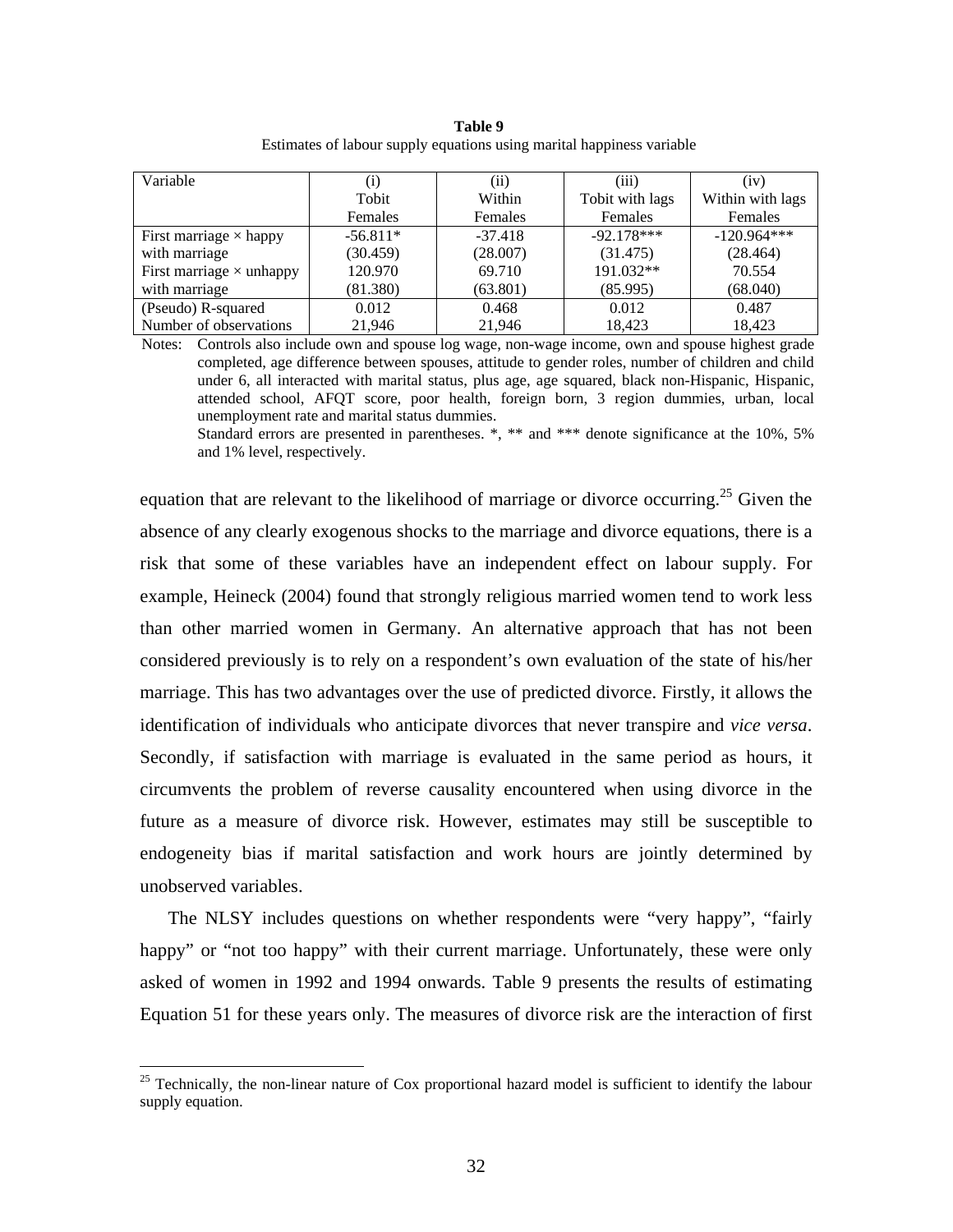| Table 10                                                      |  |  |  |  |  |
|---------------------------------------------------------------|--|--|--|--|--|
| Estimates of labour supply equations including the wage ratio |  |  |  |  |  |

| Variable                         | (i)                  | (ii)                 | (iii)                   | (iv)                   |
|----------------------------------|----------------------|----------------------|-------------------------|------------------------|
|                                  | <b>OLS</b>           | Tobit                | <b>OLS</b>              | Tobit                  |
|                                  | Females              | Females              | Males                   | Males                  |
| Never married $\times$           | 3866.611***          | 4371.149***          | 2202.906***             | 2358.891***            |
| marriage probability             | (406.379)            | (481.052)            | (347.209)               | (362.865)              |
|                                  | [507.181]            | [563.448]            | [590.796]               | [561.397]              |
| First marriage $\times$ divorce  | 4120.986**           | 4774.081**           | -3394.193               | $-3194.028$            |
| probability                      | (935.148)            | (1107.809)           | (1618.850)              | (1689.947)             |
|                                  | [2033.541]           | [1955.054]           | [4574.468]              | [4221.708]             |
| Divorced $\times$ remarriage     | 805.874              | 1016.107             | 509.345                 | 566.841                |
| probability                      | (412.839)            | (485.367)            | (664.684)               | (694.288)              |
|                                  | [1016.250]           | [1321.819]           | [2015.533]              | [1377.602]             |
| Subsequent marriage $\times$     | 15266.870            | 8626.519             | $1.47 \times 10^{7}$    | $1.52 \times 10^{7}$   |
| divorce probability              | (13720.240)          | (16647.000)          | $(6.63 \times 10^{6})$  | $(6.91 \times 10^6)$   |
|                                  | $[1.32 \times 10^6]$ | $[4.31 \times 10^5]$ | $[2.66 \times 10^{11}]$ | $[1.90 \times 10^{9}]$ |
| First marriage $\times$ divorce  | $-1634.365$          | $-2155.463$          | 7432.218***             | 7014.738***            |
| probability $\times$ log wage    | (866.219)            | (1039.357)           | (1798.833)              | (1881.019)             |
| ratio                            | [1725.132]           | [2072.967]           | [2778.138]              | [2770.711]             |
| Subsequent marriage $\times$     | 23122.350**          | 20495.020*           | $-2.05 \times 10^{7}$   | $-2.24 \times 10^{7}$  |
| divorce probability $\times$ log | (8206.426)           | (9748.456)           | $(1.16 \times 10^7)$    | $(1.22 \times 10^7)$   |
| wage ratio                       | [9497.462]           | [11915.820]          | $[1.91 \times 10^7]$    | $[1.88 \times 10^7]$   |
| (Pseudo) R-squared               | 0.209                | 0.017                | 0.152                   | 0.011                  |
| Number of observations           | 25,552               | 25,552               | 22,851                  | 22,851                 |

Notes: Controls also include own and spouse log wage, non-wage income, own and spouse highest grade completed, age difference between spouses, attitude to gender roles, number of children and child under 6, all interacted with marital status, plus age, age squared, black non-Hispanic, Hispanic, attended school, AFQT score, poor health, foreign born, 3 region dummies, urban, local unemployment rate and marital status dummies.

Standard errors are presented in parentheses and bootstrapped standard errors in brackets. \*, \*\* and \*\*\* denote significance at the 10%, 5% and 1% level, respectively, and refer to the bootstrap distribution where it is reported.

marriage with a dummy for those who responded that they were "very happy" with their marriage and those who responded that they were "not too happy". The first two columns of Table 9 reveal that those who are unhappy with their marriage are found to work longer hours that the baseline group, whereas those who are very happy work less, however these results are only marginally significant. Once problem is that marital satisfaction is measured as of the interview date, whereas hours of work pertain to the previous calendar year, meaning that endogeneity may still be a problem. A simple solution is to use the level of marital satisfaction from two years earlier, as this should be exogenous to the current labour supply decision. The third column of Table 9 shows that this yields highly significant results. Those who are very happy with their marriage work 92 hours fewer than the comparison group; those who are unhappy work 191 hours more.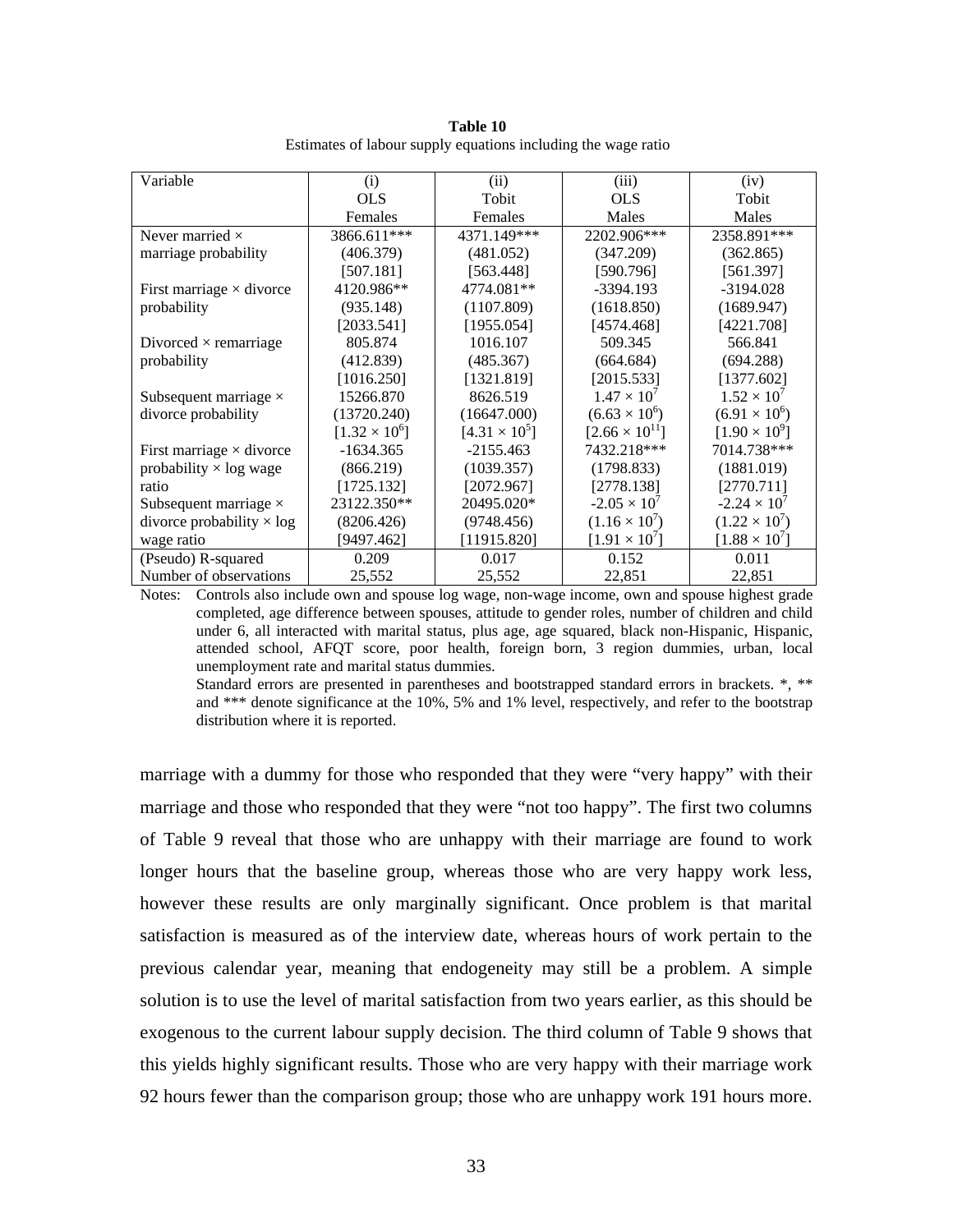The former result remains when individual effects are included, as seen in the final column.

Finally, it should be remembered that the labour supply equations 51 and 52 are linear approximations to the first order conditions that arise from the theoretical model. With higher order approximations, one would expect to find interactions of the marital transition probabilities with own and spouse wages. To examine this possibility, I repeat the main specifications from Table 7, adding the log ratio of a married woman's wage to her husband's wage as a regressor. As reported in Table 10, this ratio has a significant coefficient for women and a positive coefficient for men, although the former is not significant under the bootstrap distribution. These results imply that as a woman's wage increases towards parity with her husband, the risk of divorce has an increasingly small effect on her hours of work. They also suggest that divorce risk can play an important role in the work decisions of those men who earn lower wages than their wives. This finding supports the conclusions of the model presented in Section 3 insofar as it indicates that the differences in the labour supply-divorce risk relationship hinge solely on the assumption that men earn more than women, rather than any specific gender roles within the household.

#### **6. Conclusion**

For the first time, this paper has attempted to provide a theoretical framework to explain the relationship between the probability of a person changing marital state and the amount of labour he/she supplies. Married couples interact in a non-cooperative fashion. Working longer hours in the labour market increases the wage a person will receive in the future, meaning that some married individuals may want to insure against the risk of divorce by devoting more time to paid work than they would otherwise do. The model predicts that labour supply will be positively related to the probability of divorce for a person who earns a lower wage than his/her spouse and *vice versa*.

I tested the predictions of this model, drawing on longitudinal data from the NLSY 1979. Marriage and divorce probabilities were estimated using Cox proportional hazard models. These were then used as explanatory variables in labour supply regressions. As expected, married women work more hours when the probability they will divorce is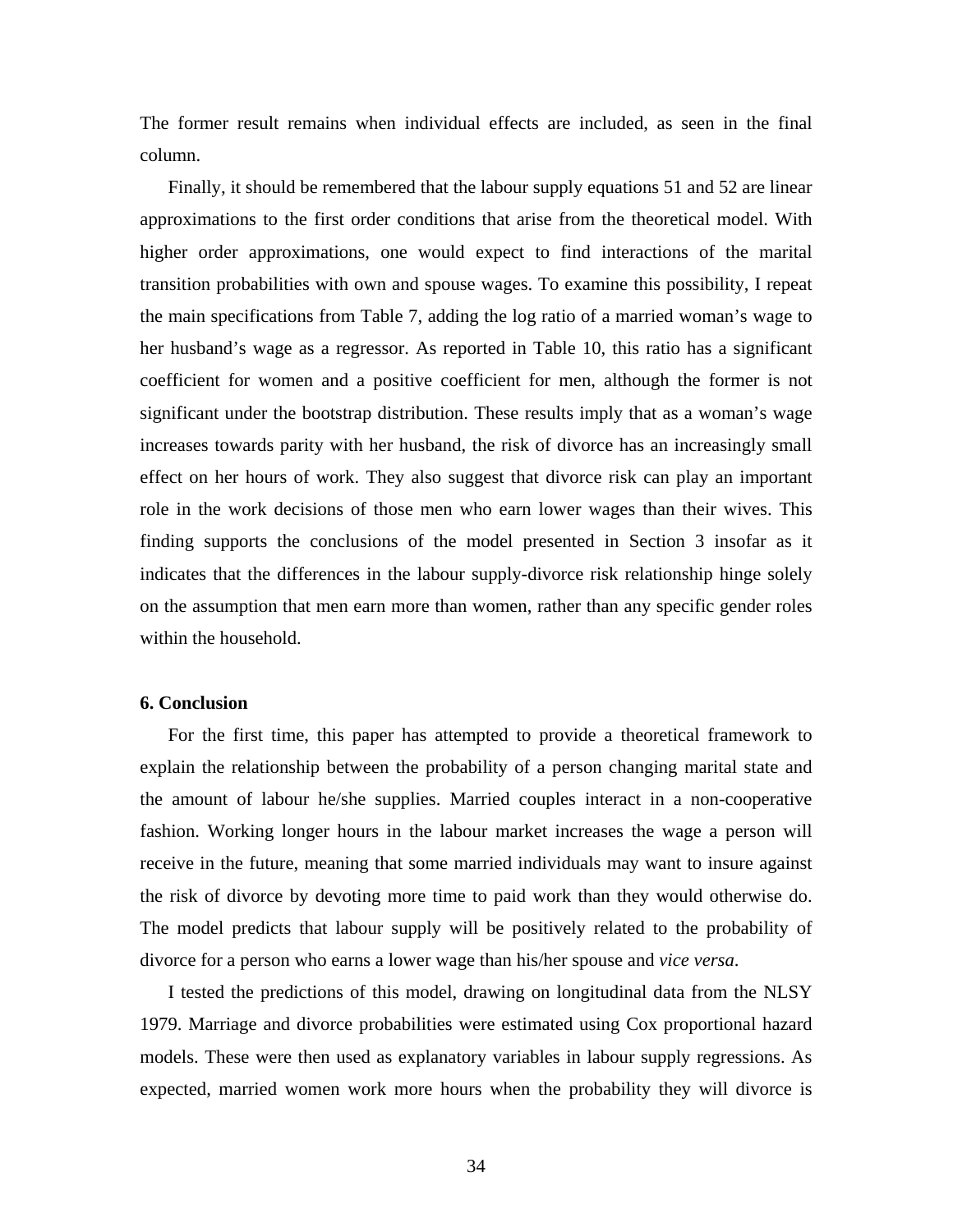higher. However, this effect only seems to hold for first marriages. Never-married men and women both work more if they have a greater chance of marriage. This last finding is intriguing and will be analysed further in future work. The link between marital transition probabilities and hours is observed both over a person's life-cycle and across individuals and persists when arguably exogenous measures of divorce risk are used. There is also some evidence that the effect of divorce risk on hours is stronger for women who earn significantly less than their husbands.

Additional research will also explicitly consider whether work hours influence divorce probabilities, *i*.*e*. whether there is an additional causal effect in the reverse direction. Gray (1995) and Sen (2002) found no evidence of this using NLSY 1979 data, however Johnson (2004) provided evidence suggesting that the work hours of women in the Survey of Income and Program Participation have an independent effect on the likelihood of divorce. $26$ 

Finally, future work will focus on the predictions of the theory, comparing the Nash equilibrium results that are generated for married couples with the Pareto efficient outcomes and determining whether these might be achieved within a cooperative bargaining framework.

#### **References**

 $\overline{a}$ 

- Ahituv, A. and Lerman, R.I. (2005). *How do marital status, wage rates, and work commitment interact?* IZA Discussion Paper No. 1688, Bonn.
- Allen, D.W. (1992). Marriage and divorce: Comment. *American Economic Review*, 82, 679-685.
- Austen, S. (2004). Labour supply and the risk of divorce: An analysis of Australian data. *Australian Economic Review*, 37, 153-165.
- Balakrishnan, T.R., Rao, K.V., Lapierre-Adamcyk, E. and Krotki, K.J. (1987). A hazard model analysis of the covariates of marital dissolution in Canada. *Demography*, 24, 395-406.
- Bedard, K. and Deschênes, O. (2005). Sex preferences, marital dissolution, and the economic status of women. *Journal of Human Resources*, 40, 411-434.
- Blau, F.D. and Kahn, L.M. (2005). *Changes in the labor supply behavior of married women: 1980-2000*. Working Paper 11230, National Bureau of Economic Research, Cambridge, MA.

<span id="page-37-0"></span><sup>&</sup>lt;sup>26</sup> Johnson's conclusion was based on the assumption that married people are less likely to adjust their work hours in anticipation of separation rather than actual divorce.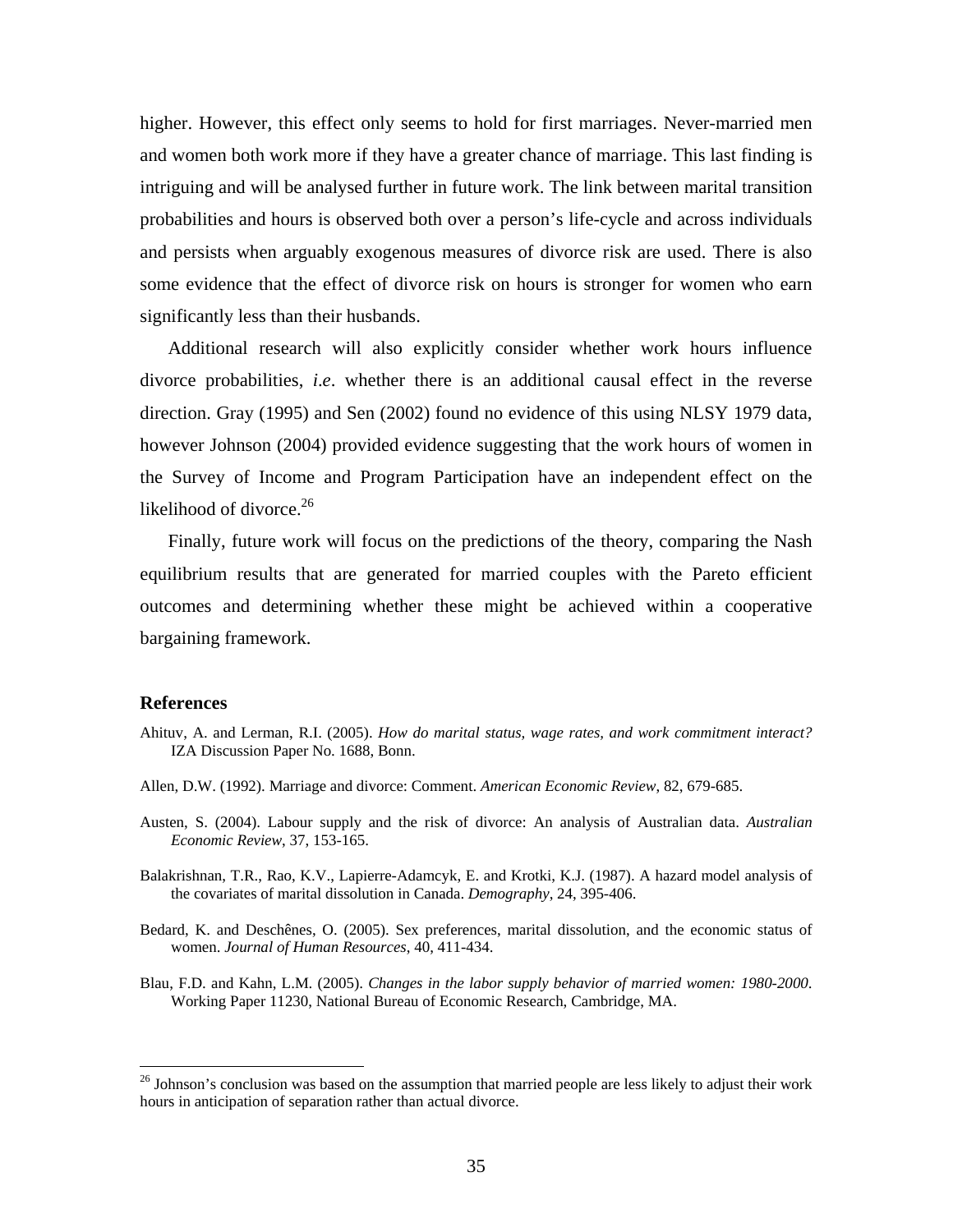- Blackburn, M. and Korenman, S. (1994). The declining marital status earnings differential. *Journal of Population Economics*, 7, 249-270.
- Bremmer, D. and Kesselring, R. (2004). Divorce and female labor force participation: Evidence from timeseries data and cointegration. *Atlantic Economic Journal*, 32, 174-189.
- Castro Martin, T. and Bumpass, L.L. (1989). Recent trends in marital disruption. *Demography*, 26, 37-51.
- Chiappori, P.A., Fortin, B. and Lacroix, G. (2002). Marriage market, divorce legislation, and household labor supply. *Journal of Political Economy*, 110, 37-72.
- Chun, H. and Lee, I. (2001). Why do married men earn more: Productivity or marriage selection? *Economic Inquiry*, 39, 307-319.
- Clarke, S.C. (1995). Advance report of final divorce statistics, 1989 and 1990. *Monthly vital statistics report*, vol. 43, no. 9, suppl. Hyattsville, MD: National Center for Health Statistics.
- Cohen, P.N. (2002). Cohabitation and the declining marriage premium for men. *Work and Occupations*, 29, 34-363.
- Cornwell, C. and Rupert, P. (1997). Unobservable individual effects, marriage and the earnings of young men. *Economic Inquiry*, 285-294.
- Daniel, K. (1992). *Does marriage make men more productive?* Discussion Paper No. 92-2, National Opinion Research Center, University of Chicago.
- Friedberg, L. (1998). Did unilateral divorce raise divorce rates? Evidence from panel data. *American Economic Review*, 88, 608-627.
- Gray, J.S. (1995). The causality between employment and divorce. *Family Economics and Resources Management Biennial*, 1, 171-176.
- Gray, J.S. (1997). The fall in men's return to marriage: Declining productivity effects or changing selection? *Journal of Human Resources*, 32, 481-504.
- Gray, J.S. (1998). Divorce law changes, household bargaining and married women's labor supply. *American Economic Review*, 88, 628-642.
- Greene, W.H. and Quester, A.O. (1982). Divorce risk and wives' labor supply behavior. *Social Science Quarterly*, 63, 16-27.
- Haurin, D.R. (1989). Women's labor force market reactions to family disruptions. *Review of Economics and Statistics*, 71, 54-61.
- Heineck, G. (2004). Does religion influence the labor supply of married women in Germany? *Journal of Socio-Economics*, 33, 307-328.
- Hersch, J. and Stratton, L.S. (2000). Household specialization and the male marriage wage premium. *Industrial and Labor Relations Review*, 54, 78-94.
- Iyigun, M. (2005). *Bargaining and specialization in marriage*. Discussion Paper No. 1744, Forschungsinstitut zur Zukunft der Arbeit (IZA), Bonn.
- Jacobsen, J. and Rayack, W.L. (1996). Do men whose wives work really earn less? *American Economic Review*, 86, 268-273.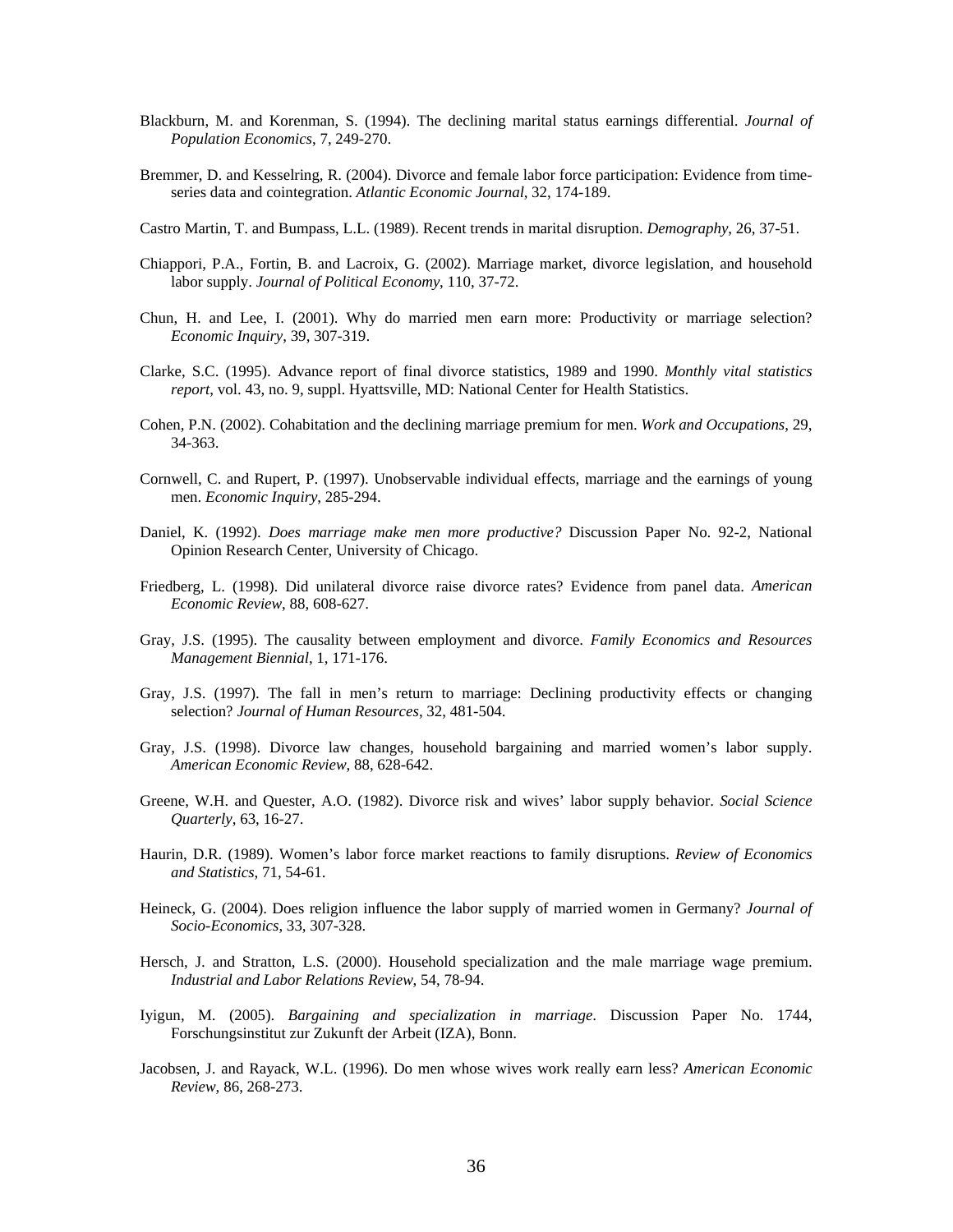- Johnson, J.H., IV (2004). Do long work hours contribute to divorce? *Topics in Economic Analysis & Policy*, 4, Article 24.
- Johnson, W.R. and Skinner, J. (1986). Labor supply and marital separation. *American Economic Review*, 76, 455-469.
- Johnson, W.R. and Skinner, J. (1988). Accounting for changes in the labor supply of recently divorced women. *Journal of Human Resources*, 23, 417-436.
- Koo, H.P., Suchindran, C.M. and Griffith, J.D. (1984). The effects of children on divorce and re-marriage: A multivariate analysis of life table probabilities. *Population Studies*, 38, 451-471.
- Korenman, S. and Neumark, D. (1991). Does marriage really make men more productive? *Journal of Human Resources*, 26, 282-307.
- Loh, E.S. (1996). Productivity differences and the marriage wage premium for white males. *Journal of Human Resources*, 31, 566-589.
- Lundberg, S. and Pollak, R.A. (1993). Separate spheres bargaining and the marriage market. *Journal of Political Economy*, 101, 988-1010.
- Lundberg, S. and Pollak. R.A. (1996). Bargaining and distribution in marriage. *Journal of Economic Perspectives*, 10, 139-158.
- Michael, R.T. and Brandon Tuma, N. (1985). Entry into marriage and parenthood by young men and women: The influence of family background. *Demography*, 22, 515-544.
- Millimet, D.L., Sarkar, D. and Maasoumi, E. (2004). *A distributional analysis of the return to marriage*. Unpublished manuscript, Southern Methodist University.
- Montalto, C.P. and Gerner, J.L. (1998). The effect of expected changes in marital status on labor supply decisions of women and men. *Journal of Divorce and Remarriage*, 28, 25-51.
- Nakosteen, R.A. and Zimmer, M.A. (1987). Marital status and earnings of young men: A model of endogenous selection. *Journal of Human Resources*, 22, 248-268.
- Orcutt, G., Caldwell, S. and Wertheimer, R., II (1976). *Policy exploitation through microanalytic simulation*. Washington, D.C.: Urban Institute.
- Parkman, A.M. (1992). Unilateral divorce and the labor-force participation rate of married women, revisited. *American Economic Review*, 82, 671-678.
- Peters, H.E. (1986). Marriage and divorce: Informational constraints and private contracting. *American Economic Review*, 76, 437-454.
- Seitz, S.N. (1999). *Labor supply, divorce and remarriage*. Unpublished manuscript, University of Western Ontario.
- Sen, B. (2000). How important is anticipation of divorce in married women's labor supply decisions? An intercohort comparison using NLS data. *Economics Letters*, 67, 209-216.
- Sen, B. (2002). Does married women's market work affect marital stability adversely? An intercohort analysis using NLS data. *Review of Social Economy*, 60, 71-92.
- Shapiro, D. and Shaw, L. (1983). Growth in the labor force attachment of married women: Accounting for changes in the 1970's. *Southern Economic Journal*, 50, 461-473.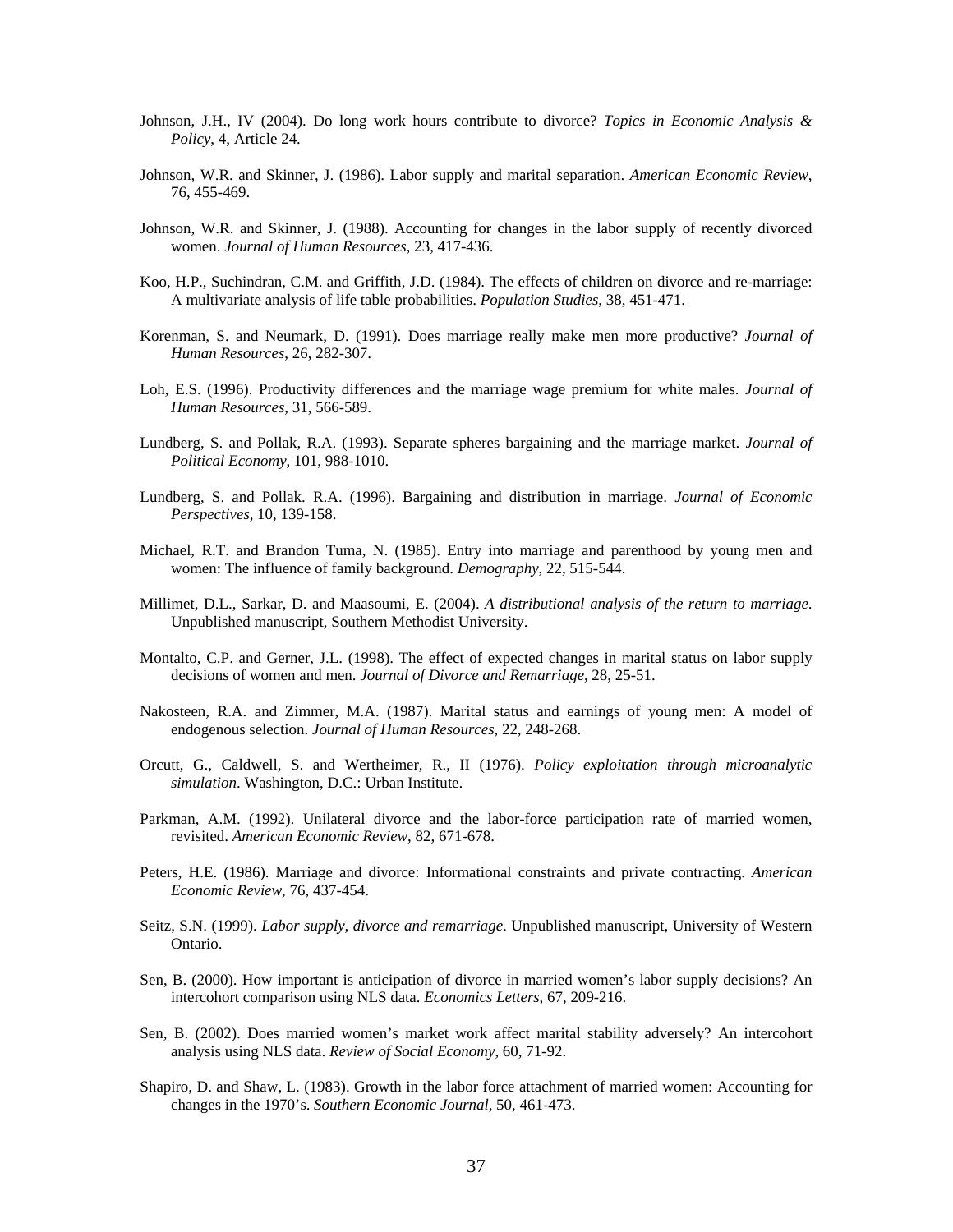- United States Census Bureau (2003). *Statistical abstract of the United States: The national data book*. Washington, DC: United States Census Bureau.
- Van der Klaauw, W. (1996). Female labour supply and marital status decisions: A life-cycle model. *Review of Economic Studies*, 63, 199-235.
- Wolfers, J. (2006). Did unilateral divorce raise divorce rates? A reconciliation and new results. *American Economic Review*, forthcoming.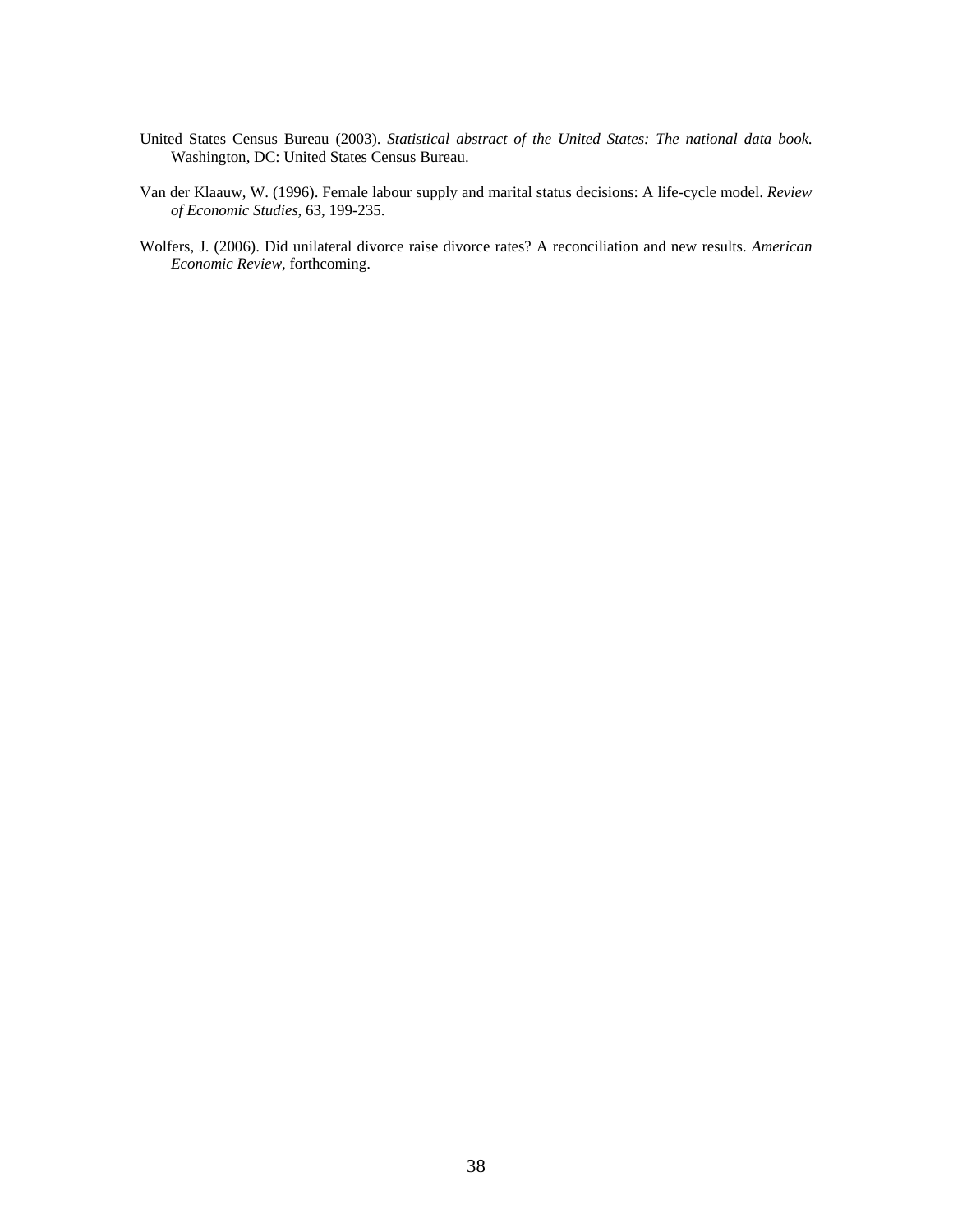#### **Appendix 1**

I wish to prove that if  $\overline{w}_t > w_t + 2R_t$  and  $\delta < 1$  then  $v_{t+1}^U > v_{t+1}^M$  and  $\overline{v}_{t+1}^M > \overline{v}_{t+1}^U$ ,  $\forall t$ , however, first I need to prove that  $\overline{\phi}_t > \phi_t$  and  $\overline{\phi}_t > \phi_t$ ,  $\forall t < T$ . In cases, my approach is to use proof by induction.

- *a. Proof that*  $\overline{\phi}_t > \phi_t$  *and*  $\overline{\phi}_t > \phi_t$ ,  $\forall t < T$
- i. Proof that  $\overline{\phi}_{T-1} > \phi_{T-1}$  and  $\overline{\phi}_{T-1} > \phi_{T-1}$

$$
\overline{\varphi}_{T-1} - \varphi_{T-1} = \beta \theta (\eta_T \frac{\lambda \overline{\lambda} \delta}{\lambda + \overline{\lambda} - 1} (\frac{1}{\lambda \hat{w}} (\frac{1 - \overline{\lambda}}{\delta} \hat{\overline{w}} + \frac{2\overline{\lambda} - 1}{\overline{\lambda}} \hat{R}) - \frac{1}{\overline{\lambda} \hat{\overline{w}}} (\frac{1 - \lambda}{\delta} \hat{w} + \frac{2\lambda - 1}{\lambda} \hat{R})
$$
  
+ 
$$
\frac{(1 - \overline{\lambda}) \hat{\overline{w}}}{\delta \lambda \hat{w}} - \frac{(1 - \lambda) \hat{w}}{\delta \overline{\lambda} \hat{\overline{w}}} + (1 - \eta_T) \delta \hat{R} (\frac{1}{\hat{w}} - \frac{1}{\overline{\hat{w}}}));
$$
  
= 
$$
\beta \theta (\eta_T \frac{\lambda \overline{\lambda} \delta}{\lambda + \overline{\lambda} - 1} (\frac{2(1 - \overline{\lambda}) \hat{\overline{w}}}{\lambda \delta \hat{w}} - \frac{2(1 - \lambda) \hat{w}}{\overline{\lambda} \delta \hat{\overline{w}}} + \frac{\hat{R}}{\lambda \overline{\lambda}} (\frac{2\overline{\lambda} - 1}{\hat{w}} - \frac{2\lambda - 1}{\overline{\hat{w}}}))
$$
  
+ 
$$
(1 - \eta_T) \delta \hat{R} (\frac{1}{\hat{w}} - \frac{1}{\hat{w}}));
$$

We know:

$$
\frac{1}{\hat{w}} > \frac{1}{\hat{w}}, \text{ since } \overline{w}_t > w_t,
$$

and:

$$
\frac{2\overline{\lambda}(1-\overline{\lambda})\hat{\overline{w}}}{\hat{w}} - \frac{2\lambda(1-\lambda)\hat{w}}{\overline{\hat{w}}} + \delta \hat{R}(\frac{2\overline{\lambda}-1}{\hat{w}} - \frac{2\lambda-1}{\overline{\hat{w}}}) > \frac{2\overline{\lambda}(1-\overline{\lambda})\hat{\overline{w}}}{\hat{w}} - \frac{2\lambda(1-\lambda)\hat{w}}{\overline{\hat{w}}} + \frac{\delta(\overline{\hat{w}}-\hat{w})}{\overline{\hat{w}}}(\overline{\lambda}-\lambda);
$$

 $> 0$ , as above.

Hence:

$$
\overline{\varphi}_{T-1}-\varphi_{T-1}>0.
$$

Similarly,  $\overline{\phi}_{T-1} > \phi_{T-1}$ .

ii. Proof that  $\overline{\phi}_{t+1} > \phi_{t+1}$  and  $\overline{\phi}_{t+1} > \phi_{t+1}$  imply that  $\overline{\phi}_t > \phi_t$  and  $\overline{\phi}_t > \phi_t$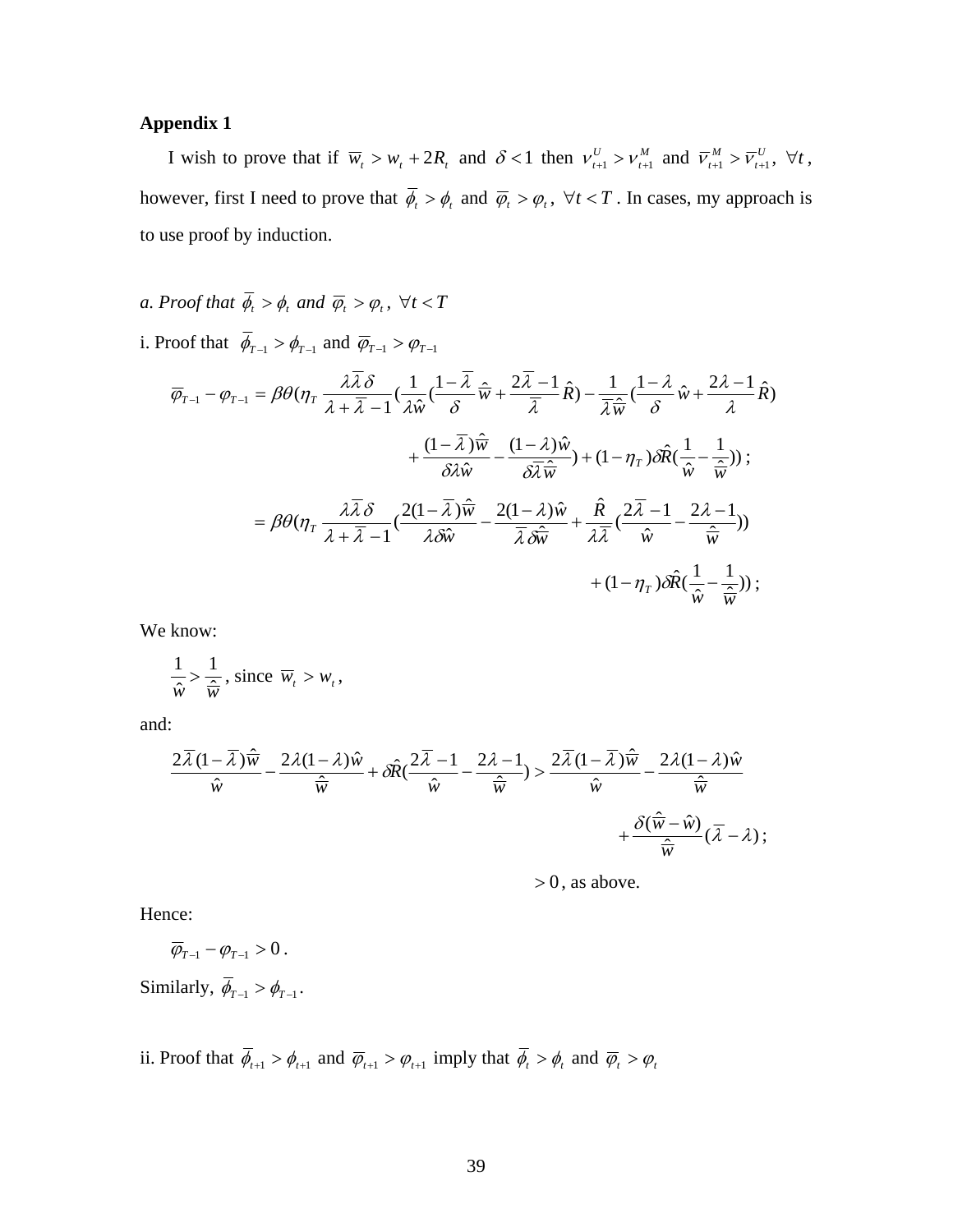$$
\overline{\varphi}_{t} - \varphi_{t} = \beta \theta (\eta_{t} \frac{\delta}{\lambda + \overline{\lambda} - 1} (\frac{2\overline{\lambda}(1 - \overline{\lambda}) \hat{w}}{(\delta - \overline{\phi}_{t+1}) \hat{w}} - \frac{2\lambda(1 - \lambda) \hat{w}}{(\delta - \phi_{t+1}) \hat{w}} + \hat{R} (\frac{2\overline{\lambda} - 1}{\hat{w}} - \frac{2\lambda - 1}{\hat{w}})
$$
  
+  $\frac{1 - \rho}{\theta} \lambda \overline{\lambda} (\overline{\phi}_{t+1} - \phi_{t+1}) + (1 - \eta_{t}) (\delta \hat{R} (\frac{1}{\hat{w}} - \frac{1}{\hat{w}}) + \frac{1 - \rho}{\theta} (\overline{\phi}_{t+1} - \phi_{t+1}));$   
>  $\beta \theta (\eta_{t} \frac{\delta}{\lambda + \overline{\lambda} - 1} (\frac{2\overline{\lambda}(1 - \overline{\lambda}) \hat{w}}{(\delta - \overline{\phi}_{t+1}) \hat{w}} - \frac{2\lambda(1 - \lambda) \hat{w}}{(\delta - \phi_{t+1}) \hat{w}} + \frac{\hat{w} - \hat{w}}{\hat{w}} (\overline{\lambda} - \lambda)$   
+  $\frac{1 - \rho}{\theta} \lambda \overline{\lambda} (\overline{\phi}_{t+1} - \phi_{t+1}) + (1 - \eta_{t}) (\delta \hat{R} (\frac{1}{\hat{w}} - \frac{1}{\hat{w}}) + \frac{1 - \rho}{\theta} (\overline{\phi}_{t+1} - \phi_{t+1}));$   
>  $\beta \theta (\eta_{t} \frac{\delta}{\lambda + \overline{\lambda} - 1} (\frac{2}{\delta - \phi_{t+1}} (\overline{\lambda} (\frac{\overline{\lambda}(1 - \overline{\lambda}) \hat{w}}{\hat{w}} - \frac{\lambda(1 - \lambda) \hat{w}}{\hat{w}}) + \frac{\hat{w} - \hat{w}}{\hat{w}} (\overline{\lambda} - \lambda))$   
+  $(1 - \eta_{t}) \delta \hat{R} (\frac{1}{\hat{w}} - \frac{1}{\hat{w}}), \text{ since } \overline{\phi}_{t+1} > \phi_{t+1} \text{ and } \overline{\phi}_{t+1} > \phi_{t+1};$   
>  $\beta \theta \eta$ 

*b. Proof that*  $v_{t+1}^U > v_{t+1}^M$  *and*  $\overline{v}_{t+1}^M > \overline{v}_{t+1}^U$ ,  $\forall t$ i. Proof that  $v_T^U > v_T^M$  and  $\overline{v}_T^M > \overline{v}_T^U$ 

$$
\overline{v}_{T}^{M} - \overline{v}_{T}^{U} = \delta \frac{\hat{\overline{R}}}{\hat{\overline{w}}} - \frac{\lambda \overline{\lambda} \delta}{\lambda + \overline{\lambda} - 1} \left( \frac{1 - \lambda}{\overline{\lambda} \hat{\overline{w}}} \left( \frac{1 - \lambda}{\delta} \hat{w} + \frac{2\lambda - 1}{\lambda} \hat{\overline{R}} \right) - \frac{1}{\delta} \frac{(1 - \overline{\lambda}) \hat{\overline{w}}}{\lambda \hat{w}} \right), \text{ from Equations}
$$

42 and 43;

$$
= \frac{1}{\lambda + \overline{\lambda} - 1} (\overline{\lambda} (1 - \overline{\lambda}) \frac{\hat{\overline{w}}}{\hat{\overline{w}}} - \lambda (1 - \lambda) \frac{\hat{\overline{w}}}{\hat{\overline{w}}} + (\overline{\lambda} - \lambda) \frac{\hat{\overline{R}} \delta}{\hat{\overline{w}}});
$$
  
> 
$$
\frac{1}{\lambda + \overline{\lambda} - 1} (\overline{\lambda} (1 - \overline{\lambda}) \frac{\hat{\overline{w}}}{\hat{\overline{w}}} - \lambda (1 - \lambda) \frac{\hat{\overline{w}}}{\hat{\overline{w}}} + (\overline{\lambda} - \lambda) \delta \frac{\hat{\overline{w}} - \hat{\overline{w}}}{2 \hat{\overline{w}}}), \text{ since } \lambda > \overline{\lambda} \text{ and}
$$

 $\overline{w}_t > w_t + 2R_t$ ;

$$
> \frac{1}{\lambda + \overline{\lambda} - 1} (\overline{\lambda} (1 - \overline{\lambda}) - \lambda (1 - \lambda)),
$$
 since increasing in  $\frac{\overline{w_t}}{w_t}$ ;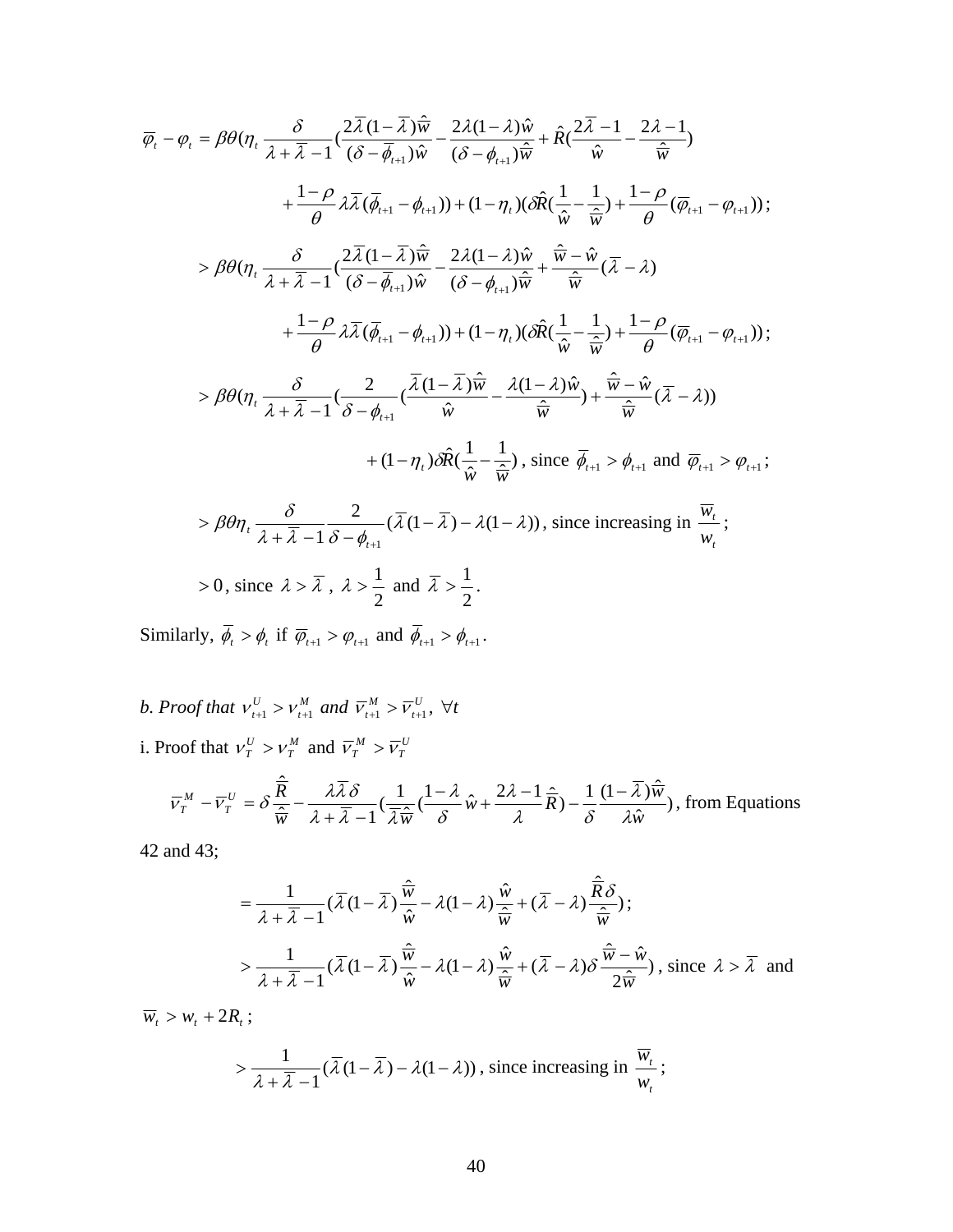$$
> 0, \text{ since } \lambda > \overline{\lambda} , \lambda > \frac{1}{2} \text{ and } \overline{\lambda} > \frac{1}{2}.
$$
  

$$
v_T^U - v_T^M = \overline{v}_T^M - \overline{v}_T^U > 0
$$

ii. Proof that  $v_{t+1}^U > v_{t+1}^M$  and  $\overline{v}_{t+1}^M > \overline{v}_{t+1}^U$  imply that  $v_t^U > v_t^M$  and  $\overline{v}_t^M > \overline{v}_t^U$ 

 $\frac{(1-\lambda)}{\hat{i} - \phi_{\text{old}}} \frac{\hat{w}}{\hat{w}} + (\overline{\lambda} - \lambda) \frac{\hat{R}}{\hat{w}}$ ˆ  $\left(\frac{\overline{\lambda}(1-\overline{\lambda})}{2}\right) \frac{\hat{\overline{n}}}{\overline{n}}$  $\frac{1}{\lambda_1} - \frac{\nu_{t+1}}{\nu_t} - \frac{1}{\lambda + \overline{\lambda}} - \frac{1}{\lambda} \left( \frac{\partial}{\partial} - \overline{\phi}_{t+1} \right) \frac{\partial}{\partial} - \overline{\phi}_{t+1} \frac{\partial}{\partial} + (\lambda - \lambda) \frac{\partial}{\partial} \overline{\phi}_{t+1}$ *R w w w w*  $\mu_{t+1}$  *w*  $\sigma$   $\varphi_t$ *U t*  $\overline{V}_{t+1}^M - \overline{V}_{t+1}^U = \frac{\partial}{\partial_t + \overline{\partial_t} - 1} \left( \frac{\partial (1 - \overline{\partial_t})}{\partial_t - \overline{\phi_{t+1}}} \frac{W}{\hat{W}} - \frac{\partial (1 - \overline{\partial_t})}{\partial_t - \phi_{t+1}} \frac{W}{\hat{W}} + (\overline{\partial_t} - \overline{\partial_t}) \right)$  $\lambda$ (1 —  $\lambda$ `  $\delta$  –  $\phi_{_{t}}$  $\lambda$  (1 –  $\lambda$  $\lambda + \lambda$  $\overline{V}_{t+1}^{M} - \overline{V}_{t+1}^{U} = \frac{\delta}{\lambda + \overline{\lambda} - 1} \left( \frac{\overline{\lambda} (1 - \overline{\lambda})}{\delta - \overline{\phi}_{t+1}} \frac{\overline{\hat{w}}}{\hat{w}} - \frac{\lambda (1 - \lambda)}{\delta - \phi_{t+1}} \frac{\hat{w}}{\hat{w}} + (\overline{\lambda} - \overline{\phi}_{t+1}) \frac{\overline{\hat{w}}}{\hat{w}} \right)$  $_{+1} - \nu$ <sub>t+</sub>  $+\frac{\beta(1-\rho)}{2}(1-\gamma_{t+1}-\eta_{t+1})(\overline{v}_{t+2}^{M}-\overline{v}_{t+2}^{U})$ *U*  $+\frac{\beta(1-\rho)}{\theta}(1-\gamma_{t+1}-\eta_{t+1})(\overline{v}_{t+2}^{M}-\overline{v}_{t+2}^{U})$ , from Equations 42 and 43;  $> \frac{\partial}{\partial + \overline{\lambda} - 1} \left( \frac{\lambda (1 - \lambda)}{\delta - \overline{\phi}_{\text{old}}} \frac{\overline{w}}{\hat{w}} - \frac{\lambda (1 - \lambda)}{\delta - \phi_{\text{old}}} \frac{\overline{w}}{\hat{w}} + \frac{\lambda - \lambda}{2} \frac{\overline{w}}{\hat{w}} \frac{\overline{w}}{\hat{w}} \right)$  $\hat{\overline{\psi}}$  –  $\hat{\mathfrak{n}}$  $\hat{\overline{w}}$  2  $(1 - \lambda)$   $\hat{u}$  $\hat{\lambda}$  $\left(\frac{\overline{\lambda}(1-\overline{\lambda})}{2}\right)$  $\frac{\widehat{\overline{n}}}{\overline{n}}$ 1  $\delta - \phi_{t+1}$  *ŵ*  $\delta - \phi_{t+1}$   $\hat{\overline{w}}$  2  $\hat{\overline{w}}$  $\hat{\overline{w}} - \hat{w}$ *w w w w*  $\phi>\frac{\delta}{\lambda+\overline{\lambda}-1}(\frac{\overline{\lambda}\,(1-\overline{\lambda}\,)}{\delta-\overline{\phi}_{t+1}}\,\frac{\overline{\hat{w}}}{\hat{w}}-\frac{\lambda(1-\lambda)}{\delta-\phi_{t+1}}\,\frac{\hat{w}}{\hat{w}}+\frac{\overline{\lambda}-\lambda}{2}\,\frac{\overline{\hat{w}}-\overline{\hat{w}}}{\hat{\overline{w}}})$  $\lambda - \lambda$  $\delta - \phi$  $\lambda(1-\lambda)$  $\delta - \phi$  $\lambda$  (1 –  $\lambda$  $\lambda + \lambda$ δ  $+\frac{\beta(1-\rho)}{2}(1-\gamma_{t+1}-\eta_{t+1})(\overline{v}_{t+2}^{M}-\overline{v}_{t+2}^{U})$ *U*  $+\frac{\beta(1-\rho)}{\theta}(1-\gamma_{t+1}-\eta_{t+1})(\overline{v}_{t+2}^{M}-\overline{v}_{t+2}^{U})$ ;  $> \frac{\delta}{\lambda + \overline{\lambda} - 1} \left( \frac{1}{\delta - \phi_{\text{out}}} (\lambda (1 - \lambda) \frac{\theta}{\hat{\mu}} - \lambda (1 - \lambda) \frac{\theta}{\hat{\mu}} \right) + \frac{\lambda}{2} \frac{\lambda \phi}{\hat{\mu}} \frac{\hat{\mu}}{\hat{\mu}})$  $\hat{\overline{\pi}}$  –  $\hat{\mathfrak{n}}$  $\frac{1}{(\delta-\phi_{i+1})}(\overline{\lambda}(1-\overline{\lambda})\frac{\hat{\overline{w}}}{\hat{w}}-\lambda(1-\lambda)\frac{\hat{w}}{\hat{w}})+\frac{\overline{\lambda}-\phi_{i}}{2}$  $1 \delta - \phi_{t+1}$   $\hat{w}$   $\frac{\partial}{\partial x}$   $1 \delta - \phi_{t+1}$  $\hat{\overline{w}} - \hat{w}$ *w w w w t*  $> \frac{\delta}{\lambda+\overline{\lambda}-1}(\frac{1}{\delta-\phi_{_{t+1}}}\left(\overline{\lambda}\left(1-\overline{\lambda}\right)\frac{\overline{\hat{w}}}{\hat{w}} -\lambda(1-\lambda)\frac{\hat{w}}{\hat{w}}\right) + \frac{\lambda-\lambda}{2}\frac{\overline{\hat{w}}-\overline{\hat{w}}}{\overline{\hat{w}}}$  $\overline{\lambda}(1-\overline{\lambda}) \frac{\overline{w}}{w} - \lambda(1-\lambda) \frac{\hat{w}}{w} + \frac{\lambda-\lambda}{w}$  $\lambda + \lambda - 1 \hat{\delta} - \phi_{\mu}$ δ  $+\frac{\beta(1-\rho)}{a}(1-\gamma_{t+1}-\eta_{t+1})(\overline{v}_{t+2}^{M}-\overline{v}_{t+2}^{U})$ *U*  $+\frac{\beta(1-\rho)}{\theta}(1-\gamma_{t+1}-\eta_{t+1})(\overline{v}_{t+2}^{M}-\overline{v}_{t+2}^{U})$ , since  $\overline{\phi}_{t} > \phi_{t}$ ;  $> \frac{\delta}{\sqrt{1 - \bar{\lambda}} \cdot 1} \cdot \frac{1}{\sqrt{\lambda}} (1 - \bar{\lambda}) - \lambda (1 - \lambda))$  $1 \delta - \phi_{t+1}$  $\lambda$  (1 –  $\lambda$  ) –  $\lambda$ (1 –  $\lambda$ `  $>\frac{\delta}{\lambda+\overline{\lambda}-1}\frac{1}{\delta-\phi_{_{t+1}}}(\overline{\lambda}(1-\overline{\lambda})-\lambda(1-\overline{\lambda}))$  $+\frac{\beta(1-\rho)}{2}(1-\gamma_{t+1}-\eta_{t+1})(\overline{V}_{t+2}^{M}-\overline{V}_{t+2}^{U})$ *U*  $+\frac{\beta(1-\rho)}{\theta}(1-\gamma_{t+1}-\eta_{t+1})(\overline{v}_{t+2}^M-\overline{v}_{t+2}^U)$ , since increasing in  $\frac{\overline{w}_t}{w_t}$ *t w w* ;  $> 0$ , since  $\lambda > \overline{\lambda}$ ,  $\lambda > \frac{1}{2}$  and 2  $\overline{\lambda} > \frac{1}{2}$  and  $\overline{v}_{t+2}^M > \overline{v}_{t+2}^U$ .  $\frac{(1-\lambda)}{\hat{i} - \phi_{\text{out}}} \frac{\hat{w}}{\hat{w}} + (\overline{\lambda} - \lambda) \frac{\hat{R}}{\hat{w}}$  $\hat{\lambda}$  $\left(\frac{\overline{\lambda}(1-\overline{\lambda})}{2\overline{\lambda}}\right)^{\frac{2}{11}}$  $\frac{1}{\hbar}$   $\frac{1}{\hbar}$   $\frac{1}{\hbar}$   $\frac{1}{\hbar}$   $\frac{1}{\hbar}$   $\frac{\partial}{\partial \theta_{i+1}}$   $\frac{\partial}{\partial \theta_{i}}$   $\frac{\partial}{\partial \theta_{i+1}}$   $\frac{\partial}{\partial \theta_{i}}$   $\frac{\partial}{\partial \theta_{i}}$   $\frac{\partial}{\partial \theta_{i}}$ *R w w w M*  $\delta$   $\lambda(1-\lambda)\stackrel{\frown}{w}$  $\psi_{t+1}$  *w*  $\psi_t$ *t*  $U_{t+1} = V_{t+1}^{M} = \frac{\partial}{\partial \lambda + \overline{\partial \lambda}} (1 - \overline{\phi}) \frac{\partial}{\partial \lambda} \frac{\partial}{\partial \overline{\phi}} + \frac{\partial (1 - \overline{\lambda})}{\partial \lambda} \frac{\partial}{\partial \overline{\phi}} + (\overline{\lambda} - \overline{\lambda})$  $\lambda$ (1 —  $\lambda^{\cdot}$  $\delta - \phi$  $\lambda$  (1  $\lambda$  $\lambda + \lambda$  $V_{t+1}^U - V_{t+1}^M = \frac{\delta}{\lambda + \overline{\lambda} - 1} \left( \frac{\lambda (1 - \lambda)}{\delta - \overline{\phi}_{t+1}} \frac{\overline{\hat{w}}}{\hat{w}} - \frac{\lambda (1 - \lambda)}{\delta - \phi_{t+1}} \frac{\hat{w}}{\hat{w}} + (\overline{\lambda} - \overline{\phi}_{t+1}) \right)$  $+1$   $\qquad$   $t+$  $+\frac{\beta(1-\rho)}{2}(1-\gamma_{t+1}-\eta_{t+1})(v_{t+2}^U-v_{t+2}^M)$ *M*  $+\frac{\beta(1-\rho)}{\theta}(1-\gamma_{t+1}-\eta_{t+1})(v_{t+2}^U-v_{t+2}^M);$ 

 $> 0$ , given the previous result.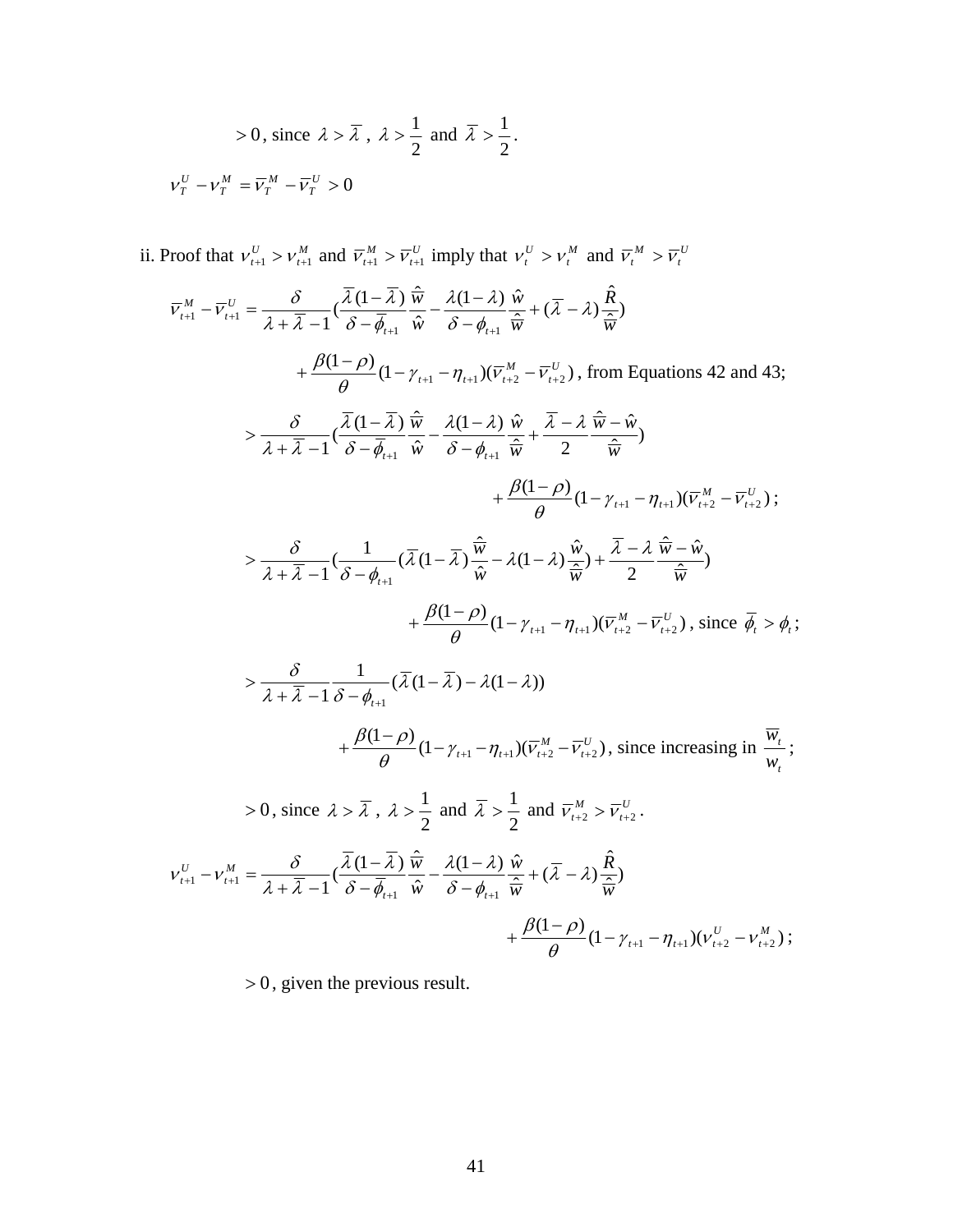#### **Appendix 2**

| Variable                          | (i)             | (ii)        | (iii)         | (iv)        |
|-----------------------------------|-----------------|-------------|---------------|-------------|
|                                   | Females - first | Females-    | Males - first | Males-      |
|                                   | divorce         | subsequent  | divorce       | subsequent  |
|                                   |                 | divorce     |               | divorce     |
| Age at marriage                   | $-0.107***$     | $-0.204***$ | $-0.139***$   | $-0.369***$ |
|                                   | (0.018)         | (0.059)     | (0.022)       | (0.126)     |
| Age difference                    | 0.005           | $-0.049$    | 0.014         | $0.126**$   |
|                                   | (0.015)         | (0.034)     | (0.020)       | (0.068)     |
| Black non-Hispanic                | $0.515***$      | 0.788       | $0.509***$    | 2.787***    |
|                                   | (0.156)         | (0.623)     | (0.194)       | (0.874)     |
| Hispanic                          | 0.120           | $-0.289$    | $-0.504**$    | 0.050       |
|                                   | (0.189)         | (0.659)     | (0.217)       | (0.917)     |
| Catholic                          | $-0.450**$      | $-0.314$    | 0.065         | $-1.044$    |
|                                   | (0.180)         | (0.674)     | (0.200)       | (0.890)     |
| <b>Baptist</b>                    | $-0.063$        | $-0.366$    | 0.054         | $-1.537**$  |
|                                   | (0.158)         | (0.568)     | (0.188)       | (0.839)     |
| Other protestant                  | $-0.197$        | $-0.109$    | $-0.081$      | $-1.069$    |
|                                   | (0.179)         | (0.604)     | (0.210)       | (0.849)     |
| Frequency of religious attendance | $-0.217*$       | $-0.181$    | $-0.320**$    | $-2.261**$  |
|                                   | (0.118)         | (0.458)     | (0.156)       | (0.974)     |
| Poor health                       | 0.132           | 0.465       | 0.428         |             |
|                                   | (0.250)         | (0.638)     | (0.342)       |             |
| Highest grade completed           | $-0.006$        | $-0.014$    | $-0.105***$   | $-0.005$    |
|                                   | (0.031)         | (0.116)     | (0.038)       | (0.224)     |
| AFQT score                        | $-0.010***$     | $-0.003$    | $-0.003$      | $-0.003$    |
|                                   | (0.003)         | (0.011)     | (0.003)       | (0.016)     |
| Spouse income (in 1000s)          | $-0.002$        | $0.009**$   | $-0.008$      | $-0.043$    |
|                                   | (0.002)         | (0.004)     | (0.006)       | (0.030)     |
| Non-wage income (in 1000s)        | 0.000           | $-0.696$    | 0.010         | 0.000       |
|                                   | (0.001)         | (0.635)     | (0.007)       | (0.071)     |
| Parents divorced                  | 0.174           | $-0.199$    | $0.475***$    | $-0.233$    |
|                                   | (0.136)         | (0.459)     | (0.158)       | (0.732)     |
| Urban                             | 0.155           | $-0.463$    | $0.434**$     | $-0.715$    |
|                                   | (0.137)         | (0.460)     | (0.172)       | (0.822)     |
| Child present                     | $-0.044$        | $-0.919$    | $-0.557***$   | $-2.045$    |
|                                   | (0.159)         | (0.730)     | (0.173)       | (0.973)     |
| Child before marriage             | $0.419***$      | 0.882       | $0.552***$    | 0.989**     |
|                                   | (0.138)         | (0.673)     | (0.155)       | (0.754)     |
| Number of observations            | 17,993          | 2,112       | 16,037        | 1,267       |
| Number of individuals             | 2,125           | 453         | 2,033         | 314         |

**Table A1** Coefficients from Cox proportional hazard model estimates for the probability of divorce

Note: Standard errors are presented in parentheses.  $*, **$  and  $***$  denote significance at the 10%, 5% and 1% level, respectively.

Poor health was not included in the fourth specification as none of the men who were within twelve months of their second divorce had health limitations.